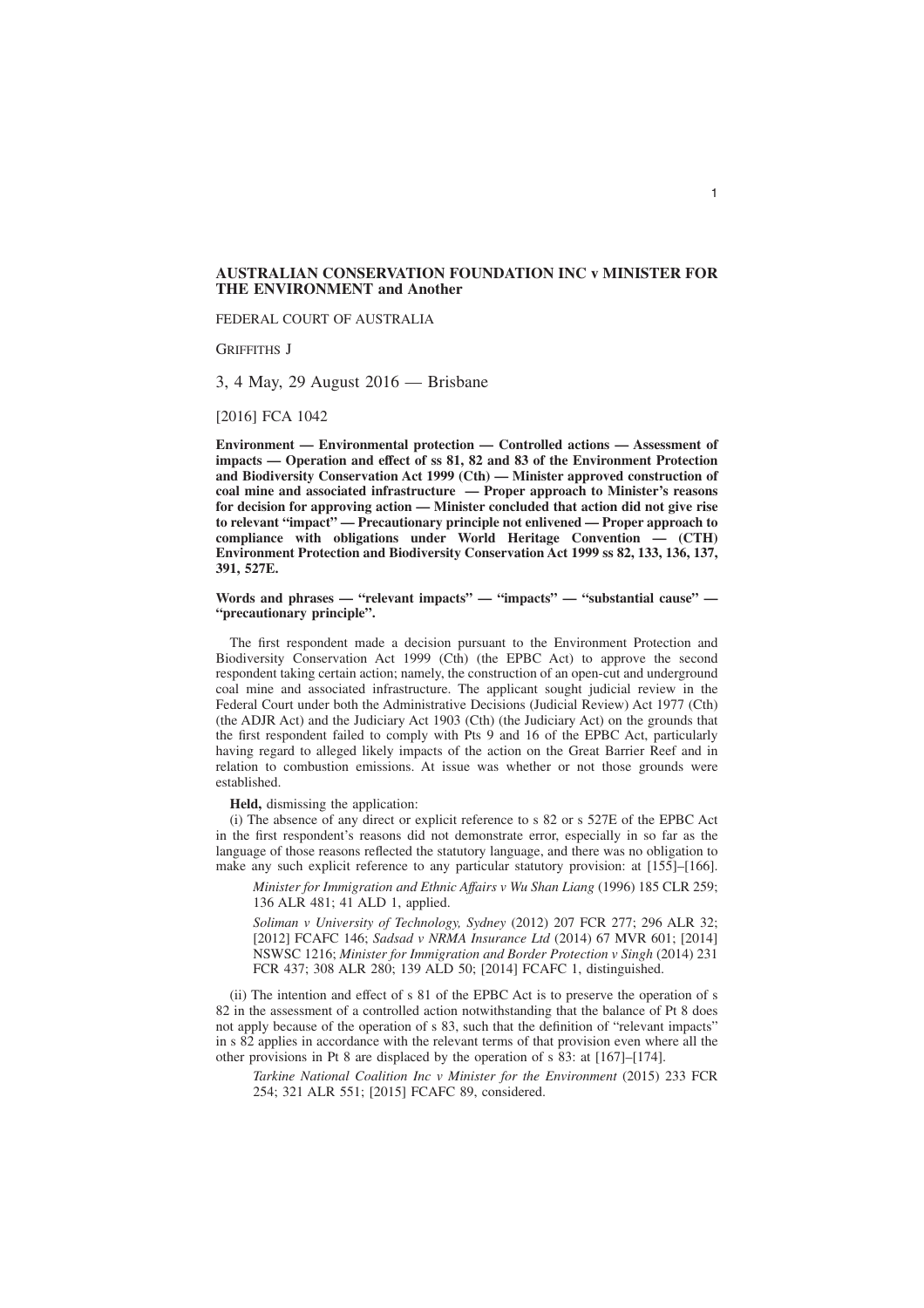(iii) The absence of any explicit reference in the first respondent's reasons to having taken into account the precautionary principle in relation to combustion emissions did not mean that the decision was invalid, because the first respondent's determination that the combustion emissions were not an "impact" for the purposes of s 527E of the EPBC Act meant that the principle was not enlivened in the circumstances: at [175]–[186].

*Wildlife Preservation Society of Queensland Proserpine/Whitsunday Branch Inc v Minister for the Environment and Heritage* (2006) 232 ALR 510; 93 ALD 84; [2006] FCA 736; *Lawyers for Forests Inc v Minister for the Environment, Heritage and the Arts* (2009) 165 LGERA 203; [2009] FCA 330; *Buzzacott v Minister for Sustainability, Environment, Water, Population and Communities* (2013) 196 LGERA 372; [2013] FCAFC 111, applied.

*Telstra Corporation Ltd v Hornsby Shire Council* (2006) 67 NSWLR 256; [2006] NSWLEC 133, considered.

(iv) For the purposes of s 137 of the EPBC Act, Arts 4 and 5 give considerable latitude to state parties as to the precise actions they may take to implement their "obligations" under the relevant provisions of the World Heritage Convention (WHC), such that it is a matter for the minister to form a view, on proper legal grounds, whether or not giving approval to the taking of an action and any conditions which are attached would have the effect of creating an inconsistency with Australia's obligations under the WHC: at [187]–[204]. 15 20

*Project Blue Sky Inc v Australian Broadcasting Authority* (1998) 194 CLR 355; 153 ALR 490; 72 ALJR 841; [1998] HCA 28; *Commonwealth v Tasmania* (1983) 158 CLR 1; 46 ALR 625, considered.

(v) Obiter: The issue of compliance with s 137 of the EPBC Act is justiciable in the Federal Court: at [205]. 25

*S Holt QC*, *C McGrath* and *E Nekvapil* instructed by *Environmental Defenders Office (Qld) Inc* for the applicant.

*R Lancaster SC* and *G Del Villar* instructed by *Australian Government Solicitor* for the first respondent. 30

*D Clothier QC* and *S Webster* instructed by *Ashurst Australia* for the second respondent.

### **Griffiths J.**

#### **Introduction**

**[1]** The applicant (Australian Conservation Foundation Incorporated (**ACF**)) seeks judicial review of the decision of the Minister for the Environment (the **Minister**) made on 14 October 2015 to approve the proponent (Adani Mining Pty Ltd (**Adani**)) taking an action. The action is the proposed construction of a new open-cut and underground coal mine at Moray Downs in central Queensland and a rail link and associated infrastructure designed to transport coal between the mine and certain coal export terminals (the **action**). Most, if not all, of the coal is destined to be sent overseas where it will be combusted.  $40$ 

**[2]** ACF's application is brought under both the Administrative Decisions (Judicial Review) Act 1977 (Cth) (the ADJR Act) and s 39B of the Judiciary Act 1903 (Cth) (the Judiciary Act). In broad terms, ACF claims that the Minister failed to comply with particular requirements of Pts 9 and 16 of the Environment Protection and Biodiversity Conservation Act 1999 (Cth) (the EPBC Act). As will emerge, at the heart of the ACF's case is a concern regarding the likely impacts 50

35

45

5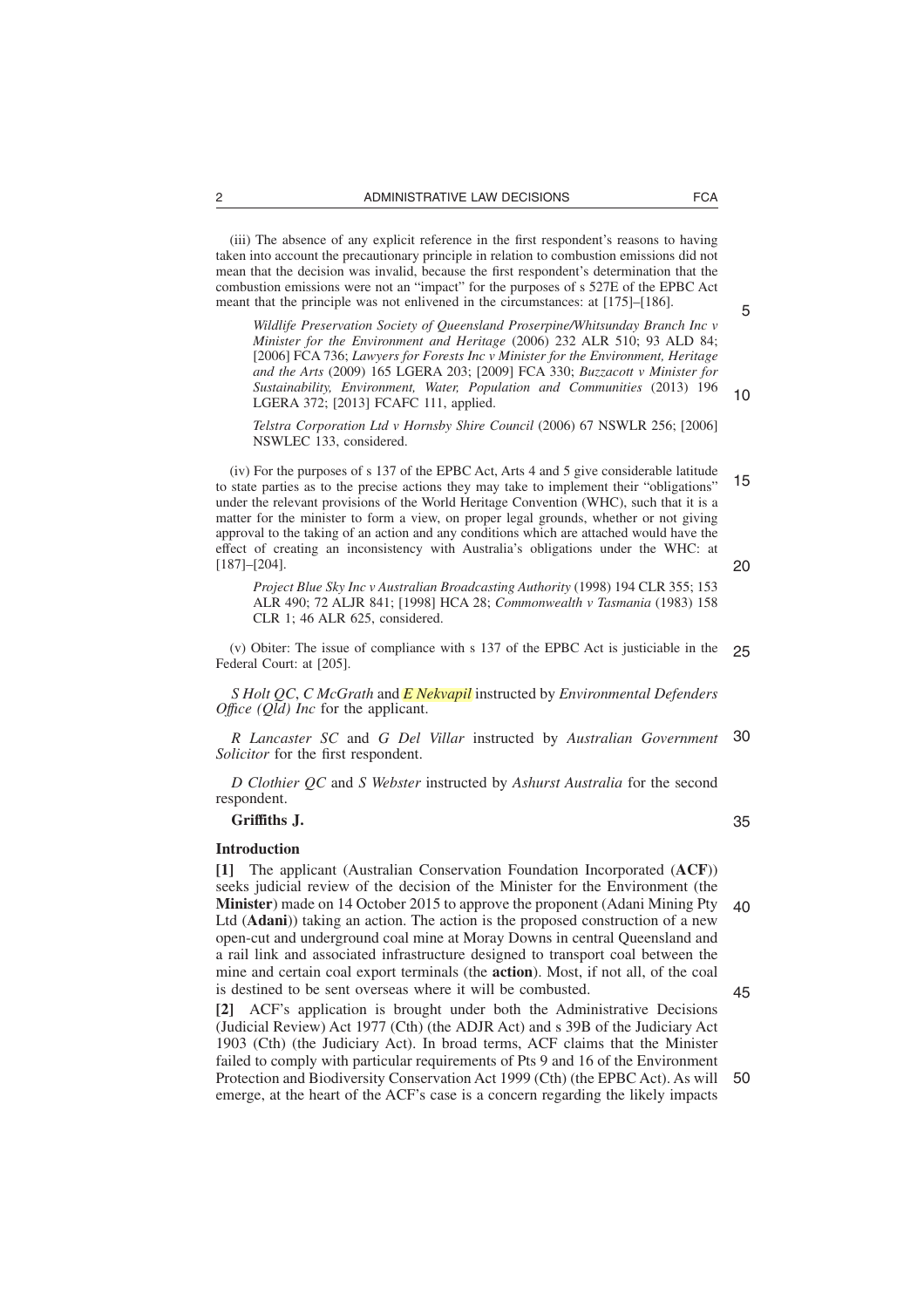of the action on the Great Barrier Reef (the **Reef**), with particular reference to the likely impacts of greenhouse gas emissions arising from the transport and combustion overseas of coal produced at the mine (the **combustion emissions**).

**[3]** By way of background, it is to be noted that a previous ministerial approval dated 24 July 2014, of the proposed action, was set aside in this Court by consent on 4 August 2015.

**[4]** It is important to emphasise at the outset the restricted character of this proceeding. On a judicial review application, the Court cannot step into the shoes of the Minister and decide for itself whether Adani's action should be approved and, if so, what conditions should apply. The Parliament has conferred that task and responsibility on the Minister and the Minister alone. This Court's function on a judicial review is significantly more limited, confined as it is to a review of the legality, and not the merits, of the Minister's decision. Ultimately, it is the Minister who must accept responsibility and be accountable for the merits of his decision.

**[5]** Before outlining the submissions of the parties, it is desirable to describe some relevant provisions in the EPBC Act. There should be a forewarning that the legislation was aptly described by the Full Court recently as "complex" (*Esposito v Commonwealth* (2015) 235 FCR 1; 328 ALR 600 ; [2015] FCAFC 160 at [22] per Allsop CJ, Perram and Flick JJ).

# **Relevant provisions in the EPBC Act**

**[6]** The EPBC Act creates a complicated and tightly regulated scheme in relation to a range of activities which have or are likely to have significant impacts upon the environment and to ensure that such activities are assessed in accordance with its requirements.

- **[7]** The overall structure of the EPBC Act may be summarised as follows:
	- Ch  $1$  preliminary;
	- Ch 2 protecting the environment, which by Pt 3 specifies requirements for environmental approvals, and by Pt 4 specifies those cases in which environmental approvals are not needed;
	- Ch 3 bilateral agreements;
	- Ch 4 environment assessments and approvals, including by Pt 7 which deals with deciding whether approval of actions is needed, by Pt 8 which deals with assessing impacts of controlled actions, by Pt 9 which deals with approval of actions, by Pt 10 which deals with strategic assessments and by Pt 11 which deals with miscellaneous rules;
	- Ch 5 conservation of biodiversity and heritage;
	- Ch 5A the list of overseas places and historic significance to Australia;
	- Ch 5B declared commercial fishing activities;
	- Ch 6 administration, which includes Pt 16 which deals with the precautionary principle and other considerations to be considered by the Minister in making decisions, Pt 17 which deals with enforcement, and Pt 18 which deals with remedying environmental damage;
	- Ch 7 miscellaneous; and
	- Ch 8 definitions.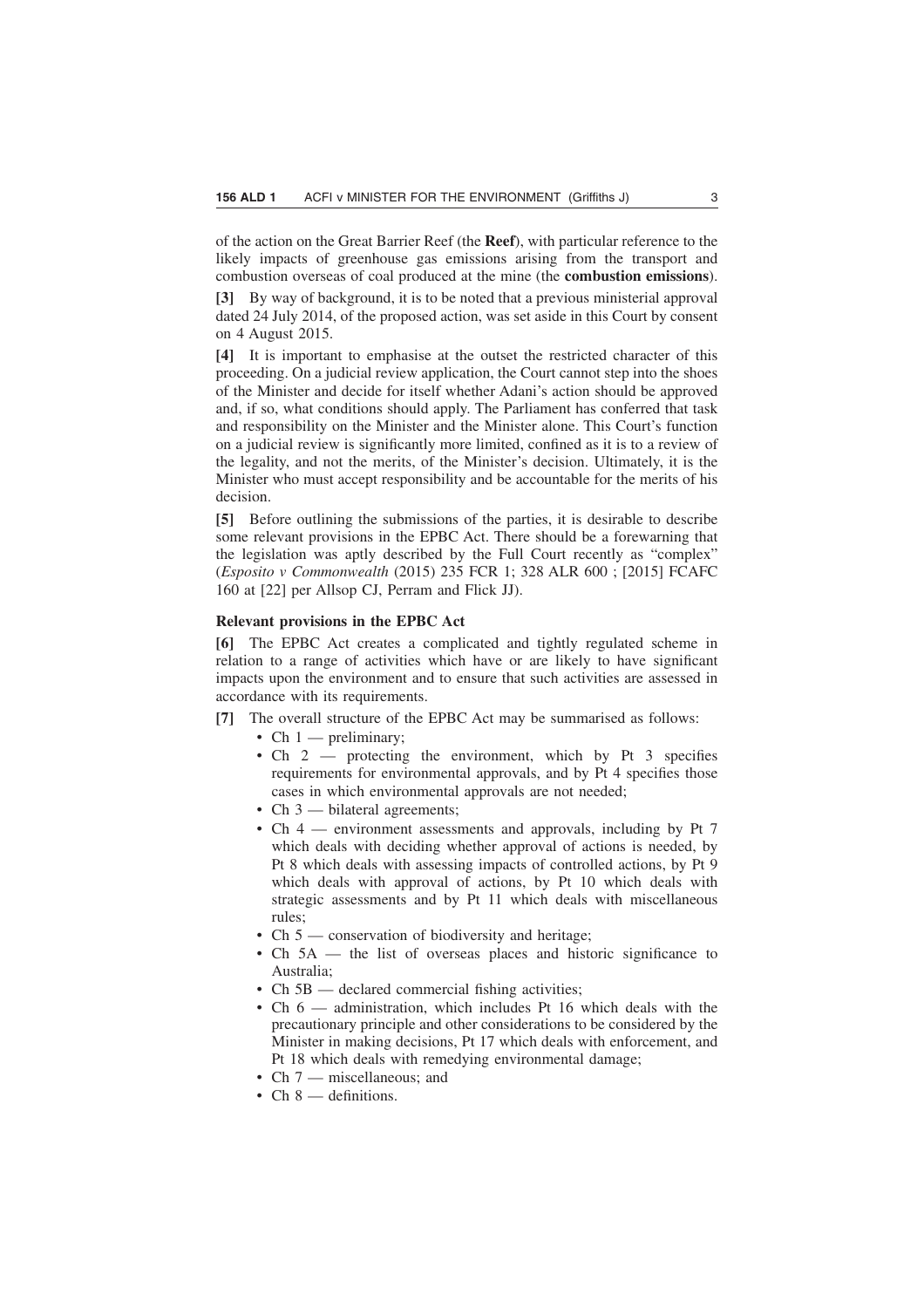**[8]** The objects of the EPBC Act are set out in s 3. Relevantly to this proceeding, they include the objects of:

- (a) providing for the protection of those aspects of the environment that are of national environmental significance (s  $3(1)(a)$ );
- (b) promoting ecologically sustainable development through the conservation and ecologically sustainable use of natural resources  $(s \ 3(1)(b))$ ; and 5
- (c) assisting in the co-operative implementation of Australia's international environmental responsibilities (s 3(1)(e)).

**[9]** To achieve these and the other objects of the legislation, the EPBC Act explicitly recognises the Commonwealth's particular role by focusing its involvement on matters of national environmental significance and on Commonwealth actions and areas  $(s \t3(2)(a))$  and by providing for intergovernmental accreditation of environmental assessment processes  $(s, 3(2)(c))$ . It is further provided that, in order to achieve its objects, the legislation adopts an efficient and timely Commonwealth environmental assessment and approval process that will ensure activities that have or are likely to have significant impacts on the environment are properly assessed (s  $3(2)(d)$ ). 10 15

**[10]** It is desirable at this point to note some definitions which are relevant to these provisions. The term "environment" is defined in s 528 as including the following matters: 20

- (a) ecosystems and their constituent parts, including people and communities; and
- (b) natural and physical resources; and
- (c) the qualities and characteristics of locations, places and areas; and
- (d) heritage values of places; and
- (e) the social, economic and cultural aspects of a thing mentioned in paragraph  $(a)$ ,  $(b)$ ,  $(c)$  or  $(d)$ .

**[11]** The concept of "ecologically sustainable development", as referred to in s 3(1)(a), is defined in s 3A:

3A *Principles of ecologically sustainable development*

- The following principles are *principles of ecologically sustainable development*: (a) decision-making processes should effectively integrate both long-term and short-term economic, environmental, social and equitable considerations; 35
	- (b) if there are threats of serious or irreversible environmental damage, lack of full scientific certainty should not be used as a reason for postponing measures to prevent environmental degradation;
	- (c) the principle of inter-generational equity that the present generation should ensure that the health, diversity and productivity of the environment is maintained or enhanced for the benefit of future generations; 40
	- (d) the conservation of biological diversity and ecological integrity should be a fundamental consideration in decision-making;
	- (e) improved valuation, pricing and incentive mechanisms should be promoted. 45

**[12]** It may be noted that the principles of ecologically sustainable development include in paragraph (b) what is commonly referred to as "the precautionary principle". That particular principle is defined in s 391(2) (which is located in Pt 16) in substantially similar terms to those in s  $3(1)(b)$  (the terms of s  $391(2)$ 50

25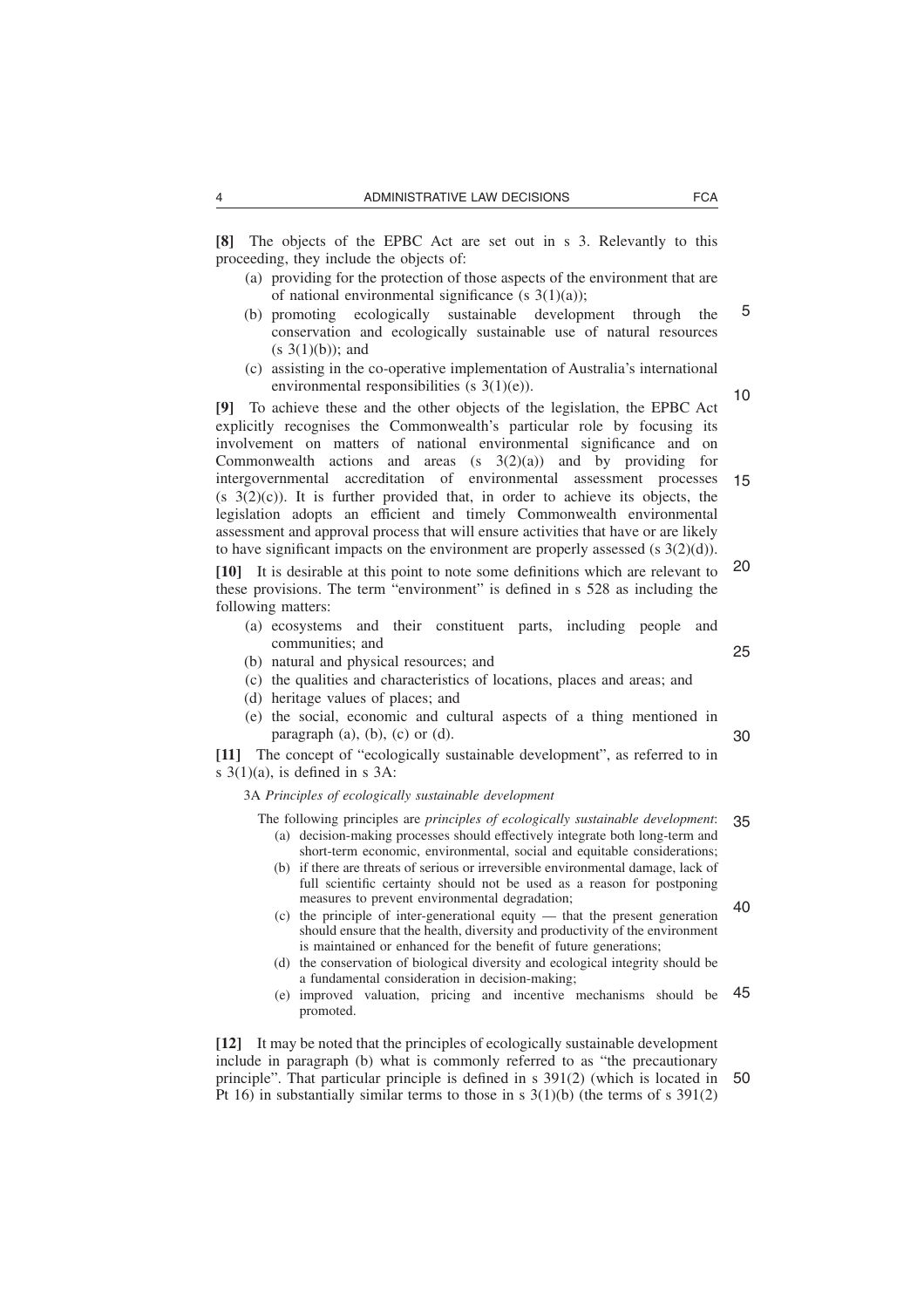are set out in [34] below). One of the ACF's complaints is that the Minister failed to take account of the precautionary principle in deciding to approve the project, contrary to  $s$  391(1).

**[13]** The scheme of the EPBC Act is to render unlawful an action that has, will have or is likely to have a significant impact on particular aspects of the environment, including matters of national environmental significance. Such conduct may attract civil penalties and criminal offences. Part 3 provides for the categories which must be protected by prohibiting the taking of certain actions without ministerial approval.

**[14]** The term "action" is defined inclusively in s 523 (which is to be found in Div 1 of Pt 23):

523 *Actions*

(1) Subject to this Subdivision, *action* includes:

- (a) a project; and
- (b) a development; and
- (c) an undertaking; and
- (d) an activity or series of activities; and
- (e) an alteration of any of the things mentioned in paragraph (a), (b), (c) or (d).

**[15]** An action that requires approval is called a "controlled action" (s 67). Anyone proposing to take an action that they think may be a controlled action must refer the proposal to the Minister for a decision about whether or not it is a controlled action (s 68(1)). The Minister is obliged to determine whether or not the action is a "controlled action", as well as which provisions, if any, of Pt 3 are the "controlling provisions" for the action (s  $75(1)$ ). When making such a determination, the Minister must consider all adverse impacts (if any) that the action has or will have or is likely to have on any matter protected by Pt 3  $(s$  75(2)). When the Minister makes a decision under s 75 that an action is a controlled action, the Minister must designate a person as a proponent of the action (s 75(3)). Normally that person will be the person who proposes to take the action (s 75(4)). In this particular case, the Minister's delegate decided on 6 January 2011 that Adani's action was subject to the following controlling provisions:

- world heritage properties (ss 12 and 15A);
- National Heritage places (ss 15B and 15C);
- wetlands of international importance (Ramsar) (ss 16 and 17B);
- listed threatened species and ecological communities (ss 18 and 18A);
- listed migratory species (ss 20 and 20A); and
- the Great Barrier Reef Marine Park (ss 24B and 24C).

**[16]** This list of controlling provisions was later expanded to include ss 24D and 24E following the commencement on 21 June 2013 of the Environment Protection and Biodiversity Conservation Amendment Act 2013 (Cth) (the 2013 Amendment Act). These amendments deal with where a proposed action is likely to have a significant impact on water resources.

**[17]** Once a determination is made under s 75, the provisions of either Pt 8 and/or Pt 9 apply to the assessment of the "relevant impacts" of the action. Pt 8 does not apply in specified circumstances, including where the action is covered by a relevant bilateral agreement which is in force and satisfies s 45 (s 83). There is a bilateral agreement between the Commonwealth and the State of Queensland which was relevant to Adani's action.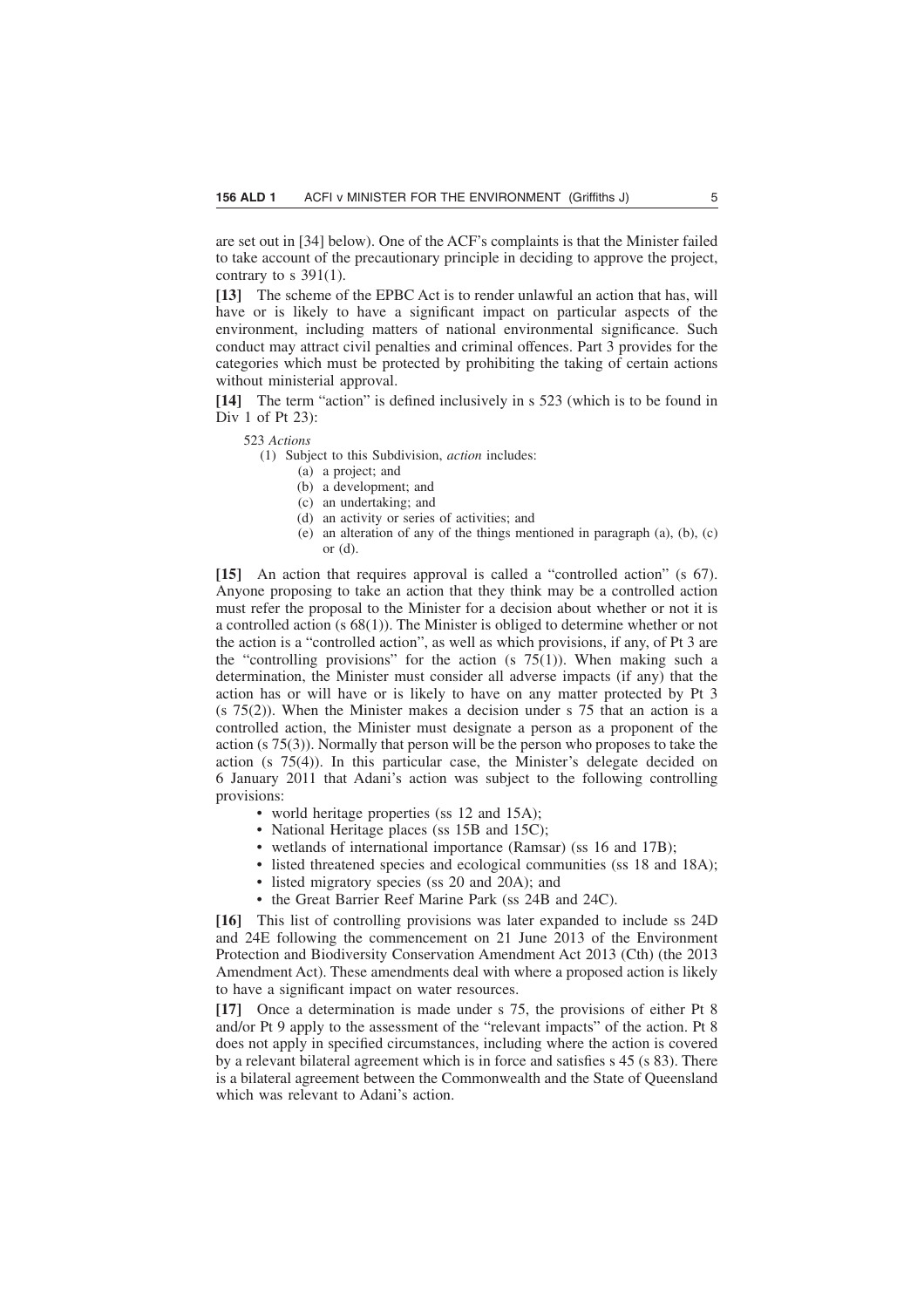**[18]** It is convenient to set out ss 81, 82 and 83, all of which are in Pt 8 of the EPBC Act:

- 81 *Application*
	- (1) This Part applies to the assessment of the relevant impacts of an action that the Minister has decided under Division 2 of Part 7 is a controlled action. 5
	- (2) This section has effect subject to sections 83 and 84.
	- (3) This section does not limit section 82.
- 82 *What are the relevant impacts of an action?*
	- *If the Minister has decided the action is a controlled action*

10

- (1) If the Minister has decided under Division 2 of Part 7 that an action is a controlled action, the *relevant impacts* of the action are the impacts that the action:
	- (a) has or will have; or
	- (b) is likely to have;
		- on the matter protected by each provision of Part 3 that the Minister has decided under that Division is a controlling provision for the action. 15
- *If the Minister has not decided whether the action is controlled*
- (2) If an action is a controlled action or would be apart from Division 1, 2, 3 or 3A of Part 4 (which provide that approval under Part 9 is not needed for an action covered by a bilateral agreement or declaration) — the relevant impacts of the action are impacts that the action: 20
	-
	- (a) has or will have; or (b) is likely to have;
		- on the matter protected by each provision of Part 3 that is a controlling provision for the action or would be apart from

whichever of those Divisions is relevant.

*Relationship between subsections (1) and (2)*

- (3) Subsection (1) has effect despite subsection (2).
- (4) For the purposes of subsections (1) and (2), if subsection  $15B(3)$ , 15C(5), 15C(6), 23(1), 24A(1), 24D(3), 24E(3), 26(1) or 27A(1) is, or would be, a controlling provision for the action, then the impacts of the action on the matter protected by that provision are only those impacts that the part of the action that is taken in or on a Commonwealth area, a Territory, a Commonwealth marine area or Commonwealth land: 30
	- (a) has or will have; or

35

25

- (b) is likely to have;
- on the matter.
- (5) For the purposes of subsections (1) and (2), if subsection 24B(1) or  $24C(1)$  or  $(3)$  is or would be a controlling provision for the action, then the impacts of the action on the matter protected by that provision are only those impacts that the part of the action that is taken in the Great Barrier Reef Marine Park: 40

(a) has or will have; or

- (b) is likely to have;
	- on the matter.

83 *This part does not apply if action covered by bilateral agreement*

- (1) *This part does not apply in relation to an action if:* This par
	- (a) the action is to be taken in a State or self-governing Territory; and
	- (b) a bilateral agreement between the Commonwealth and the State or Territory declares that actions in a class that includes the action need not be assessed under this Part; and 50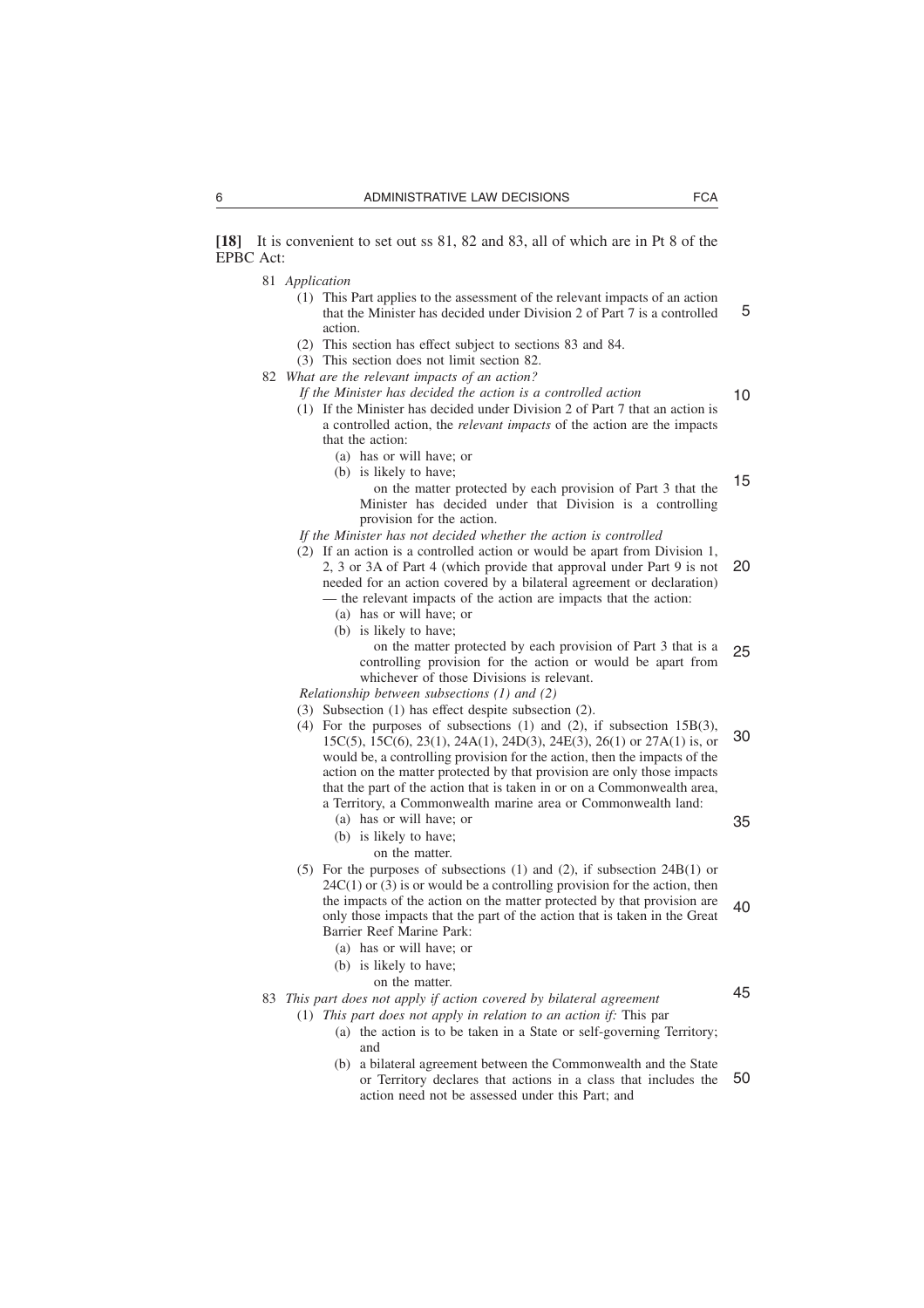(c) the provision of the bilateral agreement making the declaration is in operation in relation to the action.

Note 1: Subsection (1) also applies to actions to be taken in an area offshore from a State or the Northern Territory. See section 157.

Note 2: Section 47 deals with bilateral agreements making declarations described in paragraph (1)(b).

Note 2A: An action will be in a class of actions declared not to need assessment under this Part only if the action has been assessed in a manner specified in the bilateral agreement.

Note 3: Division 3 of Part 5 explains how the operation of a bilateral agreement may be ended or suspended. Also, under section 49, bilateral agreements do not operate in relation to actions in Commonwealth areas or in the Great Barrier Reef Marine Park, or actions taken by the Commonwealth or a Commonwealth agency, unless they expressly provide that they do.

(2) If the action is to be taken in 2 or more States or self-governing Territories, this section does not operate unless it operates in relation to each of those States or Territories.

**[19]** Provisions relating to decisions whether or not to approve an action and any conditions to attach to an approval are to be found in Pt 9 of Ch 4 of the EPBC Act. The provisions of Pt 9 are engaged in all cases where a s 75 determination has been made. Thus, even where Pt 8 does apply and has been complied with, Pt 9 is also then engaged. As noted above, however, there are circumstances where Pt 8 does not apply, including where the action is covered by a bilateral agreement, as is the case here. Pt 9 empowers the Minister to approve an action which the Minister has determined to be a controlled action under s 75 of the EPBC Act. Under s 130, the Minister must decide whether or not to approve the taking of an action for the purposes of each controlling provision under Pt 3 in respect of a controlled action, being an action which the Minister has decided to be a controlled action under s 75. Accordingly, the Minister must consider each relevant impact on each controlling provision and must do so according to certain timeframes, which can be extended.

**[20]** The Minister is obliged to give notice of his proposed decision and invite comments thereon. For example, under s 131, the Minister must inform any other relevant Minister of the proposed decision and invite the other Minister to comment. Moreover, s 131A provides that, before the Minister decides whether or not to approve, for the purposes of a controlling provision, the taking of an action and what conditions if any should attach to an approval, the Minister may publish on the internet the proposed decision and any conditions and invite anyone to give to the Minister within 10 business days any comments in writing on them. Provision is also made for the Minister to seek further specified information from various sources if the Minister believes on reasonable grounds that there is insufficient information to make an informed decision whether or not to approve the taking of the action (s 132).

**[21]** The Minister's power to approve for the purposes of a controlling provision the taking of an action by a person is to be found in s 133:

- 133 *Grant of approval*
	- *Approval*
		- (1) After receiving the assessment documentation relating to a controlled action, or the report of a commission that has conducted an inquiry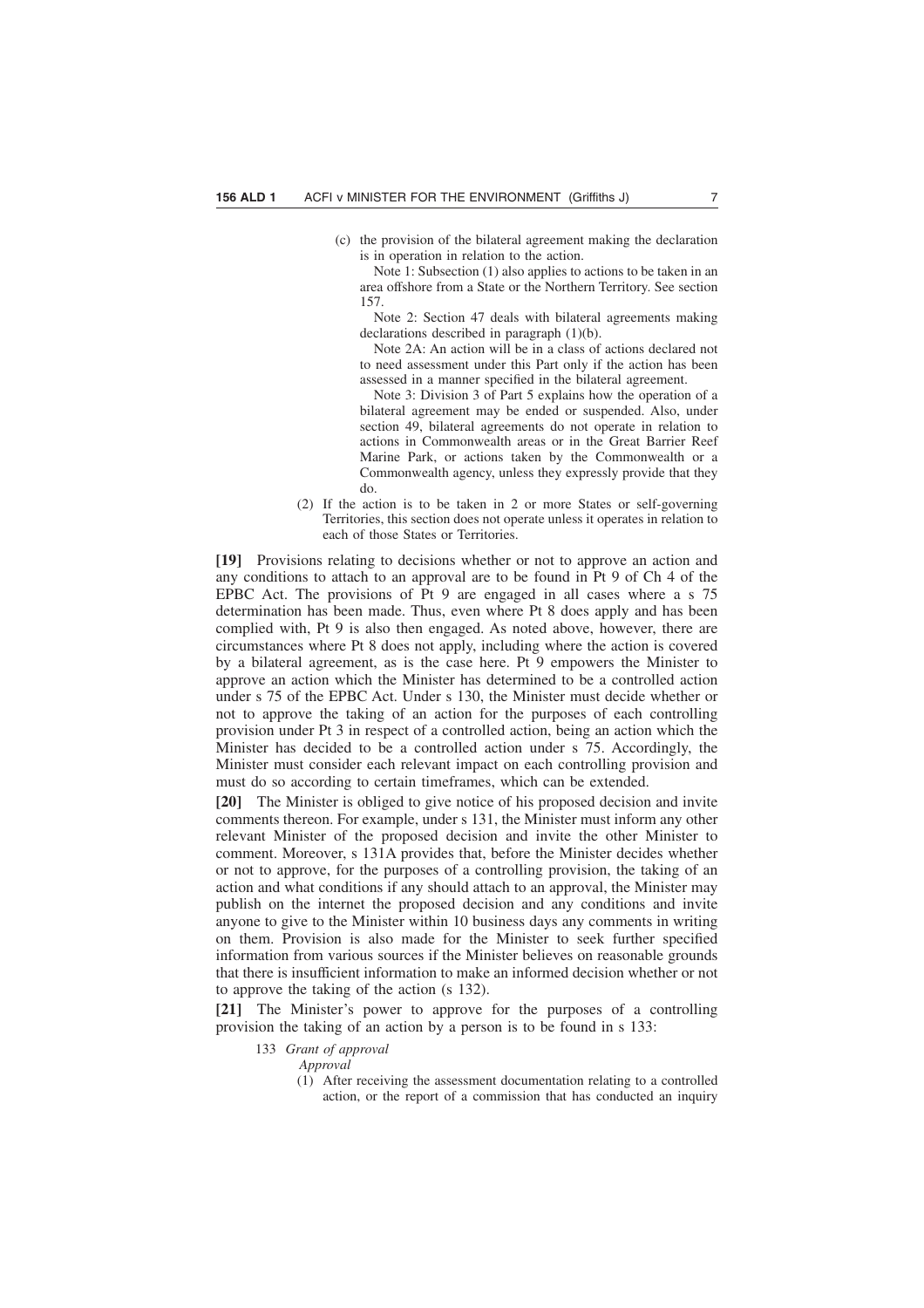relating to a controlled action, the Minister may approve for the purposes of a controlling provision the taking of the action by a person.

- (1A) If the referral of the proposal to take the action included alternative proposals relating to any of the matters referred to in subsection 72(3), the Minister may approve, for the purposes of subsection (1), one or more of the alternative proposals in relation to the taking of the action. *Content of approval*
	- (2) An approval must:
		- (a) be in writing; and
		- (b) specify the action (including any alternative proposals approved under subsection (1A)) that may be taken; and
		- (c) name the person to whom the approval is granted; and (d) specify each provision of Part 3 for which the approval has
		- effect; and
		- (e) specify the period for which the approval has effect; and (f) set out the conditions attached to the approval.

Note: The period for which the approval has effect may be extended. See Division 5. 15

*Persons who may take action covered by approval*

(2A) An approval granted under this section is an approval of the taking of

- the action specified in the approval by any of the following persons:
	- (a) the holder of the approval;
	- (b) a person who is authorised, permitted or requested by the holder of the approval, or by another person with the consent or agreement of the holder of the approval, to take the action. 20

*Notice of approval*

- (3) The Minister must:
	- (a) give a copy of the approval to the person named in the approval under paragraph 133(2)(c); and 25
	- (b) provide a copy of the approval to a person who asks for it (either free or for a reasonable charge determined by the Minister).
- *Limit on publication of approval*

(4) However, the Minister must not provide under subsection (3) a copy of

so much of the approval as: (a) is:

30

- (i) an exempt document under section 47 of the Freedom of Information Act 1982 (trade secrets etc.); or
- (ii) a conditionally exempt document under section 47G of that Act (business documents) to which access would, on balance, be contrary to the public interest for the purposes of subsection 11A(5) of that Act; or 35
- (b) the Minister believes it is in the national interest not to provide. The Minister may consider the defence or security of the Commonwealth when determining what is in the national interest. This does not limit the matters the Minister may consider. 40

*Notice of refusal of approval*

- (7) If the Minister refuses to approve for the purposes of a controlling provision the taking of an action by the person who proposed to take the action, the Minister must give the person notice of the refusal.
	- Note: Under section 13 of the Administrative Decisions (Judicial Review) Act 1977, the person may request reasons for the refusal, and the Minister must give them. 45
- *Definition*
- (8) In this section:
	- *assessment documentation*, in relation to a controlled action, means: (a) if the action is the subject of an assessment report—that report; or 50

5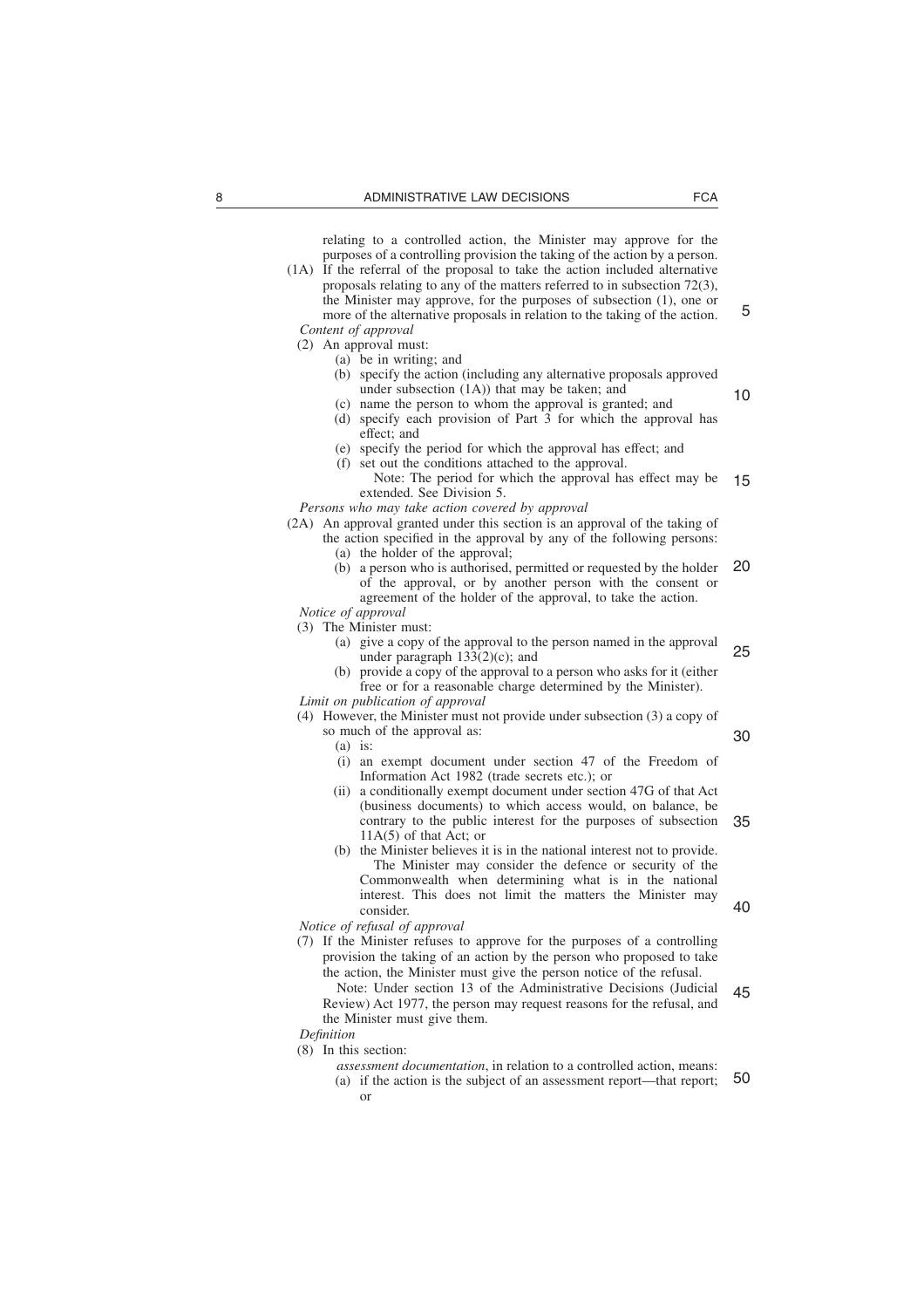- (b) if Division 3A of Part 8 (assessment on referral information) applies to the action:
	- (i) the referral of the proposal to take the action; and
	- (ii) the finalised recommendation report relating to the action given to the Minister under subsection 93(5); or
- (c) if Division 4 of Part 8 (assessment on preliminary documentation) applies to the action:
	- (i) the documents given to the Minister under subsection 95B(1), or the statement given to the Minister under subsection 95B(3), as the case requires, relating to the action; and
	- (ii) the recommendation report relating to the action given to the Minister under section 95C; or
- (d) if Division 5 of Part 8 (public environment reports) applies to the action:
	- (i) the finalised public environment report relating to the action given to the Minister under section 99; and
	- (ii) the recommendation report relating to the action given to the Minister under section 100; or
- (e) if Division 6 of Part 8 (environmental impact statements) applies to the action:
	- (i) the finalised environmental impact statement relating to the action given to the Minister under section 104; and
	- (ii) the recommendation report relating to the action given to the Minister under section 105.

**[22]** The Minister's power to attach any condition to an approval is to be found in s 134. This provision is only engaged if the Minister has decided to approve the taking of the action by the person under s 133 (see *Lansen v Minister for Environment and Heritage* (2008) 174 FCR 14; 106 ALD 232; ; [2008] FCAFC 189 (*Lansen*) at [22] per Moore and Lander JJ). Moreover, the Minister's power to impose a condition only arises if, relevantly, the Minister is satisfied that the condition is necessary or convenient for protecting a matter which is protected by a provision in Pt 3 for which the approval has effect.

**[23]** Section 136, which is located in Pt 9, is an important provision. It regulates the Minister's power to grant approval and attach conditions to the taking of an action. In *Tarkine National Coalition Incorporated v Minister for the Environment* (2015) 233 FCR 254; 321 ALR 551; [2015] FCAFC 89 (*Tarkine on appeal*), Jessup J (with whom Kenny and Middleton JJ agreed) described (at [20]) how the statutory framework which governed the making of the Minister's decision under s 133 as "a detailed and prescriptive one" and added that "[l]ittle, if any, room was left for implication". His Honour then further observed that the decision-making process was "tightly regulated" by the series of provisions in ss 136–140A. Section 136 provides:

136 *General considerations*

*Mandatory considerations*

- (1) In deciding whether or not to approve the taking of an action, and what conditions to attach to an approval, the Minister must consider the following, so far as they are not inconsistent with any other requirement of this Subdivision:
	- (a) matters relevant to any matter protected by a provision of Part 3 that the Minister has decided is a controlling provision for the action;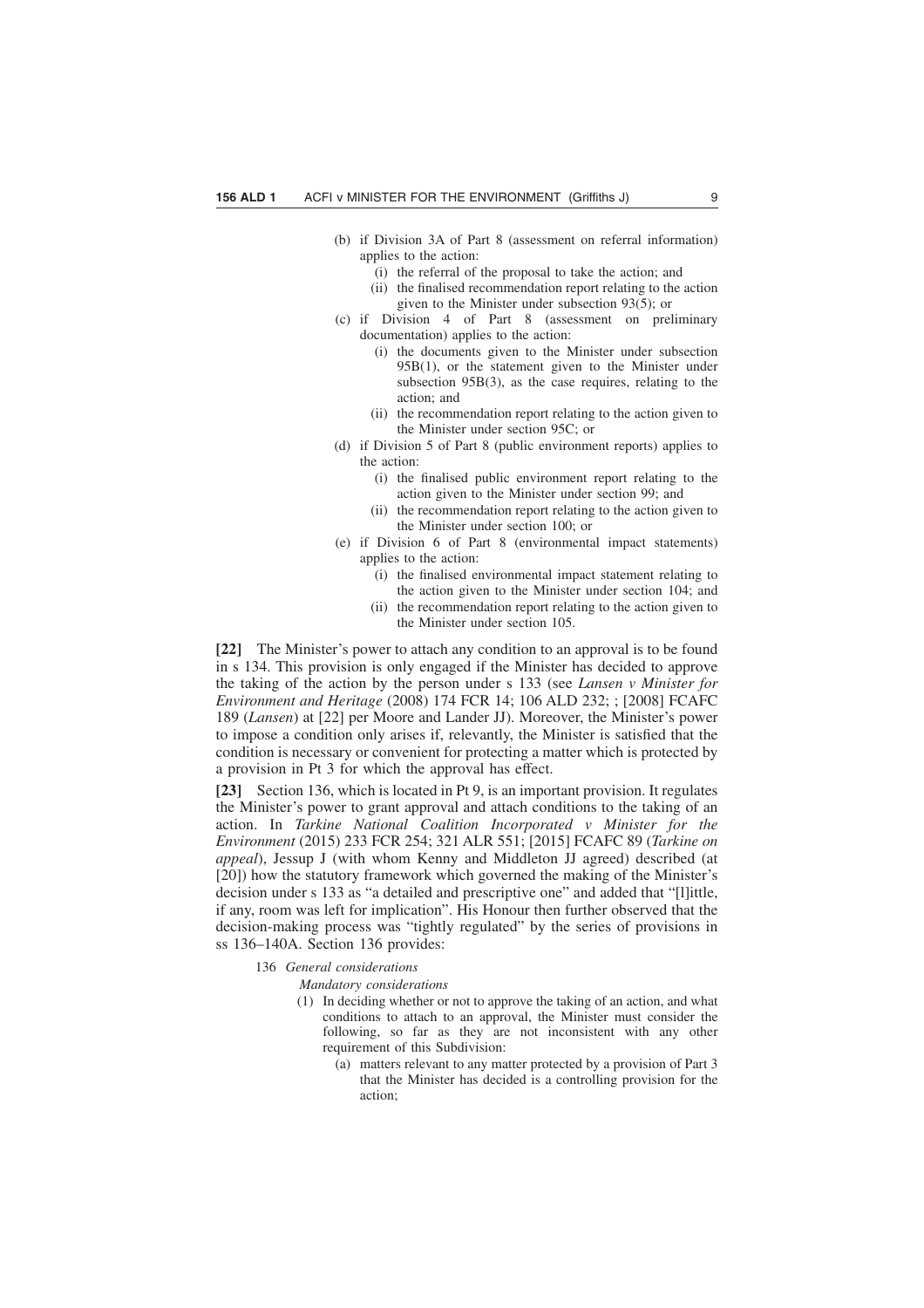(b) economic and social matters.

*Factors to be taken into account*

- (2) In considering those matters, the Minister must take into account: (a) the principles of ecologically sustainable development; and
	- (b) the assessment report (if any) relating to the action; and
	- (ba) if Division 3A of Part 8 (assessment on referral information) applies to the action—the finalised recommendation report relating to the action given to the Minister under subsection 93(5); and
	- (bc) if Division 4 of Part 8 (assessment on preliminary documentation) applies to the action: 10
		- (i) the documents given to the Minister under subsection 95B(1), or the statement given to the Minister under subsection 95B(3), as the case requires, relating to the action; and
		- (ii) the recommendation report relating to the action given to the Minister under section 95C; and 15
	- (c) if Division 5 (public environment reports) of Part 8 applies to the action:
		- (i) the finalised public environment report relating to the action given to the Minister under section 99; and
		- (ii) the recommendation report relating to the action given to the Minister under section 100; and 20
	- (ca) if Division 6 (environmental impact statements) of Part 8 applies to the action:
		- (i) the finalised environmental impact statement relating to the action given to the Minister under section 104; and 25
		- (ii) the recommendation report relating to the action given to the Minister under section 105; and
	- (d) if an inquiry was conducted under Division 7 of Part 8 in relation to the action—the report of the commissioners; and
	- (e) any other information the Minister has on the relevant impacts of the action (including information in a report on the impacts of actions taken under a policy, plan or program under which the action is to be taken that was given to the Minister under an agreement under Part 10 (about strategic assessments)); and 30
	- (f) any relevant comments given to the Minister in accordance with an invitation under section 131 or 131A; and
	- (fa) any relevant advice obtained by the Minister from the Independent Expert Scientific Committee on Coal Seam Gas and Large Coal Mining Development in accordance with section 131AB; and
	- (g) if a notice relating to the action was given to the Minister under subsection 132A(3)—the information in the notice. Note: The Minister must also take into account any relevant comments given to the Minister in response to an invitation  $40$ 
		- under paragraph 131AA(1)(b). See subsection 131AA(6).

*Person's environmental history*

- (4) In deciding whether or not to approve the taking of an action by a person, and what conditions to attach to an approval, the Minister may consider whether the person is a suitable person to be granted an approval, having regard to:
	- (a) the person's history in relation to environmental matters; and
	- (b) if the person is a body corporate the history of its executive officers in relation to environmental matters; and 50

5

45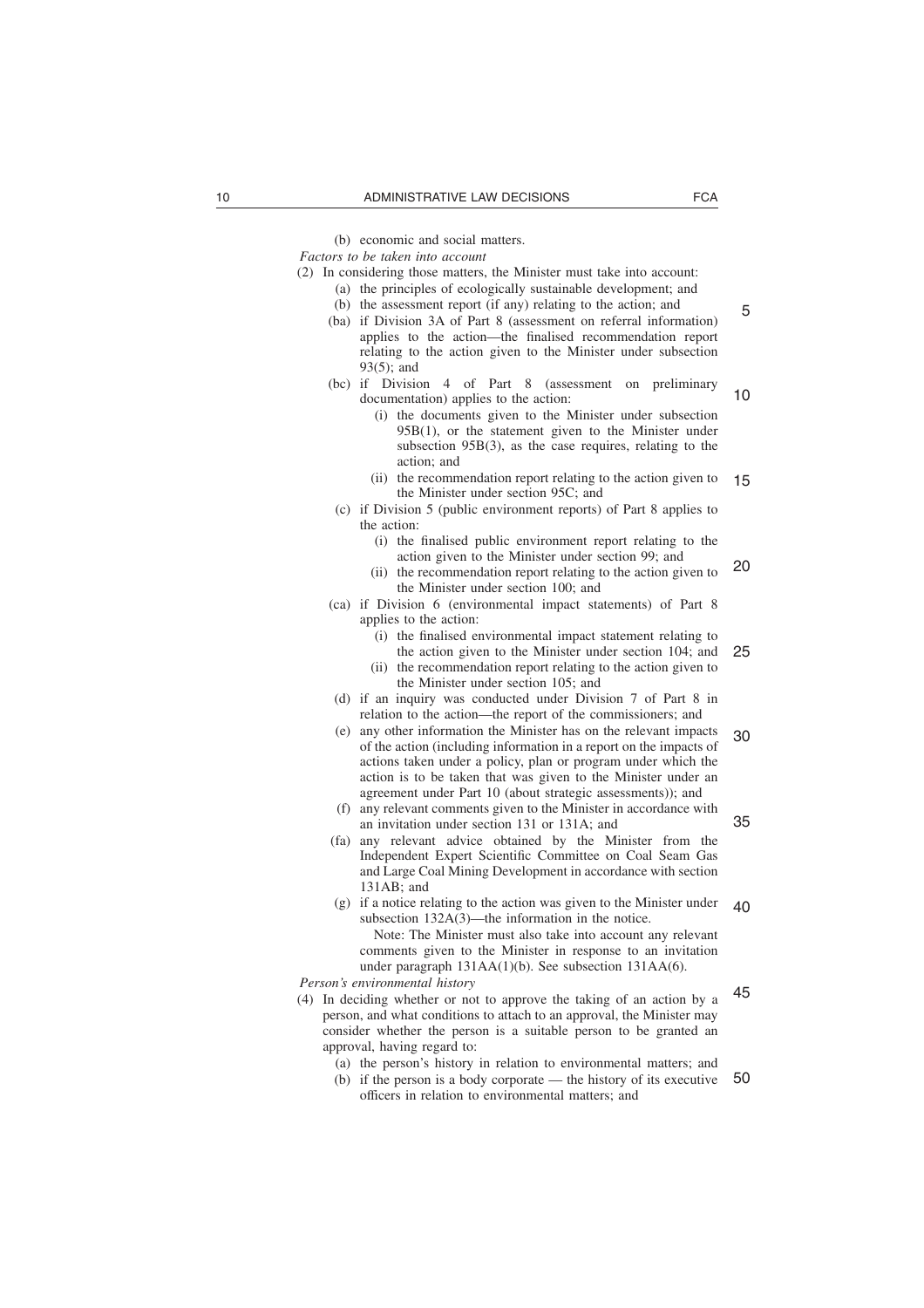(c) if the person is a body corporate that is a subsidiary of another body or company (the parent body) — the history in relation to environmental matters of the parent body and its executive officers.

*Minister not to consider other matters*

(5) In deciding whether or not to approve the taking of an action, and what conditions to attach to an approval, the Minister must not consider any matters that the Minister is not required or permitted by this Division to consider.

**[24]** As will emerge below, three matters of particular significance in this proceeding relate to the meanings of the following matters:

- (a) the term "action";
- (b) when an event or circumstance is an "impact" of an action; and
- (c) the "relevant impacts" of an action.

**[25]** The relevant meanings are given in the dictionary to the EPBC Act, which is in s 528. Each of the relevant definitions is expressed to be subject to a contrary intention.

**[26]** The term "action" is defined as having the meaning given by Subdiv A of Div 1 of Pt 23. The term is then defined (non-exhaustively) in s 523 (which is located in that Subdivision), and is set out in full in [14] above.

**[27]** The term "impact" is defined in s 528 as having the meaning given by s 527E. Justice Mortimer described the definition in s 527E as "almost impenetrable" and "tortured" (see *Tasmanian Aboriginal Centre Inc v Secretary, Department of Primary Industries, Parks, Water and Environment (No 2)* (2016) 337 ALR 96; [2016] FCA 168 at [33], [227]).

- **[28]** Section 527E provides:
	- 527E *Meaning of impact*
		- (1) For the purposes of this Act, an event or circumstance is an *impact* of an action taken by a person if:
			- (a) the event or circumstance is a direct consequence of the action; or
			- (b) for an event or circumstance that is an indirect consequence of the action — subject to subsection (2), the action is a substantial cause of that event or circumstance.
		- (2) For the purposes of paragraph  $(1)(b)$ , if:
			- (a) a person (the *primary person*) takes an action (the *primary action*); and
			- (b) as a consequence of the primary action, another person (the *secondary person*) takes another action (the *secondary action*); and
			- (c) the secondary action is not taken at the direction or request of the primary person; and
			- (d) an event or circumstance is a consequence of the secondary action; then that event or circumstance is an *impact* of the primary action only if:
			- (e) the primary action facilitates, to a major extent, the secondary action; and
			- (f) the secondary action is:
				- (i) within the contemplation of the primary person; or
			- (ii) a reasonably foreseeable consequence of the primary action; and (g) the event or circumstance is:
				- (i) within the contemplation of the primary person; or
				- (ii) a reasonably foreseeable consequence of the secondary action.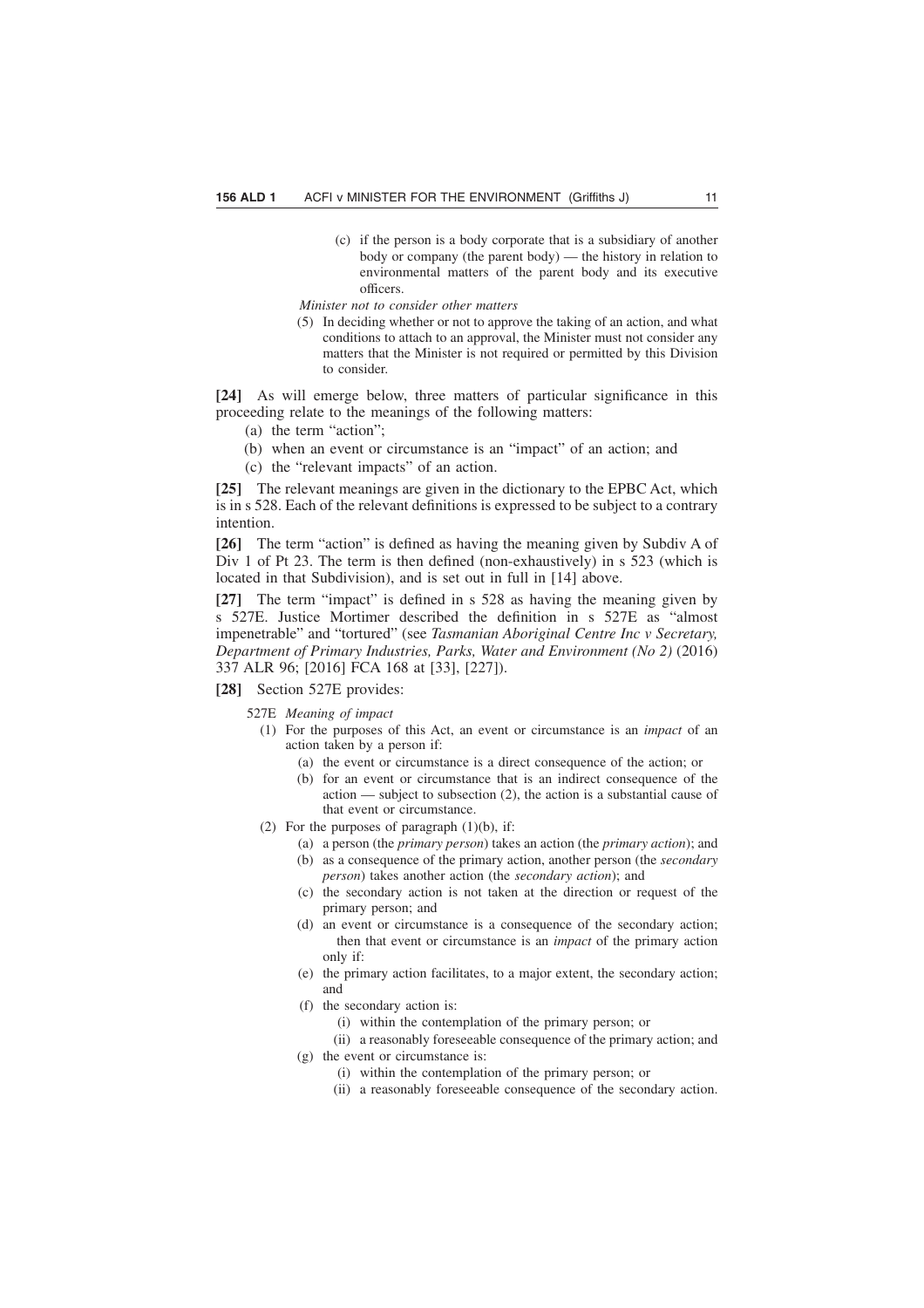**[29]** It is important to note that the term "impact" is defined by reference to whether an event or circumstance is an impact of an action and a distinction is drawn between an event or circumstance which is a direct consequence of an action as opposed to an event or circumstance that is an indirect consequence of an action. It is the latter part of that distinction which is particularly relevant in this proceeding. An event or circumstance that is an indirect consequence of an action will be an "impact", subject to s  $527E(2)$ , only if the action is "a substantial cause of that event or circumstance" (s  $527E(1)(b)$ ). Subsection 527E(2) provides for when there is a primary action and a secondary action which is taken by a different person as a consequence of the primary action and when an event or circumstance consequential upon the secondary action is an impact of the primary action. 5 10

**[30]** For completeness, it might also be noted that there is no definition in the EPBC Act of "an event or circumstance", hence those words are to be given their ordinary meanings.

**[31]** Section 528 defines "relevant impacts" of an action as having the meaning given by s 82. The terms of s 82, as well as the related provisions in ss 81 and 83, are set out in [18] above.

**[32]** The definition (or perhaps more accurately, the identification) of what are relevant impacts of an action depends upon whether or not the Minister has decided that the action is a controlled action. 20

**[33]** It is convenient to now summarise relevant provisions in the EPBC Act relating to:

- (a) the Minister's obligation to take account of the precautionary principle; and 25
- (b) the prohibition on the Minister acting inconsistently with Australia's obligations under the World Heritage Convention (the *WHC*).

These matters are relevant to grounds 1 and 3 of the amended originating application for judicial review.

**[34]** The Minister's obligation to take account of the precautionary principle and the definition of that principle are to be found in s 391(1) and (2) respectively (noting also that there is a substantially similar definition of the precautionary principle in s 3A as an element of the principles of ecologically sustainable development, which by s 136(2)(a) are a mandatory consideration in deciding 35 whether or not to approve the taking of an action): 30

- 391 *Minister must consider precautionary principle in making decisions Taking account of precautionary principle*
	- (1) The Minister must take account of the precautionary principle in making a decision listed in the table in subsection (3), to the extent he or she can do so consistently with the other provisions of this Act. *Precautionary principle* 40
	- (2) The *precautionary principle* is that lack of full scientific certainty should not be used as a reason for postponing a measure to prevent degradation of the environment where there are threats of serious or irreversible environmental damage. 45

**[35]** These provisions are relevant to the Minister's decision here because a decision under s 133 of the EPBC Act (ie whether or not to approve the taking of an action) is one of the decisions which is set out in s 391(3) as being a decision in relation to which the precautionary principle must be considered (see Item 2 of s 391(3)). 50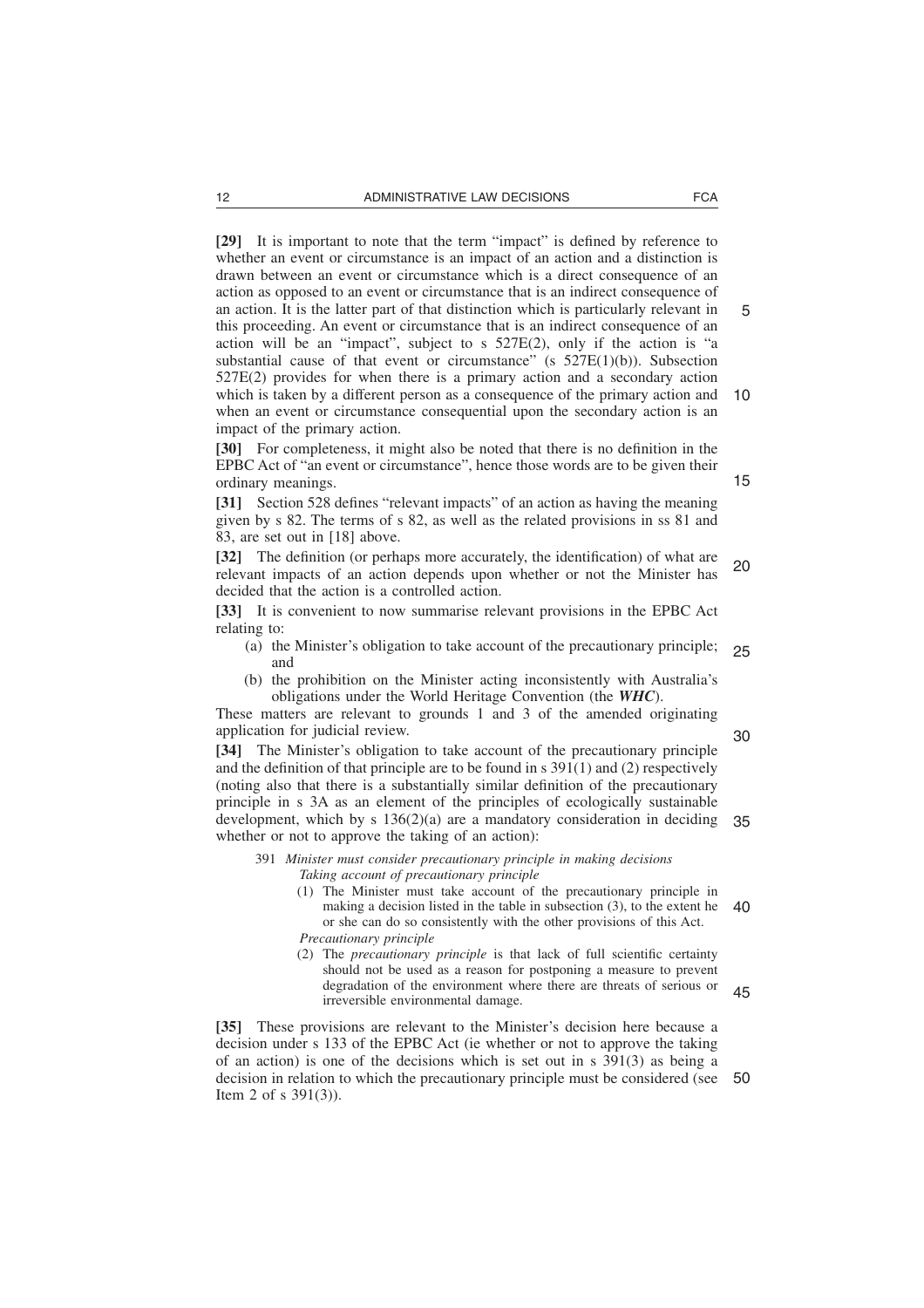**[36]** The Minister's obligation to act not inconsistently with the *WHC* is to be found in s 137 of the EPBC Act:

137 *Requirements for decisions about World Heritage*

In deciding whether or not to approve, for the purposes of section 12 or 15A, the taking of an action and what conditions to attach to such an approval, the Minister must not act inconsistently with:

- (a) Australia's obligations under the World Heritage Convention; or
- (b) the Australian World Heritage management principles; or
- (c) a plan that has been prepared for the management of a declared World Heritage property under section 316 or as described in section 321.

**[37]** It is appropriate to now set out some relevant parts of the *WHC*. Articles 4 and 5 impose obligations on State Parties with respect to their natural and cultural heritage. These articles relevantly state:

Article 4

Each State Party to this Convention recognizes that the duty of ensuring the identification, protection, conservation, presentation and transmission to future generations of the cultural and natural heritage referred to in Articles 1 and 2 and situated on its territory, belongs primarily to that State. It will do all it can to this end, to the utmost of its own resources and, where appropriate, with any international assistance and co-operation, in particular, financial, artistic, scientific and technical, which it may be able to obtain.

Article 5

…

To ensure that effective and active measures are taken for the protection, conservation and presentation of the cultural and natural heritage situated on its territory, each State Party to this Convention shall endeavour, in so far as possible, and as appropriate for each country:

(d) to take the appropriate legal, scientific, technical, administrative and financial measures necessary for the identification, protection, conservation, presentation and rehabilitation of this heritage

#### **Summary of background facts**

**[38]** In November 2010, Adani referred to the then Minister for the Environment a proposal to develop and operate a coal mine and rail infrastructure project at Moray Downs in central Queensland. As noted above, on 6 January 2011, the then Minister's delegate determined that the proposed action was a controlled action for the purposes of s 75 of the EPBC Act and various controlling provisions were identified. After the controlling provisions were expanded to include the newly enacted ss 24D and 24E of the EPBC Act, on 24 October 2013 the Minister found that the proposed action was likely to have a significant impact on water resources.

**[39]** Adani's proposed action was available for public comment for ten business days from 18 November 2010. Six public submissions were received regarding the potential impacts of the proposed action.

**[40]** On 26 November 2010, the Queensland Coordinator-General declared the project to be a significant project for the purposes of s  $26(1)(a)$  of the State Development and Public Works Organisation Act 1971 (Qld) (the SDPWO Act). This declaration triggered the statutory environmental impact evaluation procedure in Pt 4 of that Act, which required Adani to prepare an environmental impact statement (**EIS**) for the proposed project.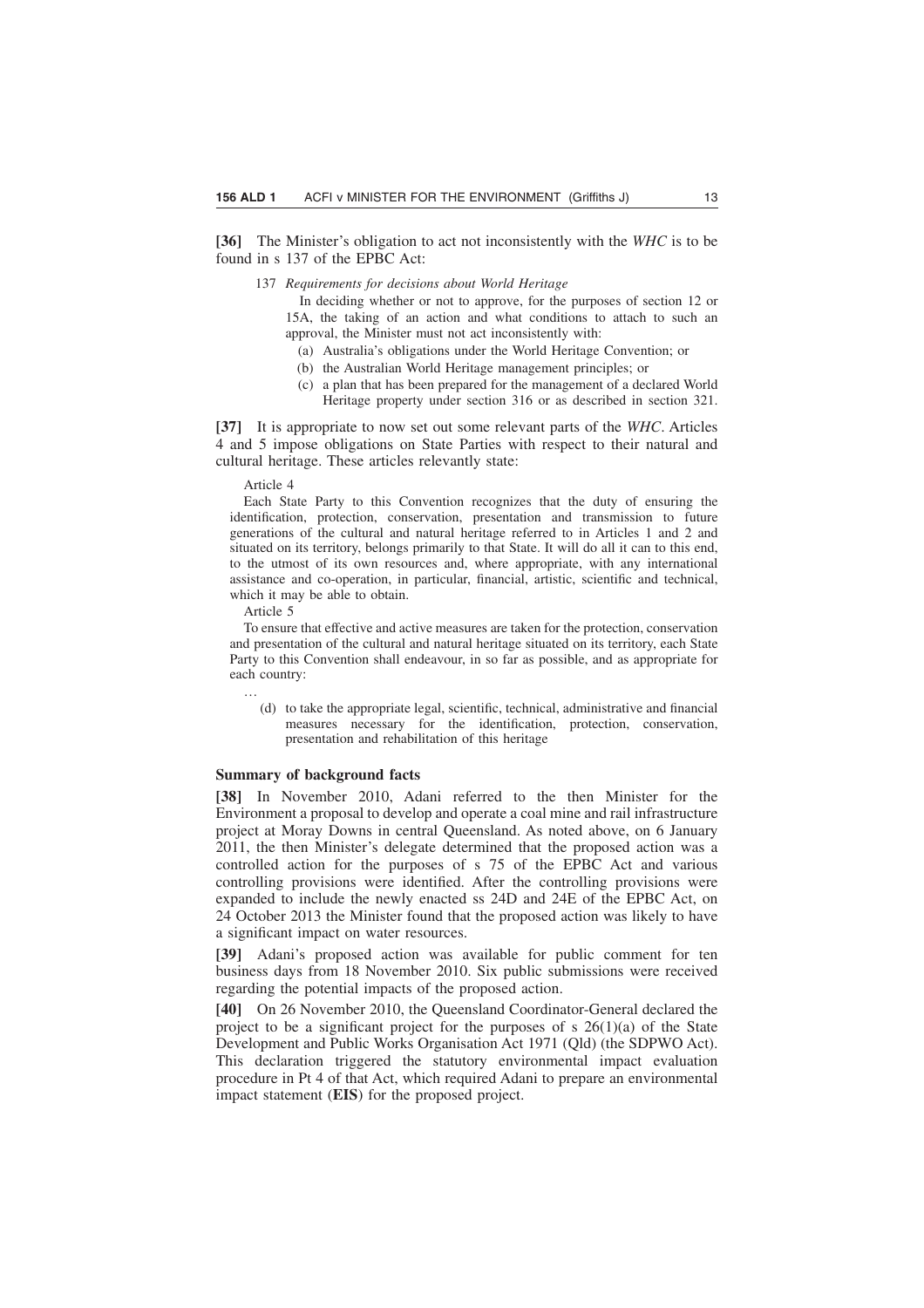**[41]** On 26 November 2010, the Queensland Government stated that the proposed project would be assessed at the level of an EIS under Pt 4 of the SDPWO Act and that such assessment would be accredited under the bilateral agreement between the Commonwealth and Queensland in relation to environmental impact assessment. That bilateral agreement, which was made under s 47 of the EPBC Act, is dated 17 December 2009.

**[42]** Delegates of the Minister agreed to several subsequent requests by Adani to vary the proposed action.

**[43]** Adani's EIS for the proposed project was made available for public comment between 15 December 2012 and 11 February 2013. On 26 March 2013, the Queensland Coordinator-General requested that Adani submit additional information to address issues raised in its EIS and in regard to advice which had been received on 29 June 2012 from the Interim Independent Expert Scientific Committee on Coal Seam Gas and Large Mining Development. 10 15

**[44]** The information additional to Adani's EIS was made available for public comment for a period of approximately three weeks in late 2013.

**[45]** As noted above, on 24 October 2013, the Minister found that the proposed action, being a large coal mining development, was likely to have a significant impact on water resources and determined, in accordance with transitional provisions in the 2013 Amendment Act, that ss 24D and 24E were also controlling provisions. 20

**[46]** Following a request by the Minister's delegate under s 131AB of the EPBC Act, on 16 December 2013 the Queensland Coordinator-General and the Independent Expert Scientific Committee (**IESC**) on Coal Seam Gas and Large Coal Mining Development provided advice to the Department on the proposed action. Adani provided a response to that advice on 7 February 2014. 25

**[47]** On 7 May 2014, the Queensland Coordinator-General provided his assessment report of the proposed project to the Department (**Coordinator-General's report**). He recommended that the proposed project proceed, subject to conditions. Neither Adani's EIS nor the Coordinator-General's report considered greenhouse gas emissions arising from the transport and combustion overseas of the exported coal. 30

**[48]** The Coordinator-General's report also reviewed the IESC advice and included a peer review of that advice from an expert, Dr Noel Merrick. On 19 May 2014, the IESC wrote to the Minister and outlined some residual concerns relating to the potential impacts of the proposed project. 35

**[49]** The Minister visited the site of the proposed action and met with Adani and other interested persons.

40

**[50]** On 24 July 2014, the Minister approved the proposed action, with conditions. The Minister adopted the same approach as that of the Coordinator-General in that he did not explicitly address the impact of combustion emissions resulting from the transport and combustion overseas of the coal produced at the mine. In early 2015, that decision was challenged in judicial review proceedings in the Court. On 4 August 2015, by consent, the original approval decision was set aside by the Court. 45

**[51]** Subsequently, Adani and several environmental groups, including the ACF, provided additional information to the Minister relating to environmental impacts of Adani's proposed action. This material (much of which had been put 50into evidence in earlier proceedings in the Land Court of Queensland in *Adani*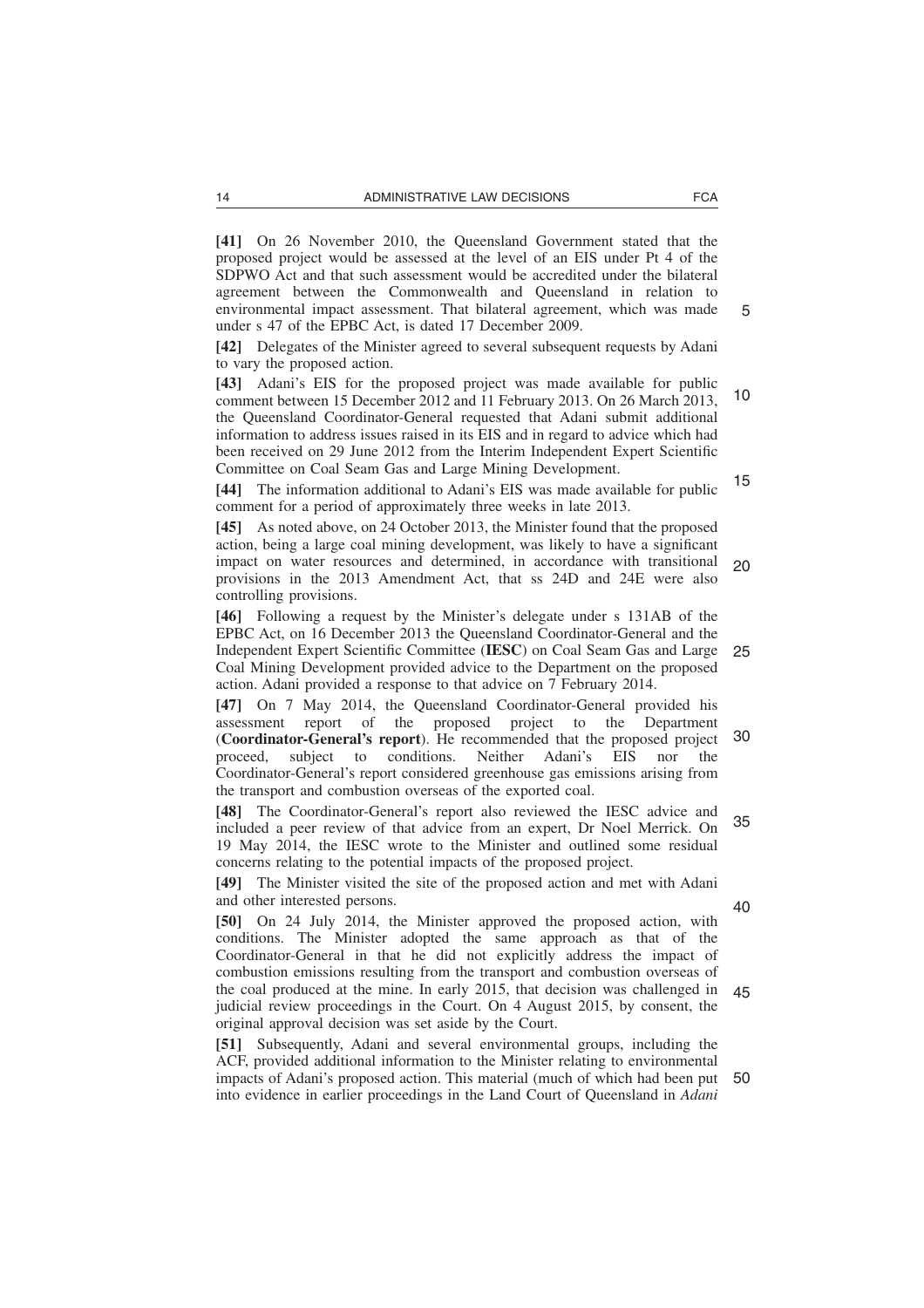*Mining Pty Ltd v Land Services of Coast and Country Inc* [2015] QLC 48), suggested that:

- mean global temperature rises of 3°C above pre-industrial levels "would result in scenarios where any semblance of reefs to the coral reefs of the Great Barrier Reef Marine Park today would vanish" (expert report of Professor Ove Hoegh-Guldberg in the Land Court);
- at current global rates (and assuming no further growth in emissions), the global emissions budget to limit mean global temperature rises beneath 2°C above pre-industrial levels would be exceeded within 20 years (joint expert report of Dr Chris Taylor and Associate Professor Malte Meinshausen, which was put in evidence in the Land Court) (**joint expert report in the Land Court**), which would still be a very dangerous level of warming for the Reef (expert report of Professor Hoegh-Guldberg in the Land Court);
- in order to limit warming to beneath  $2^{\circ}$ C above pre-industrial levels, no more than 850 billion tonnes (**Gt**) with carbon dioxide equivalent greenhouse gas emissions  $(CO_{2,\rho})$  could be emitted globally after 2015 (joint expert report in the Land Court);
- the combustion emissions would be about 4.64 Gt of CO*2-e* (joint expert report in the Land Court) or about 1/183 of the total available global emissions if warming is to be limited to 2°C; and
- the combustion emissions (4.64 Gt of  $CO_{2-e}$ ) would be about 54 times greater than the mining emissions from the coal mine directly (0.086 Gt of CO*2-e*).

**[52]** On 21 September 2015, the Minister came to the view that he proposed to approve the proposed action subject to conditions. He invited comments on his proposed decision from various persons, including Adani.

**[53]** On 14 October 2015, the Minister approved, subject to conditions, the taking of the proposed action under ss 130(1) and 133 of the EPBC Act. The approval has effect until 30 June 2090.

# **Summary of minister's statement of reasons**

**[54]** The Minister provided a detailed statement of reasons dated 14 October 2015 in respect of his approval decision. He annexed copies of some legislative provisions relating to his decision. He stated in footnote 1 of his statement of reasons that the legislation "does not form part of my reasons but is provided as contextual background to my decision". As will emerge below, the ACF pointed to the fact that the legislative extracts did not include s 82 of the EPBC Act.

**[55]** The body of the statement of reasons comprises 37 pages. Annexure A to the statement (which annexure totals 71 pages), comprises the extracts from the EPBC Act which, the Minister stated, "were taken into account when making my decisions".

**[56]** The statement is divided into various sections. The first section sets out the background to the matter. The second addresses the evidence or material on which the Minister's findings were based. It is stated in [31] that the Minister's decision to approve the proposed action was based on consideration of the final approval decision brief dated 13 October 2015 prepared by his Department (the **brief**).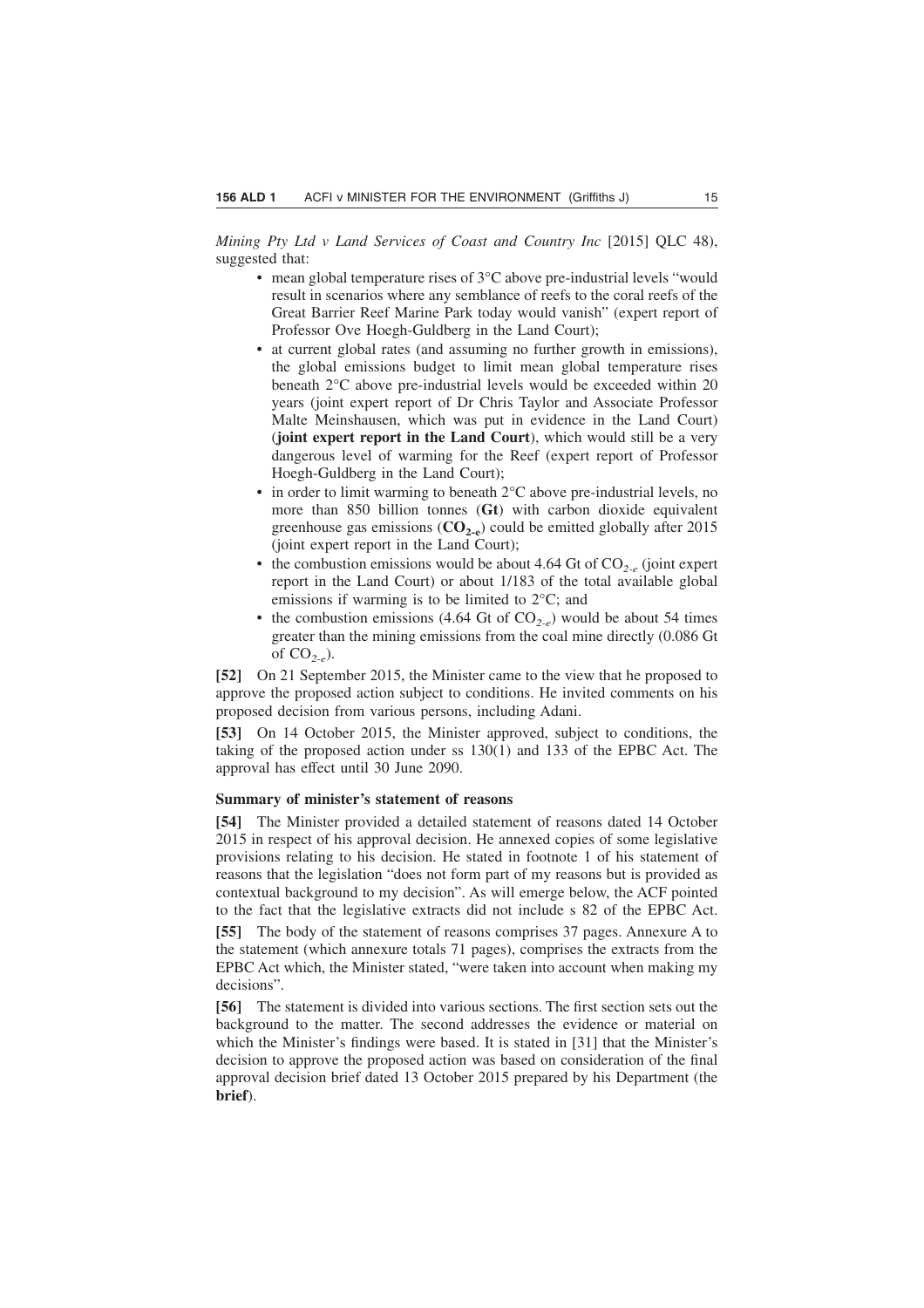**[57]** The contents of the brief are identified in [32] as follows (noting that the material provided by environmental groups as described in [51] above, including the ACF, was included as Tab M1):

- 32. The final approval decision brief comprised the following:
	- 1. Responses from the proponent and Commonwealth Ministers 2. Final decision notice
		- 3. Letters to proponent and other Commonwealth Ministers
		- 4. Statement of Reasons for approval decision
		- 5. Proposed approval cover brief and appendices:
			- A: Queensland Coordinator-General's Assessment Report B: EPBC Act legal Considerations report 10
			-
			- C: Independent Expert Scientific Committee advice, responses and analysis
				- C1: Independent Expert Scientific Committee advice
				- C2: Table of responses to Independent Expert Scientific Committee advice 15
				- C3: Letter from Independent Expert Scientific Committee Chair to the Minister
				- C4: Advice from Office of Water Science to the Department
				- CS: Letter from the proponent on advice from the Office of Water Science 20
				- C6: Office of Water Science advice
			- D: Recommended decision
				- D1: Recommended decision notice
				- D2: Summary of proposed conditions
				- D3: Comparison of proposed conditions with the Coordinator-General's recommendations table D4: Tracked change version of decision notice showing changes since previous approval decision 25
			- E: Letters to proponent, Queensland Coordinator-General and Commonwealth Ministers 30
			- F: Maps on project location G: Proponent's Assessment Documentation and Additional
				- information G1: Environmental Impact Statement
				- G2: Supplementary Environmental Impact Statement
				- G3: Additional Information 35
			- H: Departmental Advice on MNES
			- I: Public comment submissions
				- I1: EIS submissions
				- I2: AEIS submissions
				- I3: Public comment submissions summary 40
			- J: Recovery Plans, Threat Abatement Plans and Conservation Advice
				- J1: Recovery Plans
				- J2: Threat Abatement Plans
				- J3: Approved Conservation Advices
			- K: Departmental advice from Economics and Behavioural insights Section 45
			- L: Timeline of relevant events
			- M: Additional information provided after previous approval decision
				- M1: Additional information from environmental groups and Adani 50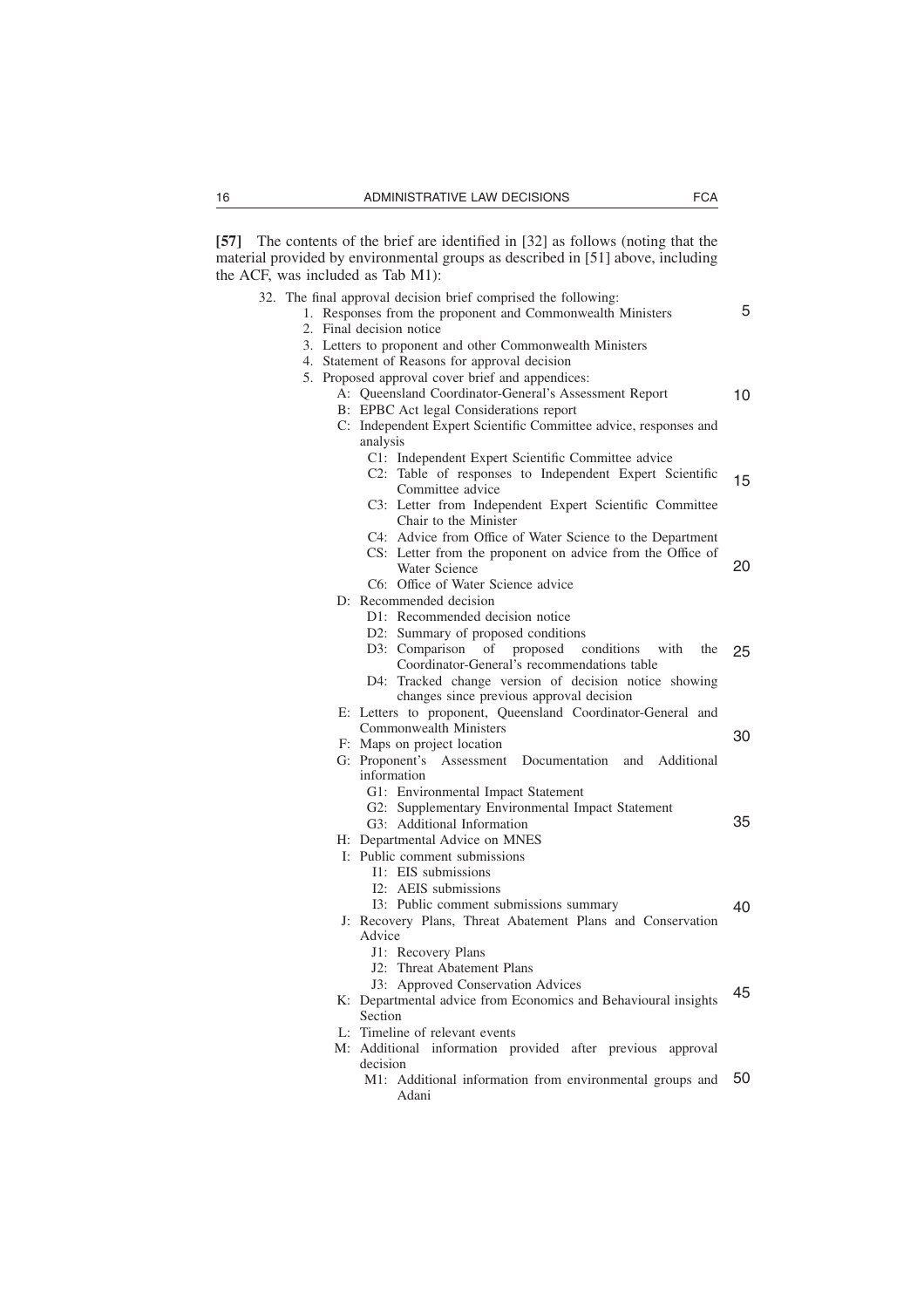- M2: Plans provided post previous decision to comply with previous conditions
- M3: Office of Water Science hydrogeological reports
- M4: Queensland Draft environmental authority for Carmichael Coal Mine
- N: Legislative provisions
- O: Letters to proponent requesting further information
- 6. Addendum to proposed approval brief and the attachment to that brief: A: Letters to proponent, Queensland Coordinator-General and relevant Ministers

**[58]** The statement contains the Minister's findings on material questions of fact relating to such topics as the Great Barrier Reef World Heritage Area, the Great Barrier Reef National Heritage Place and climate change and greenhouse gas emissions. It is sufficient to focus on the latter topics, given their prominence in the proceeding. The following paragraphs in the Minister's statement of reasons relate to those topics (without alteration and emphasis added in text):

40. A number of submissions raised concerns about the proponent's assessment of greenhouse gas emissions in relation to possible impacts on the Great Barrier Reef. My consideration of greenhouse gas emissions is at paragraphs 131 to 141.

**Conclusion** 

…

- 47. In making my decision I considered the proponent's EIS, the Coordinator-General's Report, additional information provided by the proponent and other parties and the Department's briefing material.
- 48. Based on this information, and with consideration of the distance of the GBRWHA from the project and the mitigation measures and conditions imposed by the Coordinator General, **and after giving consideration to the greenhouse gas emissions from mining operations and from the burning of the mined coal**, I found that the proposed action would not have an unacceptable impact on the world heritage values of the Great Barrier Reef World Heritage Area.

#### *National Heritage places*

Great Barrier Reef National Heritage Place

- 49. In May 2007, the Great Barrier Reef was placed on the National Heritage List. This list comprises natural and cultural places that contribute to our national identity, providing a tangible link to past events, processes and people.
- 50. The Great Barrier Reef was one of 15 World Heritage properties including in the National Heritage List in 2007. The Great Barrier Reef National Heritage place has national heritage values in respect of the following national heritage criteria, which are prescribed in regulation 10.01A of the Environment Protection and Biodiversity Conservation Regulations 2000 (Cth) for the purposes of section 324D of the EPBC Act.
	- i. the place has outstanding heritage value to the nation because of the place's importance in the course, or pattern, of Australia's natural or cultural history;
	- ii. the place has outstanding heritage value to the nation because of the place's possession of uncommon, rare or endangered aspects of Australia's natural or cultural history;
	- iii. the place has outstanding heritage value to the nation because of the place's potential to yield information that will contribute to an understanding of Australia's natural or cultural history;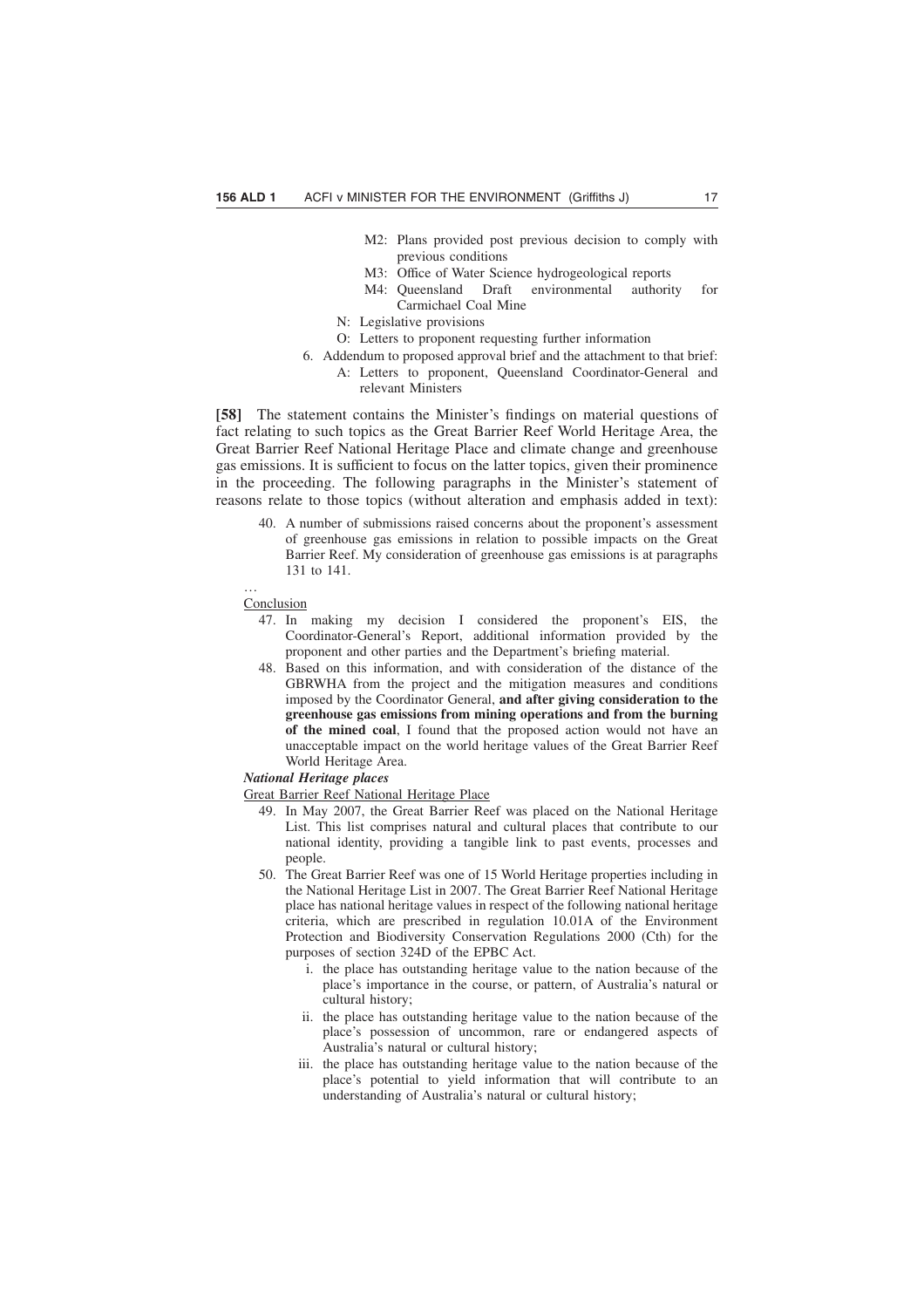- iv. the place has outstanding heritage value to the nation because of the place's importance in demonstrating the principal characteristics of:
	- i. a class of Australia's natural or cultural places; or
	- ii. a class of Australia's natural or cultural environments; and
	- v. the place has outstanding heritage value to the nation because of the place's importance in exhibiting particular aesthetic characteristics valued by a community or cultural group.
- 51. The heritage values that cause the Great Barrier Reef National Heritage place to meet the above criteria (its **national heritage values**), are the same heritage values that cause it to meet the world heritage criteria set out above.
- 52. Therefore, I found that the potential impacts to the Great Barrier Reef National Heritage place are commensurate to the potential impacts from the proposed action on the Great Barrier Reef World Heritage property. Mitigation and management measures equally apply to the Great Barrier Reef National Heritage place. 10
- 53. In making my decision I considered the proponent's EIS, the Coordinator-General's Report, additional information provided by the proponent and other parties and the Department's briefing material. Based on this information, **and after giving consideration to the greenhouse gas emissions from mining operations and from the burning of the mined coal**, I found that the proposed action would not have an unacceptable impact on the national heritage values of the Great Barrier Reef National Heritage place. 15 20

#### *Climate change and greenhouse gas emissions*

- 131. The 2014 Great Barrier Reef Outlook Report identifies climate change as the most serious threat to the Great Barrier Reef. The report states that climate change is already affecting the Reef and is likely to have far-reaching consequences in the decades to come. **Sea temperatures are on the rise and this trend is expected to continue, leading to an increased risk of mass coral bleaching; gradual ocean acidification will increasingly restrict coral growth and survival; and there are likely to be more intense weather events. The extent and persistence of these impacts depends to a large degree on how effectively the issue of rising levels of greenhouse gases is addressed worldwide**. The impacts of increasing ocean temperatures and ocean acidification will be amplified by the accumulation of other impacts such as those caused by excess nutrient run-off. 25 30
- 132. The proponent has identified the direct emissions of the proposed action (Scope 1 emissions) and the direct emissions resulting from energy required to undertake the proposed action (Scope 2 emissions). This approach is consistent with the provisions of the National Greenhouse and Energy Reporting Act 2007 (Cth) (NGER Act). 35
- 133. The NGER Act prescribes a single, national framework for corporations to report on greenhouse gas emissions, energy consumption and energy production data. The NGER Measurement Determination 2008 made under subsection 10(3) of the NGER Act sets out the principles, methods and criteria for the estimation of greenhouse gas emissions reported by corporations that meet specific legislative emissions and/or energy thresholds. 40
- 134. For each facility under its operational control, the NGER Act requires a corporation to identify whether its emissions are:
	- **Scope 1 (direct) emissions** includes the release of greenhouse gas emissions as a direct result of activities undertaken at a facility. They are emissions over which the entity has a high level of control; or
	- **Scope 2 (energy direct) emissions** includes the release of greenhouse gas emissions from the generation of purchased electricity, steam, heating or cooling consumed by a facility, but do not form part 50

…

5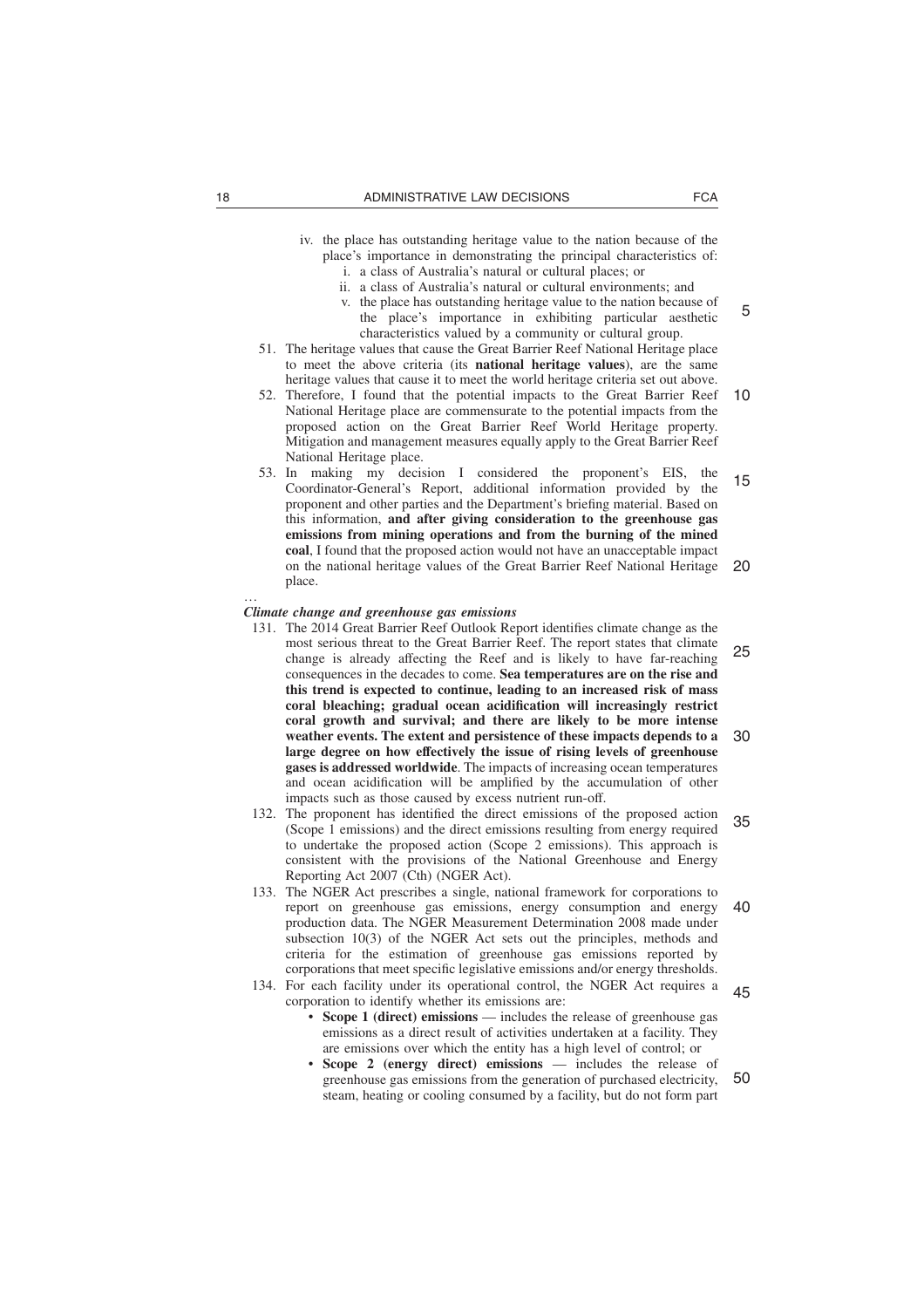of the facility. Scope 2 emissions are indirect emissions that entitles can easily measure and significantly influence through energy efficiency measures.

- 135. The NGER Act does not require reporting of **Scope 3 (indirect) emissions**. The proponent has characterised Scope  $\overline{3}$  emissions as including emissions from the transport of the product coal from the mine to overseas destinations and the combustion of the product coal at those destinations. Such emissions would not be covered by the characterization of Scope 3 contained in the National Greenhouse Accounts Factors Workbook published by the Department.
- 136. The proponent has provided the following information on scope 1, 2 and overseas emissions associated with the proposed action. Greenhouse gas emissions (tonnes  $C\dot{O}^2$  equivalent)

| <b>SCOPE</b>                                                                                                                       | <b>ANNUAL AVERAGE</b><br>EMISSIONS (tCO2-e) | LIFE OF MINE EMISSIONS<br>$(tCO2-e)$ |
|------------------------------------------------------------------------------------------------------------------------------------|---------------------------------------------|--------------------------------------|
| Scope 1                                                                                                                            | 628,723                                     | 37,723,358                           |
| Scope 2                                                                                                                            | 808,898                                     | 48,533,904                           |
| Overseas emissions<br>associated<br>with the Mine, from<br>transport by<br>rail, shipping and<br>combustion of<br>the product coal | 77.395.516                                  | 4,643,730,979                        |
| Scope $1+2$                                                                                                                        | 1,437,621                                   | 86,257,262                           |
| <b>Scope</b><br>$1+2+overse$<br>emissions                                                                                          | 78.833.137                                  | 4.729.988.241                        |

Source: Joint Report to the Land Court of Queensland on "Climate Change Emissions" (page 8)

- 137. Scope 1 and 2 GHG emissions are expected to occur within Australia, and emissions resulting from transport by rail, shipping and combustion of the product coal are expected to mostly occur overseas. GHG emissions within Australia are being addressed through the Government's climate change policy framework which includes the Emission Reduction Fund. In addition, the Queensland Government requires the proponent to implement control strategies to minimise GHG emissions from the Carmichael Coal Mine and Rail project.
- 138. **While the proponent has identified a quantity of overseas GHG emissions that may result from burning the coal, these emissions are not a direct consequence of the proposed action. The actual quantity of emissions that is likely to be additional to current global GHG emissions depends on a range of variables. They include: whether the coal replaces coal currently provided by other suppliers, whether the coal is used as a substitute for other energy sources, and the efficiency of the coal burning power plants. The international multilateral environment agreements, the United Nations Framework Convention on Climate Change and its Kyoto Protocol, provide mechanisms to address climate change globally. Under these agreements, the nations responsible for burning the coal produced from the proposed mine would be expected to address the emissions from transport by rail, shipping and combustion of the product coal in their own countries.**

#### **Conclusion**

139. I found that Scope 1 and 2 greenhouse gas emissions are likely to occur if the proposed action proceeds. Australia has set a target to reduce GHG emissions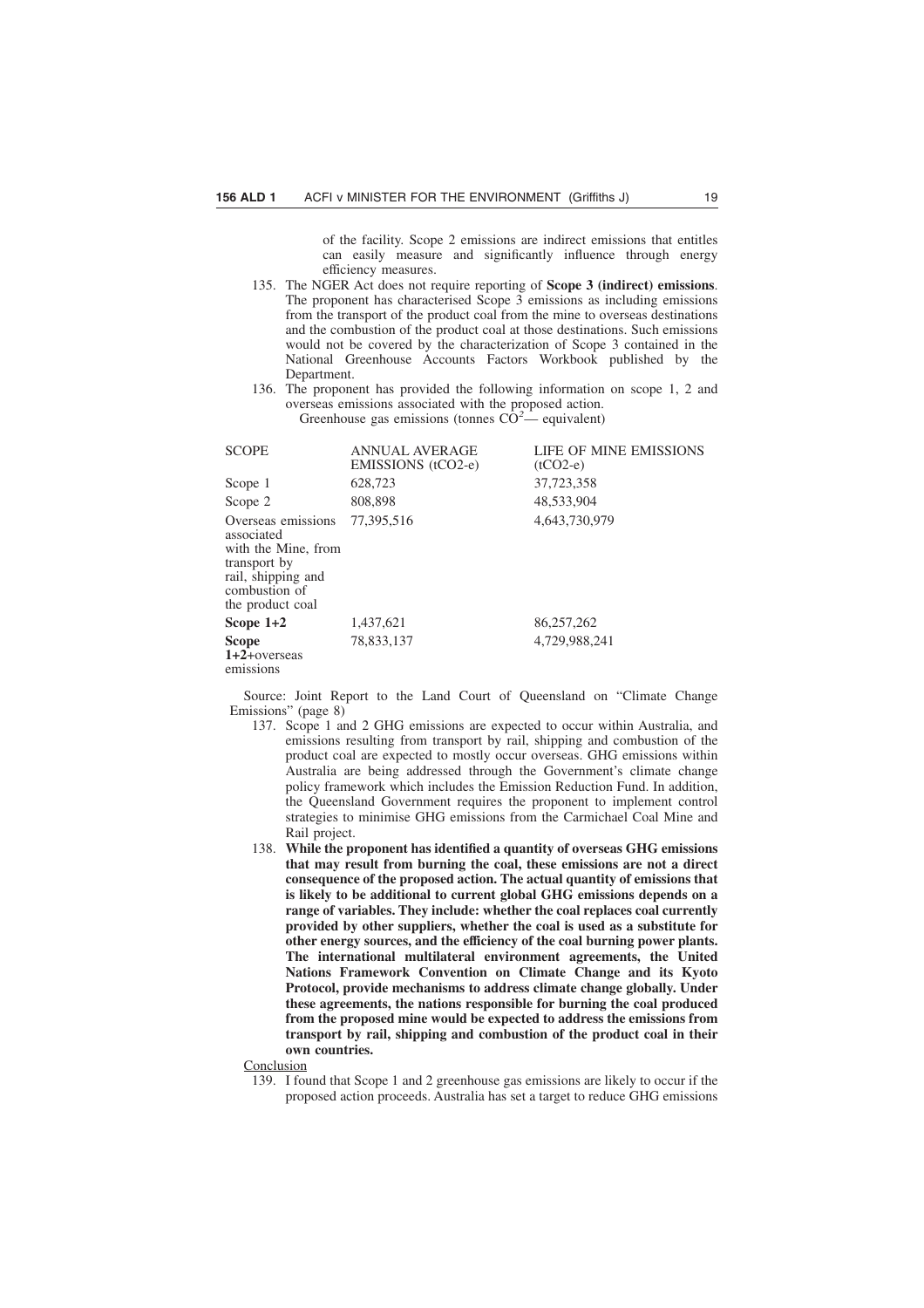through a climate change policy framework that includes the Emissions Reduction Fund. Therefore while the project will have scope 1 and 2 GHG emissions, this will occur within a national framework of modelled reductions in net GHG emissions. In addition the Queensland Coordinator-General recommended conditions that will require the proponent to implement emission control strategies.

- 140. **I found that the quantity of overseas GHG emissions from the Carmichael Coal Mine and Rail project proceeding is subject to a range of variables. It is possible to determine a possible total quantity of these emissions that may occur, as provided under paragraph 136. However, determining the actual net emissions from transport by rail, shipping and combustion of the product coal that would occur as a result of the project, after taking account of the variables outlined above, is speculative at this stage. It is therefore not possible to draw robust conclusions on the likely contribution of the project to a specific increase in global temperature. As a result it is difficult to identify the necessary relationship between the taking of the action and any possible impacts on relevant matters of national environmental significance which may occur as a result of an increase in global temperature.** 10 15
- 141. **I found that direct and consequential greenhouse gas emissions associated with the project will be managed and mitigated through national and international emissions control frameworks operating in Australia and within countries that are the import market for coal from the project.** 20

**[59]** The statement of reasons also contains the following paragraphs concerning the precautionary principle:

*Precautionary principle — Section 391*

- 163. In making my decision whether to approve the proposed action, I considered the precautionary principle in accordance with section 391 of the EPBC Act — "that lack of full scientific certainty should be not used as a reason for postponing a measure to prevent degradation of the environment where there are threats of serious or irreversible environmental damage."
- 164. I agreed with the conclusions of the Coordinator-General's Report that there is sufficient scientific information to conclude that the proposal will not result in threats of serious or irreversible environmental damage to the Great Barrier Reef World Heritage Area, the Great Barrier Reef World National Heritage Place, listed migratory species, listed threatened species and communities, wetlands of international importance and the Great Barrier Reef Marine Park. 35
- 165. In relation to the likely impacts of the proposed action on water resources, the application of the precautionary principle is reflected in the approval conditions which require a Groundwater Management and Monitoring Program and in establishing a groundwater drawdown limit at the Doongmabulla Springs Complex. I also included conditions to provide additional protection and to improve the scientific understanding regarding the potential impacts on matters of national environmental significance likely to be impacted by the proposed action. In particular, I required an adaptive management approach for mitigation, monitoring, review and offsets to deal with any uncertainties over the proposed 60 year life of the proposed action. 40 45
- *Reasons for decision*

…

191. In deciding whether or not to approve the taking of the proposed action, I took into account (among other matters) the principles of ecologically sustainable development … and the precautionary principle as required under section 391 of the EPBC Act. 50

5

25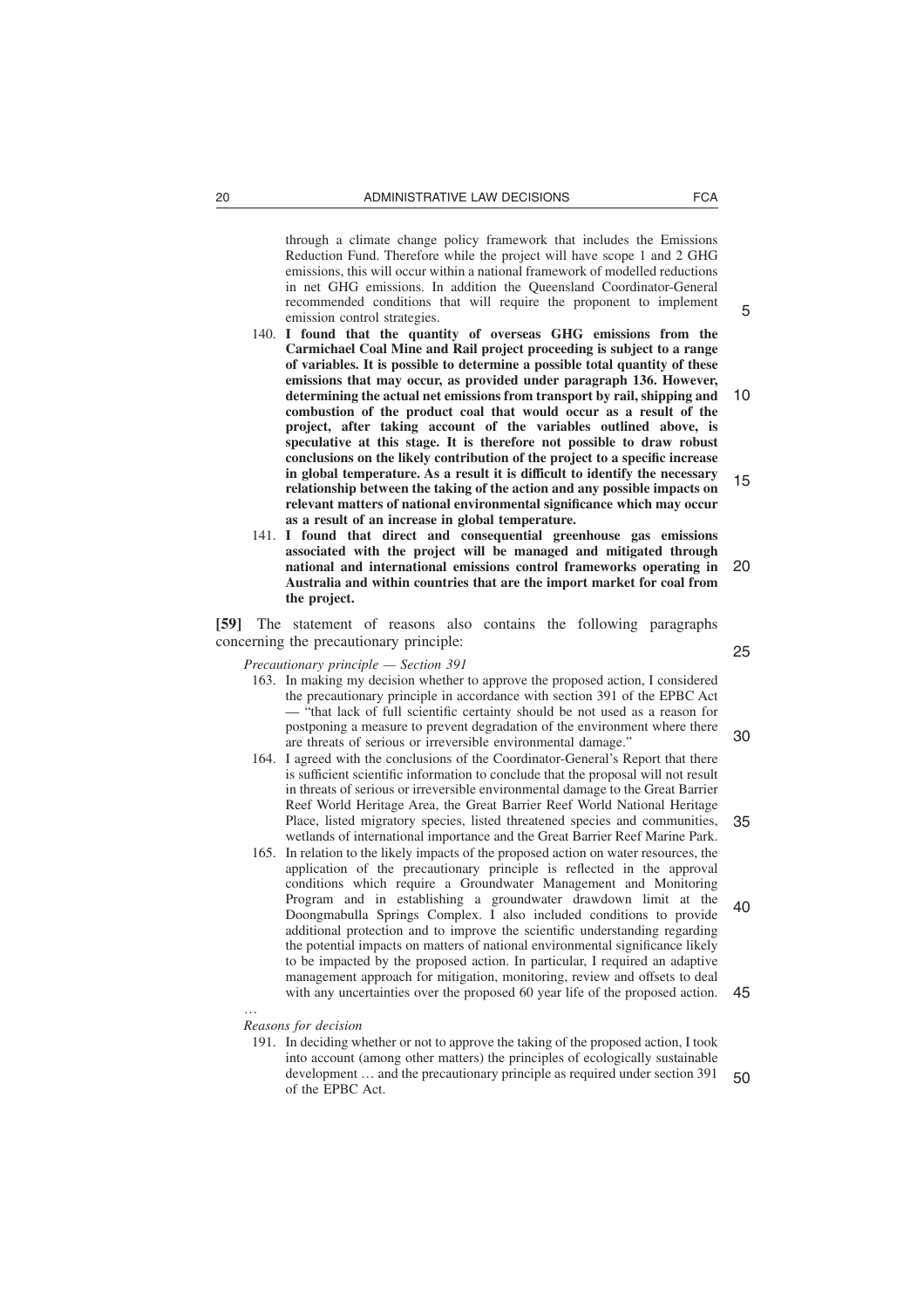**[60]** This material is relevant to ground 3 of the amended originating application for judicial review.

**[61]** The final relevant section of the statement of reasons relates to the Minister's consideration of s 137 of the EPBC Act, and the prohibition on him acting inconsistently with Australia's obligations under the *WHC* (to which ground 1 relates). The relevant paragraphs are as follows:

*Requirements for decisions about World Heritage properties and National Heritage places — Sections 137 and 137A*

- 168. In accordance with section 137 of the EPBC Act, in deciding whether to grant an approval for the proposed action, and what conditions to attach to such an approval, I cannot act inconsistently with Australia's obligations under the World Heritage Convention, the Australian World Heritage management principles; or a plan that has been prepared for the management of a declared World Heritage property under section 316 or as described in section 321.
- 169. A plan of management for the GBRWHA has not been prepared under section 316 or section 321 of the EPBC Act.
- 170. The proposed action was assessed by EIS which provided for periods for public comment. It involved a thorough assessment of impacts on the Great Barrier Reef World Heritage Area and its world heritage values. Based on the assessment of environmental impacts, and the mitigation measures proposed by the Queensland Government, the proposed action will not have any unacceptable impacts on the world heritage values of the Great Barrier Reef World Heritage Area.
- 171. I was therefore satisfied that the granting of approval for the proposed action, and the conditions of that approval, are not inconsistent with Australia's obligations under the World Heritage Convention, the Australian World Heritage management principles, or a plan that has been prepared for the management of a declared World Heritage property under section 316 or as described in section 321.
- 172. In accordance with section 137A of the EPBC Act, in deciding whether to grant an approval for the proposed action, and what conditions to attach to such an approval, I cannot act inconsistently with the National Heritage Management principles, an agreement to which the Commonwealth is a party in relation to a National Heritage place or a plan prepared for the management of a National Heritage place under section 324S or as described in section 324X.
- 173. The Commonwealth has not reached agreement with any party in relation to the management of the National Heritage values of the Great Barrier Reef, and a management plan for the Great Barrier Reef has not been prepared under section 324S or section 324X of the EPBC Act.
- 174. The proposed action was assessed by EIS which provided for periods for public comment. It involved a thorough assessment of impacts on the National Heritage values of the Great Barrier Reef National Heritage Place. Based on the assessment of environmental impacts, and the mitigation measures proposed by the Queensland Government, the proposed action will not have any unacceptable impacts on the National Heritage values of the Great Barrier Reef National Heritage Place.
- 175. I was therefore satisfied that the granting of approval for the proposed action, and the conditions of that approval, are not inconsistent with the National Heritage management principles, an agreement to which the Commonwealth is a party in relation to a National Heritage place or a plan prepared for the management of a National Heritage place under section 324S or as described in section 324X.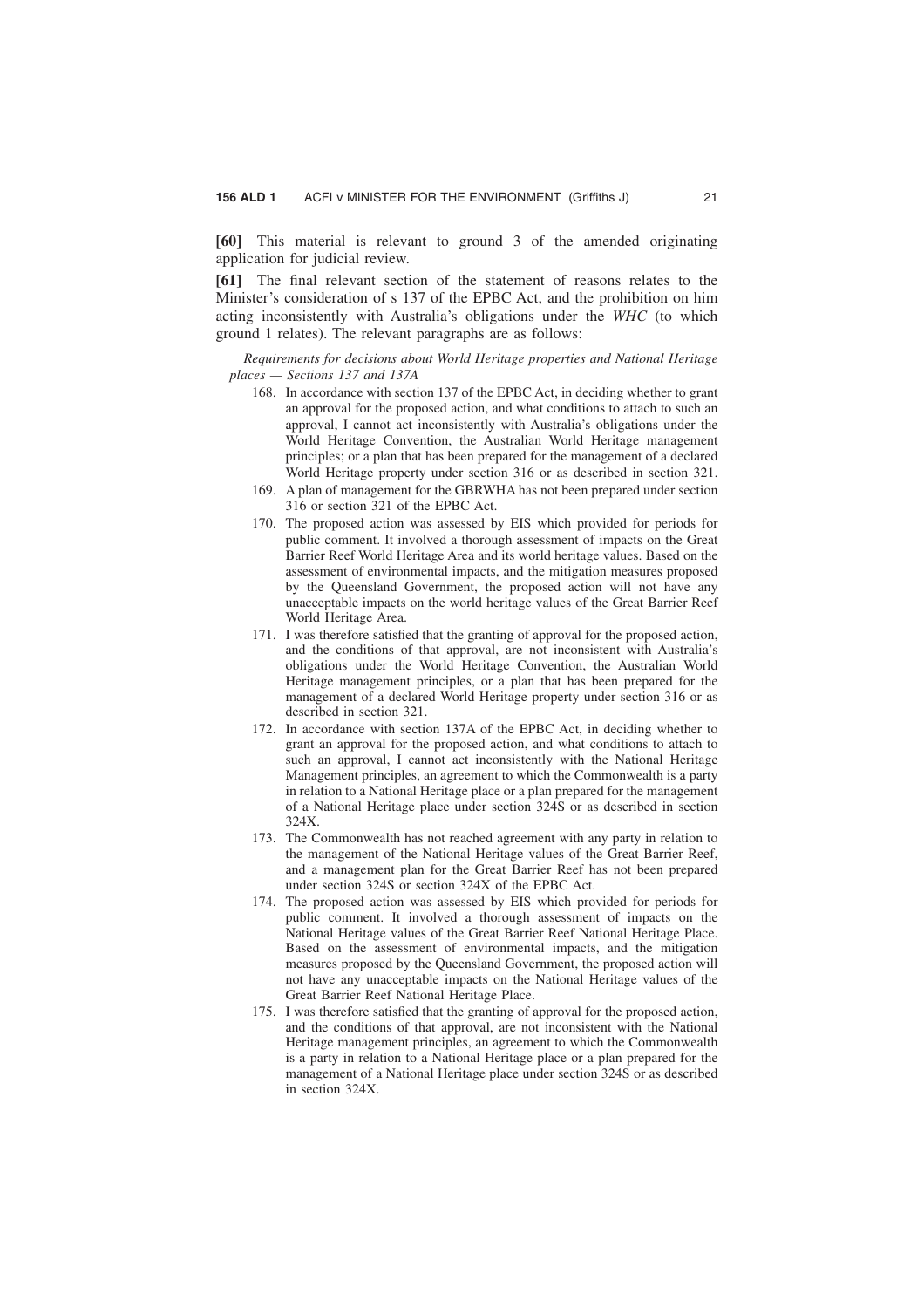#### **The ACF's judicial review grounds**

**[62]** The ACF's amended originating application for judicial review contained four grounds. It is sufficient to focus on the first three grounds because ground 4 was abandoned before the hearing commenced. The grounds are described in the same order in which they were presented at the hearing.

**[63]** Ground 2 claims that the Minister made an error of law by:

- (a) characterising the combustion emissions as "'not a direct consequence of the proposed action', without applying the test in section 527E of the EPBC Act"; and
- (b) "failing to comply with the requirement in s 136(2)(e) of the EPBC Act in respect of the information about those emissions and the impact those emissions would have or were likely to have on the matter protected". 10

**[64]** Ground 3 relates to the precautionary principle. The ACF claims that, having found in [140] of his statement of reasons in relation to climate change that "it is difficult to identify the necessary relationship between the taking of the action and any possible impacts on relevant matters of national environmental significance", the Minister made an error of law in failing to consider or apply the precautionary principle to that conclusion as he was required to do by ss  $136(2)(a)$  and  $391$  of the EPBC Act. 15 20

**[65]** Ground 1 relates to the prohibition imposed by s 137 of the EPBC Act on the Minister acting inconsistently with the *WHC*. The ACF claims that the Minister made an error of law in failing to apply that statutory prohibition in his consideration of the effect of the combustion emissions overseas on the World Heritage Values of the Great Barrier Reef World Heritage Area. It claims that the 25 Minister's decision was inconsistent with:

- (a) Australia's obligations under the *WHC*, particularly the obligation under Art 4 to do "all it can to the utmost of its resources" to identify, protect, conserve, present, and transmit to future generations the outstanding universal value of the Great Barrier Reef World Heritage Area; and
- (b) the World Heritage Management Principles, particularly that the identification, protection, conservation, presentation and transmission to future generations must be the "primary purpose" of the management of the Great Barrier Reef World Heritage Area.

# **The ACF's written and oral submissions summarised**

**[66]** In support of ground 2 of the amended originating application for judicial review, the ACF submitted that the Minister had asked himself the wrong question in evaluating the new information which he received after his first approval decision was set aside by consent. It submitted that, in order to comply with s  $136(2)(e)$ , the Minister had to ask whether the consequences for the Reef of the combustion emissions were "relevant impacts" of the proposed action on the Reef, within the meaning of ss 82 and 527E of the EPBC Act. Instead, so the ACF contended, the Minister applied a range of criteria which were not sourced in the EPBC Act. This caused him to dismiss from further consideration the consequences of the proposed action notwithstanding that they "posed the greatest threat to the Great Barrier Reef".  $40$ 45

**[67]** The ACF submitted that the Minister could only properly undertake the task of taking into account information about relevant impacts in the Co-ordinator General's report (s 136(2)(b)) and then determine whether there was additional information about "relevant impacts" of the proposed action if he 50

5

30

- 
-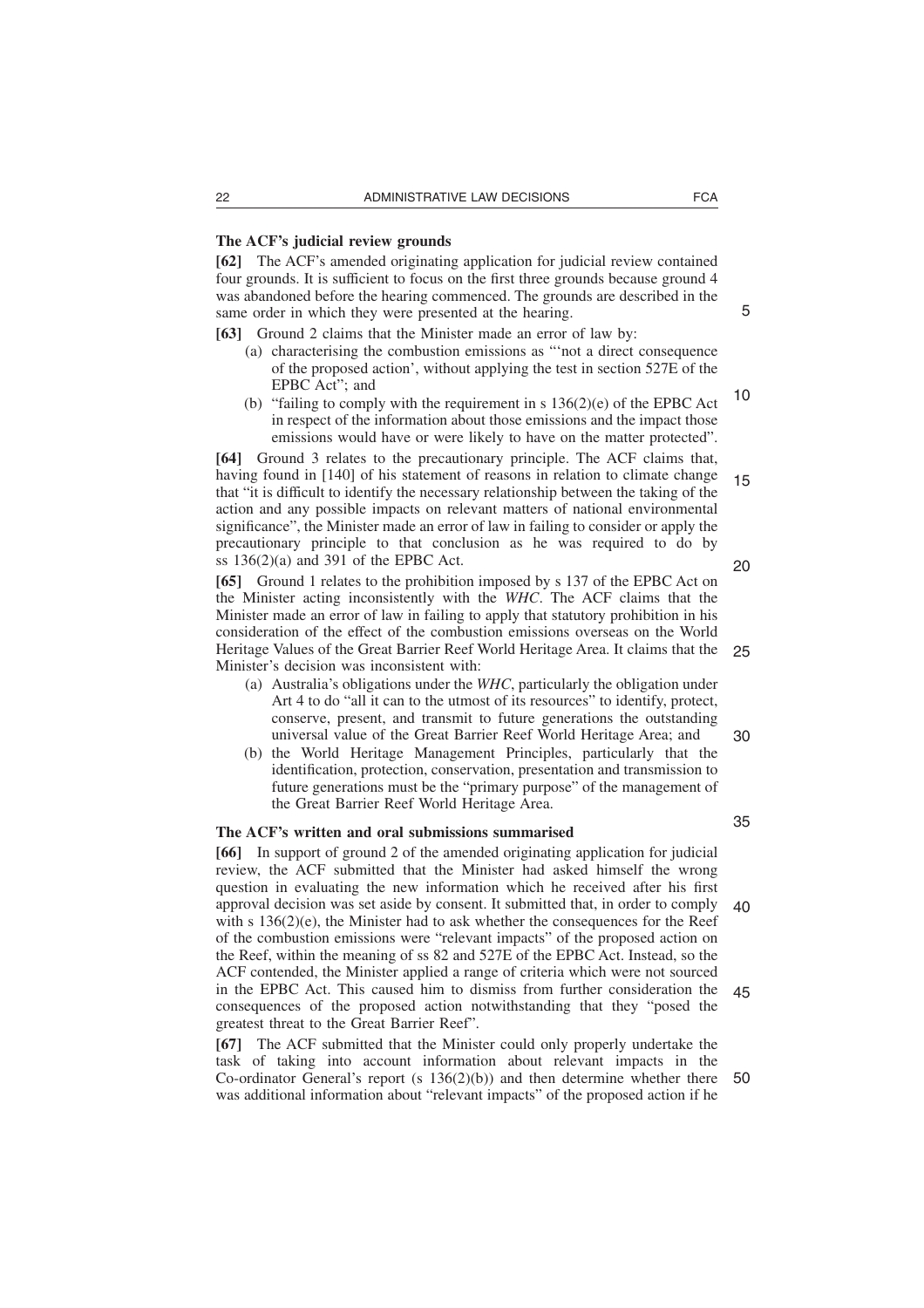correctly understood the meaning of "relevant impacts" as defined in ss 82 and 527E. The ACF submitted that, instead of applying these provisions, the Minister's approach involved the application of a range of criteria beyond the EPBC Act to justify a differential treatment of the combustion emissions. Under this approach, the Minister determined that he did not need to quantify the impacts of combustion emissions or impose any conditions to mitigate or repair the damage they will cause to the Reef. The ACF submitted that the proper approach would have been for the Minister, having taken into account the additional information, to have then asked whether the combustion emissions were impacts within the meaning of s 527E. It submitted that the consequences for the Reef of climate change resulting from the combustion emissions were impacts of the action of the same species as the "downstream" consequences in previous litigation relating to the Nathan Dam: *Queensland Conservation Council Inc v Minister for the Environment and Heritage* [2003] FCA 1463 (*Nathan Dam case at first instance*) and, on appeal, *Minister for the Environment and Heritage v Queensland Conservation Council Inc* (2004) 139 FCR 24; [2004] FCAFC 190 (*Nathan Dam case on appeal*).

**[68]** The ACF submitted that the Minister's failure to apply ss 82 and 527E of the EPBC Act was manifested clearly in [138] and [140] of his statement of reasons (see [58] above). Mr Saul Holt QC (who appeared together with Dr Chris McGrath and Mr Emrys Neckvapil for the ACF) submitted that the Minister's erroneous approach to the matter involved the following steps:

- (a) the Minister asked himself whether the proposed action would create a net increase in global emissions, in light of the variables which he identified in [140] of his statement of reasons, but that question is irrelevant to the proper question arising under ss 82 and 527E because, as the joint expert report in the Land Court noted: "All Emissions from the burning of product coal from this Mine will have a climate impact in the physical cause-effect sense";
- (b) the harm to the Reef caused by the combustion emissions is a relevant impact in respect of the Reef unless:
	- it is not likely to occur (as Kiefel J found in *Nathan Dam at first instance* at [39]); and
	- it did not meet the test in any of ss  $527E(2)(e)$ , (f), (g), and the Minister's characterisation of the determination of combustion emissions as "speculative at this stage" did not involve an application of these criteria;
- (c) the Minister's attribution to different polities of responsibility for addressing climate change was not relevant to the concept of "relevant impacts" in the EPBC Act;
- (d) the distinction drawn by the Minister between mining emissions (ie scope 1 and scope 2 emissions under the National Greenhouse and Energy Reporting Act 2007 (Cth) (the NGER Act)) and the combustion emissions (scope 3) failed to consider the basis for that distinction which led him to not apply s 527E of the EPBC Act; and
- (e) the Minister took into account a range of matters that might have been properly considered after the new information had properly been taken into account in determining that it was difficult to identify any "relevant impacts" on the Reef.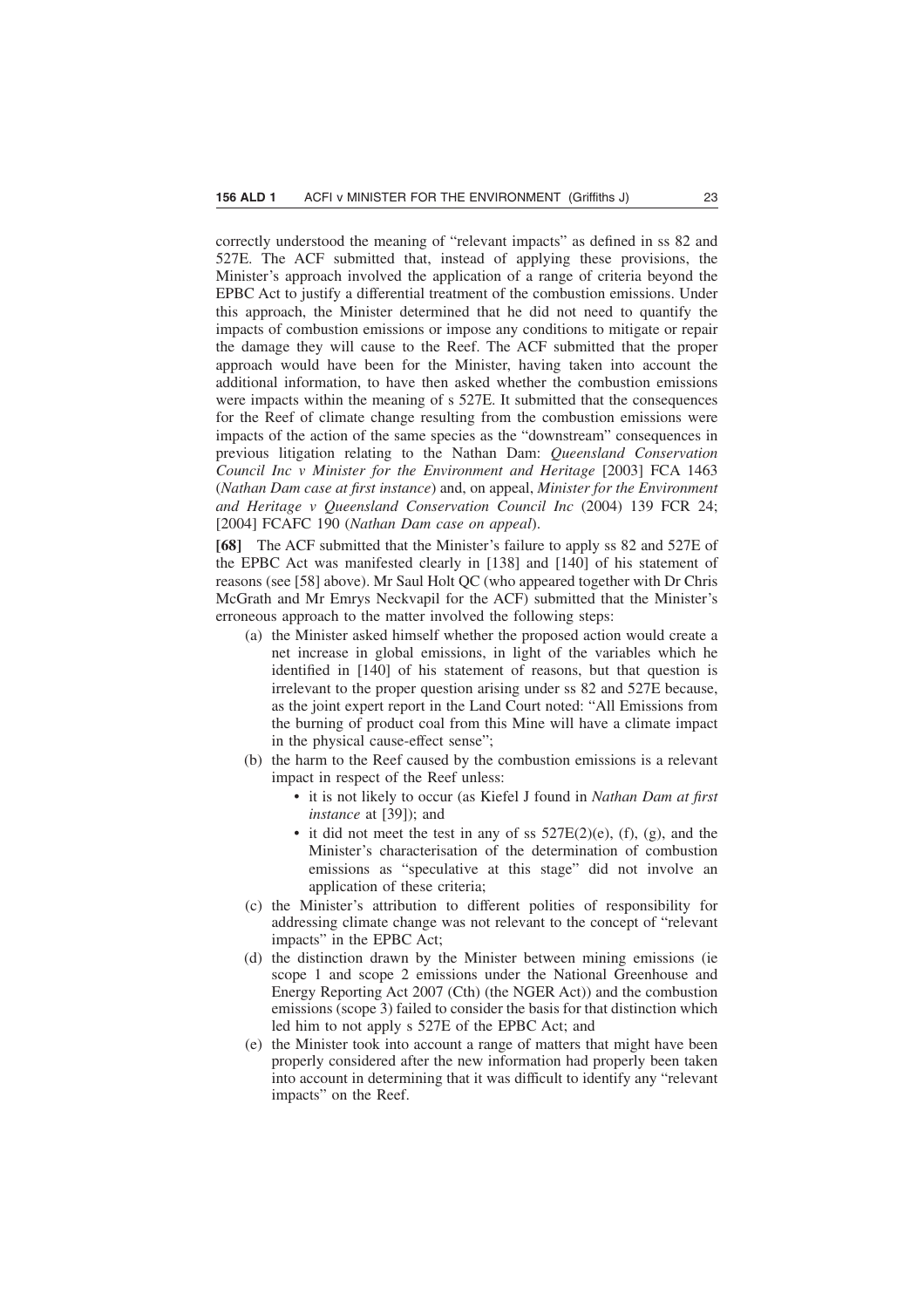**[69]** The ACF further submitted that the Minister's failure to treat the effect on the Reef of the combustion emissions as a "relevant impact" was reflected in the structure of his statement of reasons, which substantially reflected the structure of the Minister's statement of reasons for his first approval decision.

**[70]** In essence, the ACF's core proposition with respect to ground 2 was that the Minister failed properly to consider whether the impacts of the combustion emissions on the Reef were "relevant impacts" in circumstances where the new information before him showed that they were "relevant impacts".

**[71]** The Minister was criticised for the obscurity of [138] to [140] of his statement of reasons and his failure to make any explicit reference to s 527E. More broadly, ground 2 involved a complaint by the ACF that the Minister impermissibly "front-end loaded" his determination of whether combustion emissions would be a relevant impact within the meaning of s 82, thereby precluding himself from having to conduct an assessment of those likely impacts as he would have been required to do if he had adopted the approach favoured by the ACF. The ACF contended that if its approach had been applied conditions may have been imposed aimed at mitigating the otherwise adverse impacts of climate change on the Reef. The ACF contended that the EPBC Act created a distinction between a *determination* under the EPBC Act whether there is an "impact", as opposed to an *assessment* of that impact. 10 15 20

**[72]** The ACF submitted that there are effectively two causation elements in s 527E, one which is implicit in the notion of "indirect consequence" and the other in the express reference to "substantial cause". It also submitted that the Minister misconstrued the phrase "substantial cause" by apparently considering that it required something to be weighty or big, as opposed to something which is simply not de minimus. In this context, the ACF relied upon Deane J's comments in *Tillmann's Butcheries Pty Ltd v Australasian Meat Industry Employees' Union* (1979) 27 ALR 367 at 382–3; 42 FLR 331 at 348 (*Tillmann's Butcheries*) on the ambiguity of the term "substantial". 25 30

**[73]** The ACF sought to take advantage of the different approaches taken by the Minister and Adani in their written submissions. As to the claimed misapplication of s 527E, the ACF contended that the Minister's position was that his reasons ought to be interpreted as saying that combustion emissions were not an impact 35 because the proposed action was not a "substantial cause" of the adverse effects which climate change might have on the Reef. In contrast, Adani's position was that the Minister found that the connection between combustion emissions and any actual adverse impact on the Reef was "speculative"; however, combustion emissions would be managed and integrated through national and international emissions control frameworks. 40

**[74]** The ACF contended that the notion of "net emissions" is an irrelevant consideration in the application of s 527E and that, in any event, the Minister did not apply that provision. It submitted that there is no actual finding by the Minister that net emissions will be zero; rather, the statement of reasons leaves matters shrouded in uncertainty. 45

**[75]** The ACF contended that, although the statement of reasons does not explicitly state that the Minister found that greenhouse gas emissions were not a relevant impact, that is what he now says in his submissions. It contended that the Minister simply never asked the question whether the combustion emissions 50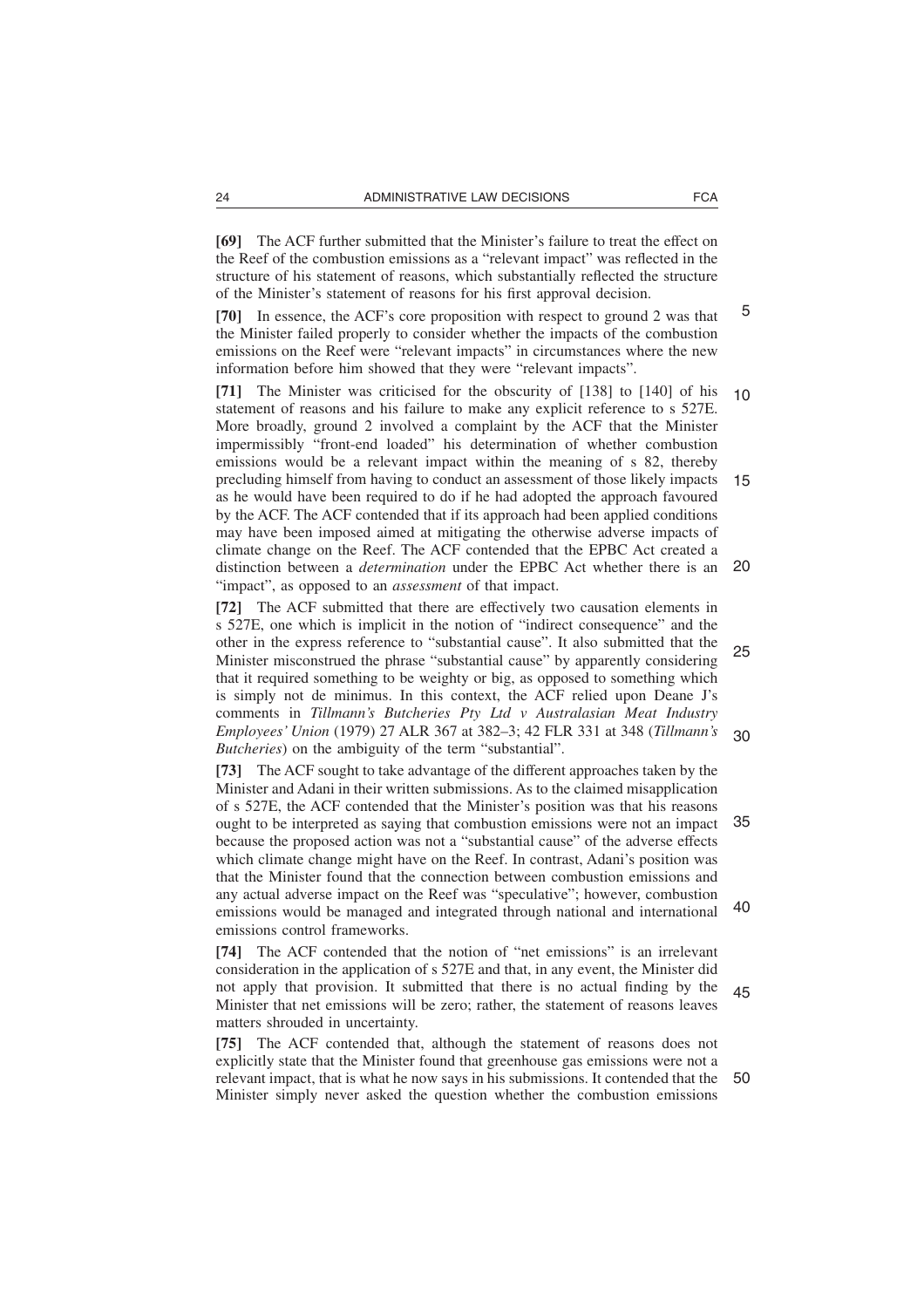were a relevant impact or, alternatively, if he did address that question and then concluded that they were not likely to have any impact, he did so without applying ss 82 or 527E.

**[76]** On the issue of the proper reading of the Minister's reasons, the ACF relied upon a series of cases which, it submitted, modified the application of the well settled principle to the effect that the reasons of an administrative decision-maker should be given a beneficial construction. Those cases included the Full Court's decision in *Soliman v University of Technology, Sydney* (2012) 207 FCR 277; 296 ALR 32; [2012] FCAFC 146 (*Soliman*); the NSW Supreme Court's decision in *Sadsad v NRMA Insurance Ltd* [2014] NSWSC 1216 (*Sadsad*) at [47] and the Full Court's decision in *Minister for Immigration and Border Protection v Singh* (2014) 231 FCR 437; 139 ALD 50; 308 ALR 280; [2014] FCAFC 1 (*Singh*) at [45]–[47].

**[77]** The ACF submitted that, even if ground 2 failed, this did not mean that ground 3 must also fail.

**[78]** In support of ground 3 (ie, the alleged failure of the Minister to take into account the precautionary principle), the ACF submitted that [164] of the Minister's statement of reasons was in relevantly identical terms to the Minister's first statement of reasons concerning his earlier decision to approve the project. This is in circumstances where the first statement of reasons did not involve any evaluation of the impact of combustion emissions. The ACF's written submissions suggested that the only passage in the second statement of reasons dealing with the precautionary principle is [164]. (That is not correct. As noted in [59] above, there is also a reference to the precautionary principle in [191] of the second statement of reasons). The ACF submitted that the Minister's reliance on the Coordinator-General's report and consideration of the precautionary principle was confined to scope 1 and scope 2 emissions and necessarily involved a failure to deal with the precautionary principle in respect of the combustion emissions, which resulted in a failure to comply with ss  $136(2)(a)$  and 391 of the EPBC Act.

**[79]** It is convenient at this point to note that, despite the Minister's objection, I consider that the first statement of reasons should be admitted into evidence on a non-hearsay basis. Those reasons are relevant to the ACF's contention that their structure, when compared with the Minister's later statement of reasons, reveals legal error on the Minister's part.

**[80]** The ACF relied upon Preston CJ's analysis of the precautionary principle in *Telstra Corporation Ltd v Hornsby Shire Council* (2006) 67 NSWLR 256; [2006] NSWLEC 133 (*Hornsby Shire Council*) and, in particular, the following passage from his Honour's judgment at [128]:

The application of the precautionary principle and the concomitant need to take precautionary measures is triggered by the satisfaction of two conditions precedent or thresholds: a threat of serious or irreversible environmental damage and scientific uncertainty as to the environmental damage. These conditions or thresholds are cumulative. Once both of these conditions or thresholds are satisfied, a precautionary measure may be taken to avert the anticipate threat of environmental damage, but it should be proportionate.

- **[81]** The ACF contented that both these thresholds were satisfied here because:
	- (a) the existence of "threats of serious or irreversible environmental damage" to the Reef by increased greenhouse gas emissions and climate change were demonstrated by the material which the ACF provided to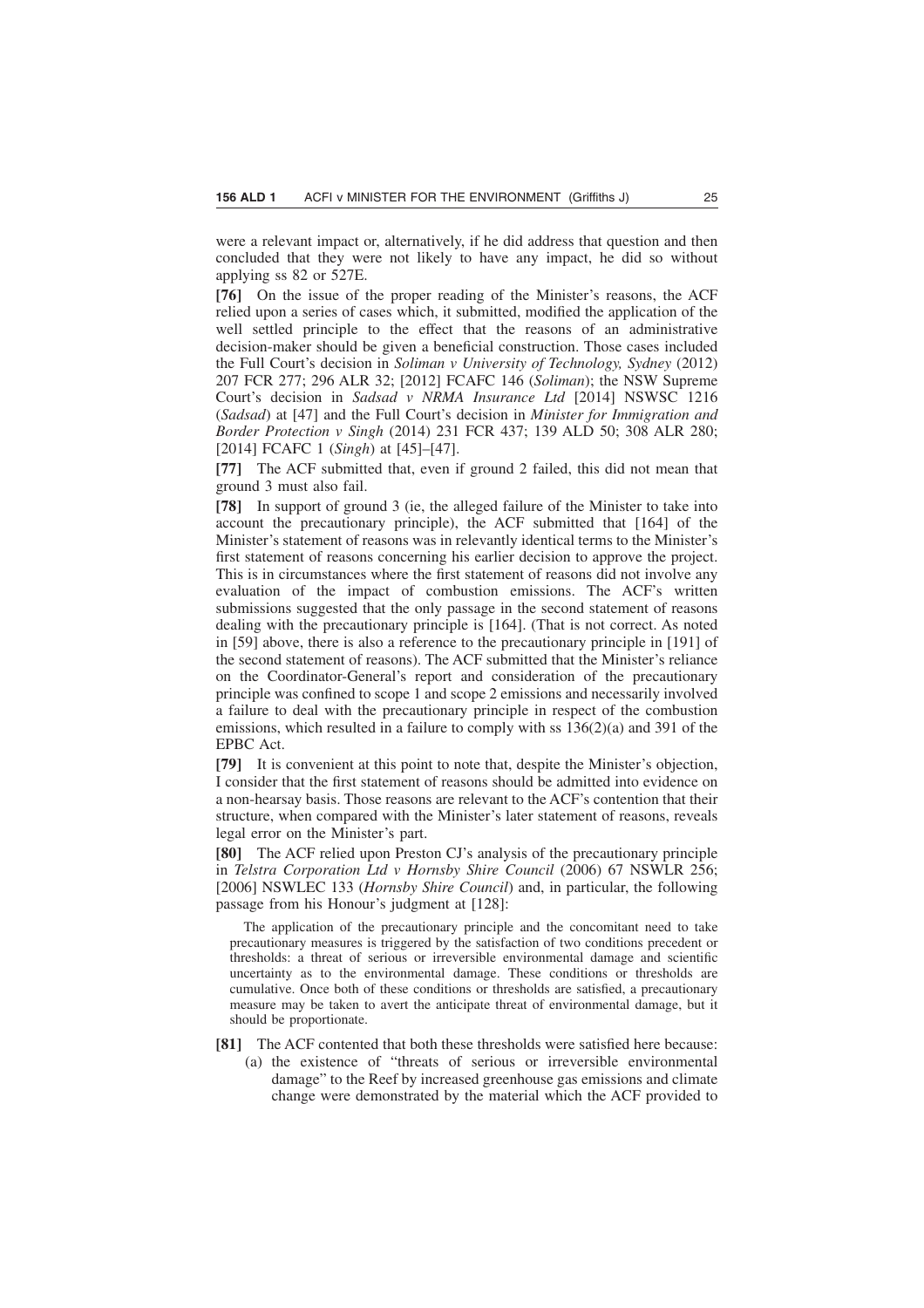the Department under cover of its letter dated 27 August 2015, including in particular the Great Barrier Reef Outlook Report 2014 dated August 2014 and the expert evidence filed in the Land Court; and

(b) the Minister took no action to prevent or mitigate the impacts of combustion emissions because of his finding that there was uncertainty about the relationship between the quantified combustion emissions and the quantified harm to the Reef of climate change and ocean acidification.

**[82]** The ACF acknowledged that ss 391 and 136(2)(a) did not oblige the Minister to accord "pre-eminence" to the precautionary principle when making a decision under s 133 of the EPBC Act, but it contended that he was obliged to take that principle into account and determine what weight to give to it where the preconditions for its application exist. 10

**[83]** As to ground 1, the ACF referred to the discussion of the context and history of the WHC in *Commonwealth v Tasmania* (1983) 158 CLR 1; 46 ALR 625 (*Tasmanian Dam case*), as well as the history of the replacement of the World Heritage Properties Conservation Act 1983 (Cth) by the EPBC Act. Under both legislative schemes, in order to give effect to Australia's obligations, the mechanism was adopted of prohibiting actions which were likely adversely to impact the world heritage values of a place on the World Heritage List, coupled with a Ministerial discretion to allow the action to take place. The ACF contended that a significant difference between the two legislative regimes is that the EPBC Act requires the Minister to have regard not only to protection of world heritage values, but also to social and economic values. 15 20

**[84]** The ACF submitted that the Minister failed to comply with s 137 of the EPBC Act because, as is evident in [168] and [170] of his reasons for decision, the Minister relied entirely on the assessment in Adani's EIS and the evaluation in the Coordinator-General's report, but those materials contained no consideration of the combustion emissions.

**[85]** In his oral submissions regarding ground 1, senior counsel for the ACF contended that the Minister's position regarding the proper construction of Art 4 of the WHC was plainly wrong, citing Deane J's observations in the *Tasmanian Dam case* at CLR 262–3; ALR 807–8, which were to the effect that that provision imposed actual obligations.

**[86]** Senior counsel confirmed that the ACF did not contend that the obligation imposed by s 137 of the EPBC Act was a jurisdictional fact.

**[87]** In relation to the issue whether or not non-compliance with s 137 would result in the Minister's decision being invalid, the ACF relied upon the observations of Moore and Lander JJ in *Lansen* at [36]. 40

#### **Minister's written and oral submissions summarised**

**[88]** The Minister's outline of written submissions addressed the three remaining grounds of judicial review in the same order as did the ACF.

**[89]** As to ground 2, the Minister submitted that the ACF's claim that the Minister failed to apply s 527E of the EPBC Act involves a misconstruction of both this provision and his statement of reasons. The Minister relied upon Tracey J's analysis of s 527E in *Tarkine National Coalition Inc v Minister for the Environment* [2014] FCA 468 (*Tarkine at first instance*) at [86], where his Honour said: 45 50

5

25

30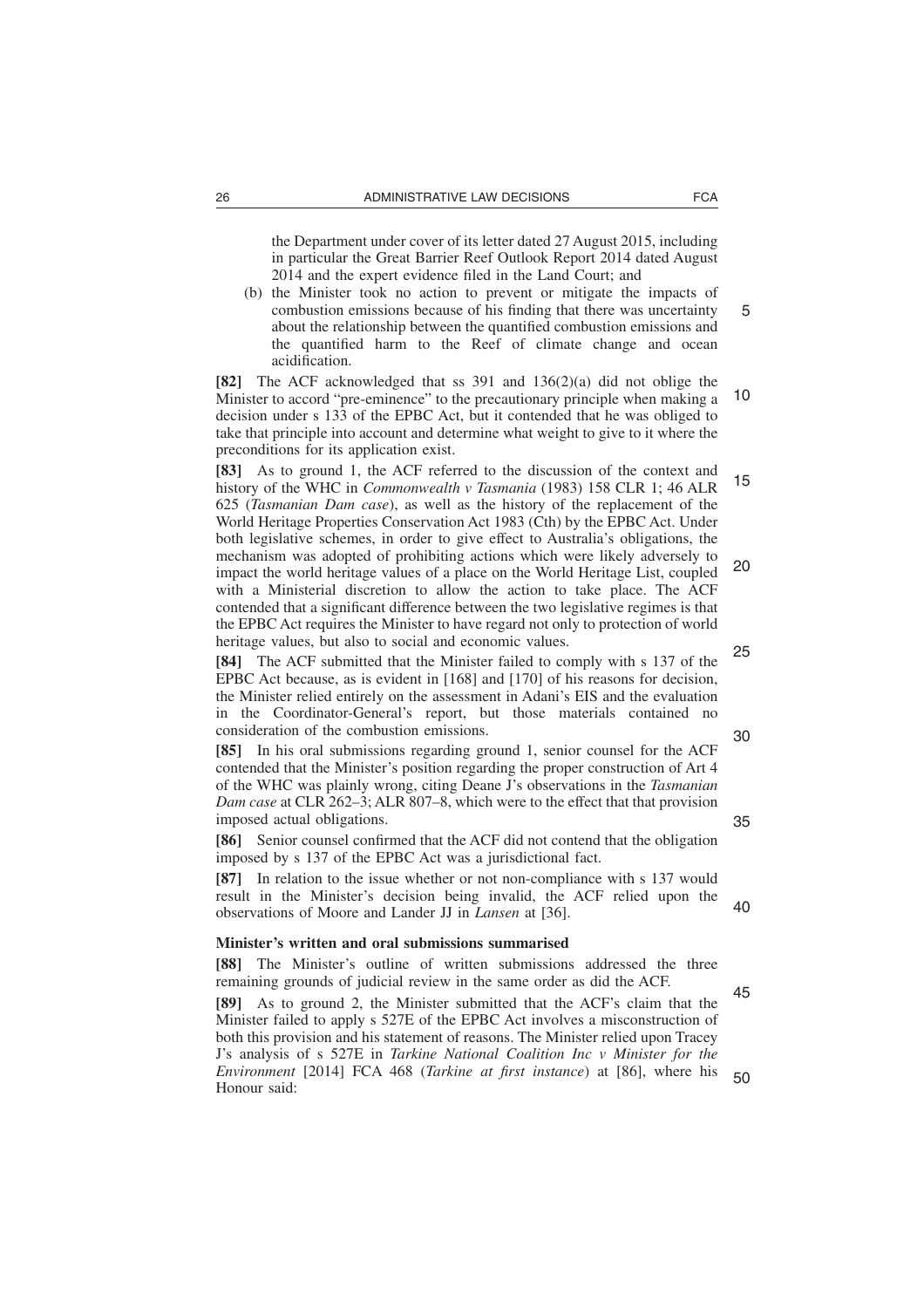… In order for an event or circumstance to be an indirect consequence of the action, it must be demonstrated that "the action is a substantial cause of that event or circumstance" (see s 527E(1)(b)) and that the criteria prescribed by s 527E(2) are met.

**[90]** The Minister submitted that, on appeal, Tracey J's construction was regarded by the Full Court as correct (see *Tarkine on appeal* at [39] per Jessup J, with whom Kenny and Middleton JJ agreed).

**[91]** Accordingly, the Minister submitted that, in the circumstances here, the relevant "events or circumstances" for the purpose of s 527E are the effects of climate change in producing increased ocean temperatures, ocean acidification and more intense weather events and that these events or circumstances can only be an impact if the proposed action is a "substantial cause" of them within the meaning of s 527E.

**[92]** The Minister submitted that the relevant parts of his statement of reasons should be construed as involving a finding on his part that the proposed action would not be a substantial cause of climate change effects. This was because he found that it was impossible to regard the combustion emissions as having any significant or identifiable impact on matters of Australian national environmental significance. The impossibility of this task related to the variables which could affect the actual net global emissions in the future, as identified by him in [140] of his statement of reasons, so the Minister submitted.

**[93]** The Minister contended that, fairly construed, his reasons demonstrate that he did consider and apply s 527E in the context of combustion emissions and that he found that the proposed action would not be a substantial cause of any climate change effects within the meaning of s 527E(1)(b) and would not have a relevant impact on the Reef. Accordingly, the ACF's contention that the Minister failed to apply ss 82 and 527E should be rejected.

**[94]** The Minister observed that the ACF's complaint as encapsulated in ground 2 may have its genesis in the absence of any direct reference in [140] of the statement of reasons to "indirect consequences under s 527E(2)", but it was submitted that it was not necessary to "litter reasons with constant reference to statutory provisions".

**[95]** It was submitted that the reference to "necessary relationship" in [140] could only be a reference to "substantial cause" as it appears in s 527E and that there is no requirement for the Minister to explicitly use that phrase itself, or, indeed, to make any direct reference to s 527E.

**[96]** In further response to the ACF's case relating to combustion emissions, the Minister contended that:

- (a) there was no error in him asking whether approving the proposed action would cause a net increase in global emissions because that question was "essential" to ss 82 and 527E;
- (b) there was no error in his considering various domestic and international schemes for addressing climate change because those matters reinforced his conclusion that there would be no relevant impact from the proposed action on the Reef<sup>.</sup>
- (c) it was incorrect of the ACF to contend that he treated scope 1 and 2 emissions differently from scope 3 emissions in the sense that he determined that, unlike scope 3 emissions, scope 1 and 2 emissions were "relevant impacts" for the purposes of s 82. The Minister denied that he had concluded that the scope 1 and 2 emissions were relevant impacts.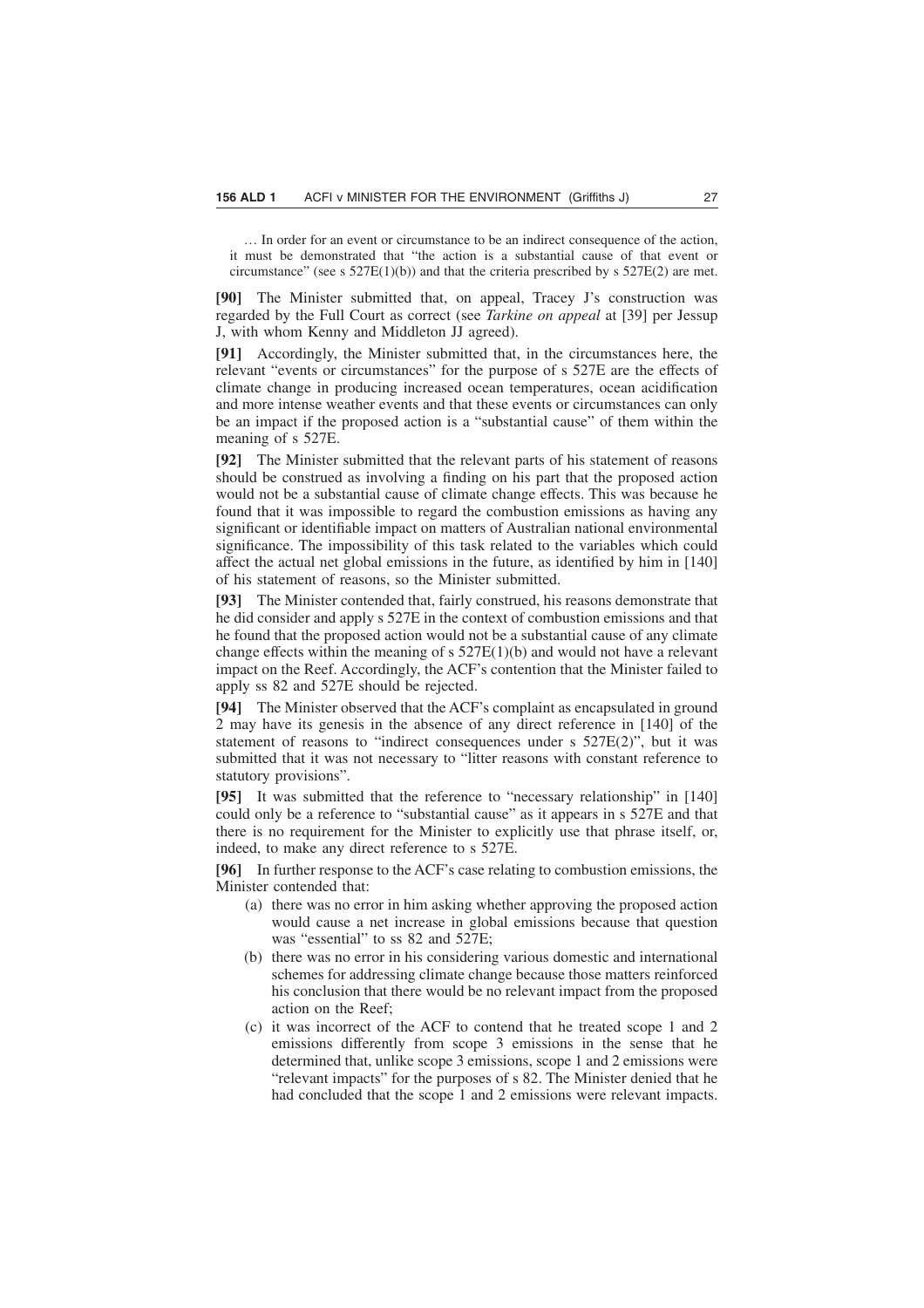He pointed to the fact that no conditions were imposed by him to mitigate the impacts of scope 1 and scope 2 emissions, which conditions might have been expected if he considered that these specific emissions were relevant impacts;

- (d) no significance should attach to the fact that he attached no conditions which addressed climate change impacts in circumstances where he found that the proposed action would have no relevant impact on the Reef; and 5
- (e) contrary to the ACF's submission, the structure of the statement of reasons does not assist its case, because the statement must be read 10 fairly and as a whole.

**[97]** In his oral address, Mr Richard Lancaster SC (who appeared with Mr Gim Del Villar for the Minister) submitted that the central flaw in the ACF's case was its mistaken reading of [138] and [140] of the Minister's statement of reasons.

**[98]** Senior counsel for the Minister acknowledged that s 82 of the EPBC Act was not included in the extracts of legislative provisions in Annexure A of the Minister's statement of reasons, but he said that this was of no consequence (for reasons which will be developed below). 15

**[99]** A central submission made on the Minister's behalf was the necessity of clearly identifying the relevant "event or circumstance" for the purposes of applying s 527E. The Minister submitted that the ACF's position was misguided in contending that climate change itself constituted that event or circumstance. Rather, the Minister submitted, the relevant "event or circumstance" was the effect of climate change, being the increase in sea temperature and ocean acidification. Consequently, the ACF's criticisms of the Minister's reasons relating to net emissions was misdirected, because it is not the emissions themselves which are the relevant event or circumstance, but rather the matters described immediately above, so the Minister submitted. Senior counsel submitted that the Minister's approach was that there was no event or circumstance within the meaning of s 527E if there was no net increase in emissions in circumstances where the relevant event or circumstance is the consequences of climate change increasing sea temperature and ocean acidification. 20 25 30

**[100]** It was submitted by the Minister that, on a fair reading of his statement of reasons, the references in [140] could only be directed to s 527E and the ACF proffered no explanation as to what otherwise the paragraph relates to. 35

**[101]** Emphasis was placed by the Minister on the fact that s 527E is a definitional provision which then attaches to relevant substantive provisions in which the concept of "impact" arises, such as s 133.

40

**[102]** The Minister relied on other references in [40]–[48] and [131]–[141] of his statement of reasons to his consideration of greenhouse gas emissions. The ACF's submission that the statement of reasons was substantially identical to the relevant parts of the Departmental brief was challenged. In particular, the Minister highlighted the fact that there is no reference to the concept of "necessary relationship" in the Departmental brief as there is in [140] of his reasons. 45

**[103]** Senior counsel then explained why the Minister contended that s 82 was not material in the circumstances of this case. The first reason was that, because of the Minister's finding that the combustion emissions would not have an impact 50on the Reef, there was simply no need then to go to the next step of considering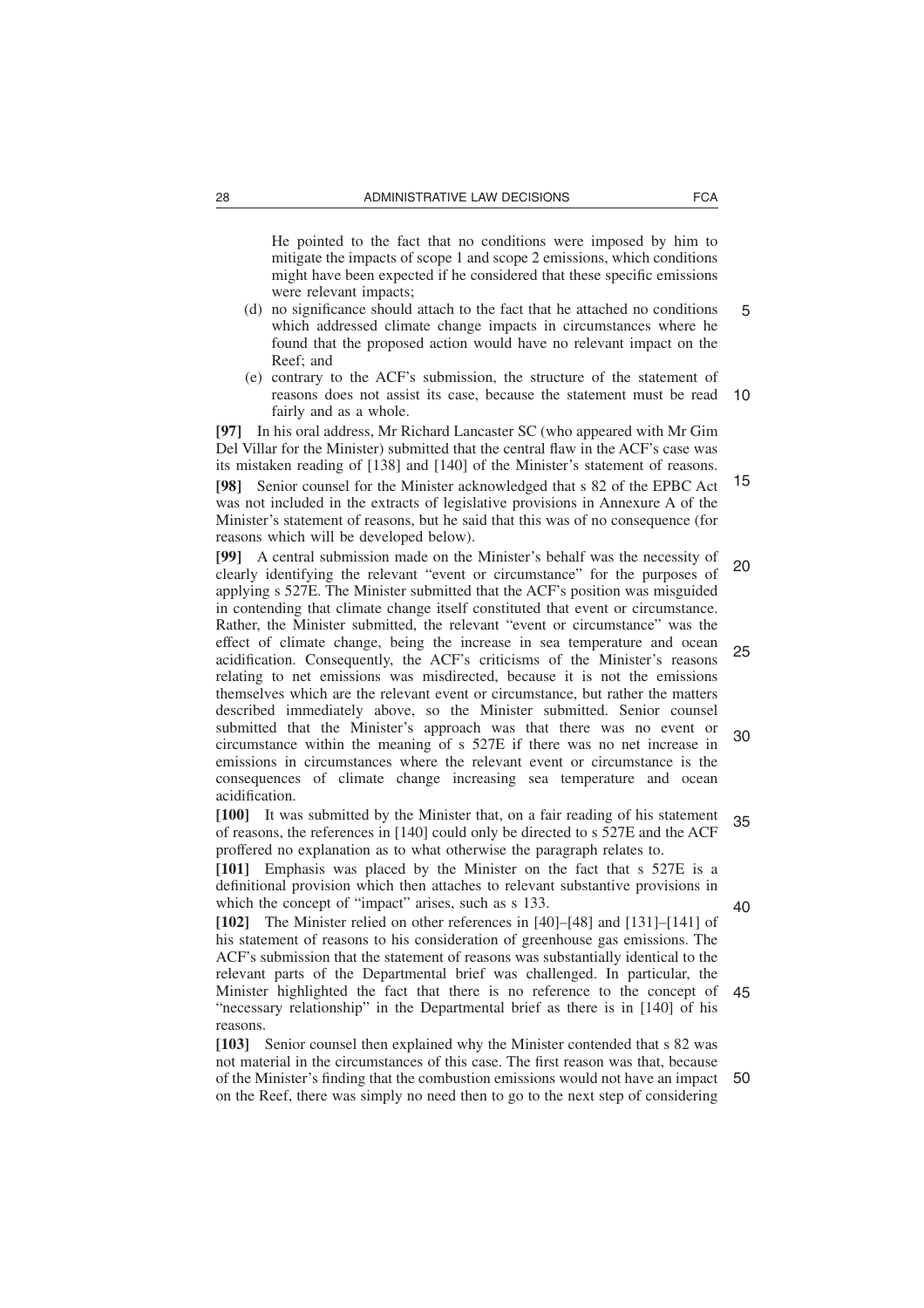"relevant impacts" under s 82. The Court was taken to parts of the new information which was before the Minister which, it was submitted, supported his conclusion that there would be no impact, including the joint expert report in the Land Court at [19] and [21]; the report of Professor Hoegh-Guldberg at [49] and [52], as well as an affidavit by Mr Jonathan Stanford. This information was placed before the Minister by the ACF under cover of a letter dated 27 August 2015 (Exhibit 2).

**[104]** The Minister gave another reason in support of his contention that s 82 did not arise. That is because of the terms of s  $\overline{83}$ , which provide that Pt 8 does not apply where there is in place a bilateral agreement, as was the case here. The complexities of the inter-relationship between ss 81 and 82 were acknowledged, but senior counsel submitted that it was unnecessary to resolve those difficulties here having regard to the unequivocal terms of s 83. Senior counsel also highlighted an assumption which appears to have been made in the *Tarkine at first instance* litigation to the effect that s 82 could apply in a s 83 case. If s 82 has no application because of s 83, it was submitted that the reference in s 136(2)(c) to "relevant impacts" cannot be a reference to that term as defined in the dictionary and as referred to in s 82, and must therefore be given its ordinary meaning.

**[105]** On the issue of the proper construction of "a substantial cause", it was submitted that even if the ACF's construction was accepted, it did not assist its case because the Minister did not make a finding that the impact was more than de minimus; rather, he found that there would be no impact.

**[106]** The Minister placed some reliance upon parts of the Explanatory Memorandum to the Environment and Heritage Legislation Amendment Act (No 1) 2006 (No 165 of 2006) (Cth) (the 2006 Amendment Act) which inserted s 527E. In particular, reference was made (see [156] below) which states that a purpose of the relevant amendment was to clarify when indirect impacts are needed to be taken into account. The Minister submitted that this is a plain reference to s 527E and is not consistent with the ACF's case that s 527E was, in effect, open-ended and permitted matters to be carried through to the assessment stage.

**[107]** It was submitted that [140] of the Minister's statement of reasons should not be interpreted as the ACF did, as involving a balancing of adverse and beneficial effects. Rather, the Minister was saying that he could not identify any impact at all of the combustions emissions having regard to the variables which he identified.

**[108]** As to ground 3, the Minister submitted that his obligation to take account of the precautionary principle did not require him to take measures or consider taking measures if he found that a proposed action would not have any adverse effect on matters of national environmental significance (citing *Buzzacott v Minister for Sustainability, Environment, Water, Population and Communities* (2013) 215 FCR 301; [2013] FCAFC 111 (*Buzzacott*) at [192]). The Minister also relied upon the fact that in [163] to [167] of his statement of reasons, he addressed ss  $136(2)(a)$  and 391 of the EPBC Act and stated that he agreed with the conclusions in the Coordinator-General's report (which, as noted above, dealt only with scope 1 and scope 2 emissions and not scope 3).

**[109]** With respect to the phrase "difficult to identify" which appears in [140] of the statement of reasons, the Minister submitted that this phrase was not used to indicate that there were circumstances of scientific uncertainty for the purposes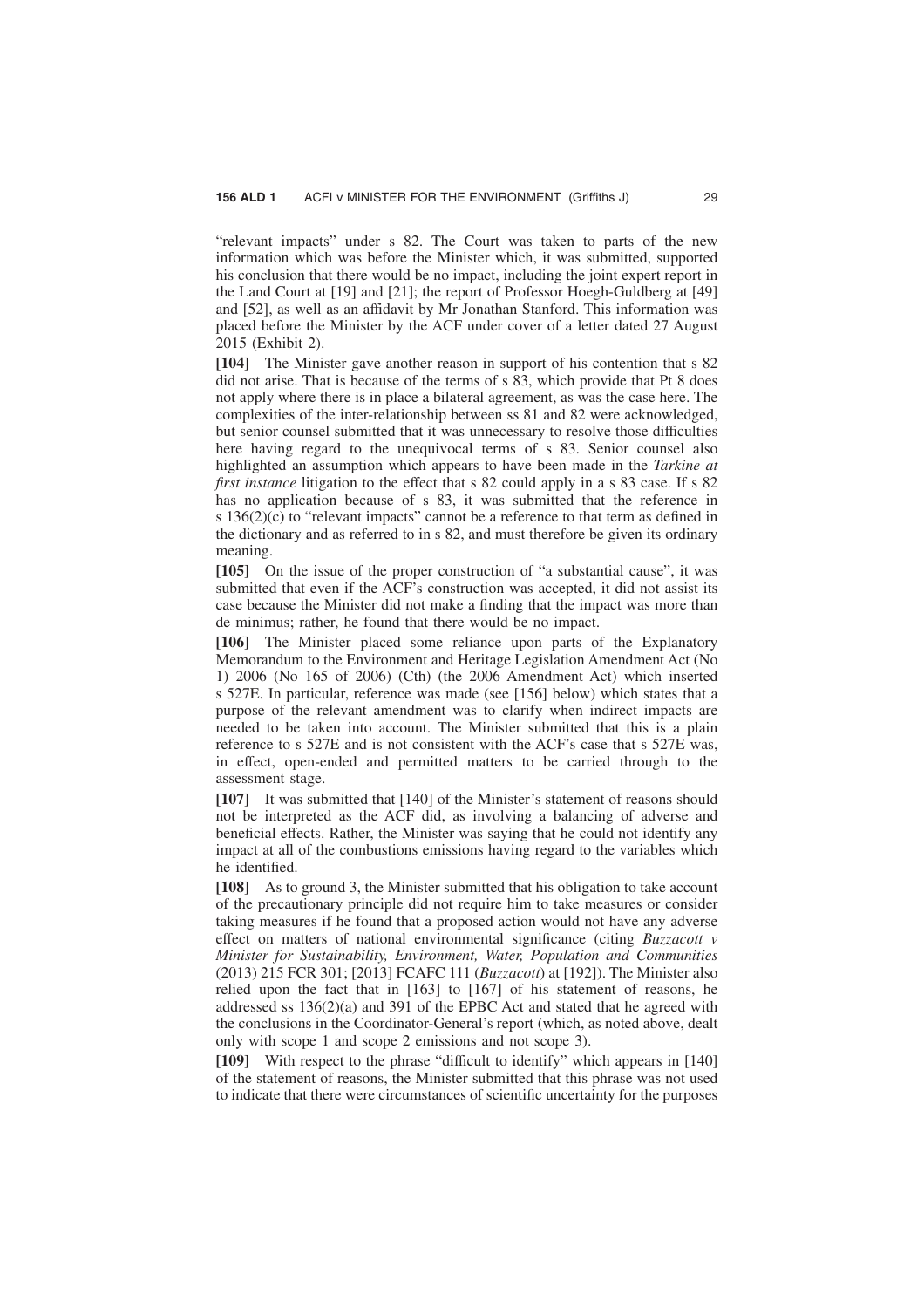of the precautionary principle, but rather that the phrase involved his way of expressing his conclusion that there was not the requisite relationship between combustion emissions and increases in global temperature and the taking of the proposed action.

**[110]** The Minister relied upon the observations of the NSW Court of Appeal in *Minister for Planning v Walker* (2008) 161 LGERA 423; [2008] NSWCA 224 (*Walker*) at [43]–[55] in support of his contention that it was unnecessary to apply that principle to every issue which arises in the decision-making process. Moreover, he submitted that the ACF's complaint of non-compliance with ss 136(2)(a) and 391 of the EPBC Act cannot be reconciled with his acceptance of the threat posed by climate change, hence there was no relevant scientific uncertainty to which the precautionary principle could attach in the circumstances of this case. 5 10

**[111]** As to ground 1 and the alleged breach of s 137 of the EPBC Act, the Minister submitted that ground 1 was based on a misapprehension of both Australia's international obligations and the operation of s 137. 15

**[112]** On the first of those matters, the Minister submitted that the *WHC* had to be construed in accordance with general principles of treaty interpretation, as set out in Art 31 of the Vienna Convention on the Law of Treaties 1969. Applying that approach to the interpretation of Art 4 of the *WHC*, the Minister submitted that this provision had to be construed in its context, including in the light of Art 5, which created a "flexibility or 'margin of appreciation'" in implementing the WHC obligations (citing the *Tasmanian Dam case* at CLR 225; ALR 776 per Brennan J). The Minister criticised the ACF's literal interpretation of Art 4 and contended that, when Arts 4 and 5 were construed so as to produce a harmonious operation, it was not envisaged that operative provisions of the *WHC*, including Arts 5 and 6, meant absolute protection, as opposed to a level of protection "that took account of economic, scientific and technical limitations, and the integration of heritage protection into broader economic and social decision making". 20 25 30

**[113]** As to the second matter (i.e. the operation of s 137 of the EPBC Act), the Minister submitted that this provision does not have the effect of making any inconsistency with Australia's obligations under the *WHC* a jurisdictional fact, but rather required the Minister to determine whether the giving of approval for the taking of the proposed action and the conditions to attach to any such approval would be inconsistent with Australia's obligations under the *WHC*. The Minister submitted that, on its proper construction, s 137 did not impose a requirement of consistency with Australia's treaty obligations that could be subject to independent judicial determination. In any event, even if that were wrong, the Minister submitted that nothing in Art 4 of the *WHC* suggested that his decision to approve the taking of the action placed Australia in breach of its obligations because, on its proper construction, Art 4 imposed an overarching duty not to act in the manner manifestly contrary to the purposes of the *WHC*. The Minister submitted that he had properly concluded that the proposed action should not be refused having regard to the speculative nature of any net increase in global greenhouse gas emissions resulting from the relevant combustion emissions. 35 40 45

**[114]** In relation to ground 1, the Minister's essential position was that the prohibition imposed by s 137 simply did not arise in circumstances where he concluded that the proposed action would not affect the Reef, for the reasons set 50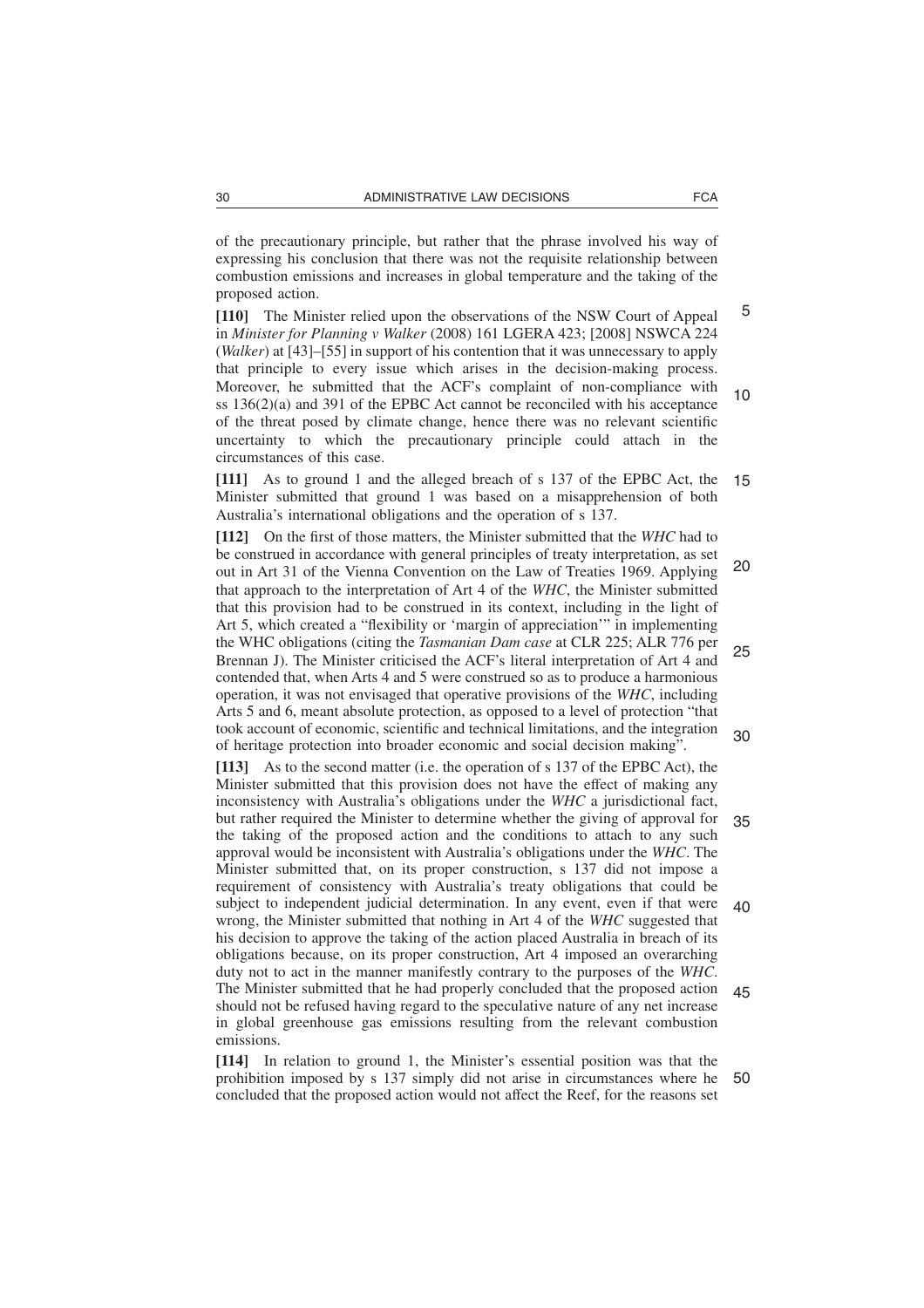out in [138] to [140] in particular, but also by a reference in [48], which necessarily picked up his conclusion in [140].

**[115]** The Minister advanced alternative contentions in respect of his position that he had complied with s 137. One such alternative was that, if in fact s 137 raised a justiciable issue (which the Minister denied saying that the question of compliance with the *WHC* was essentially a matter for a member State and not a court), it was a matter for the State to interpret and give effect to provisions such as Arts 4 and 5. Justice Deane's observations in the *Tasmanian Dam case*, as relied on by the ACF, were explicable, so it was submitted, on the basis that his Honour was responding to an argument by Tasmania that no obligation was imposed by those provisions.

**[116]** Finally, the Minister submitted that, even if the Court was satisfied that there had been non-compliance with s 137, this would not necessarily result in invalidity of his decision, having regard to the relevant principles in *Project Blue Sky Inc v Australian Broadcasting Authority* (1998) 194 CLR 355; 153 ALR 490; [1998] HCA 28 (*Project Blue Sky*).

# **Adani's written and oral submissions summarised**

**[117]** Adani's primary submissions may be summarised as follows.

**[118]** First, the Minister's statement of reasons indicates that, in relation to the topic of combustion emissions, the Minister:

- (a) took into account the relevant statutory provisions and the constraints they imposed on his decision-making;
- (b) considered the factual information before him which was relevant to his decision;
- (c) analysed the factual information to come to conclusions about the potential impacts of combustion emissions on the Reef;
- (d) concluded on the material before him that any potential impacts were indirect and speculative (see [138] and [140] respectively of the statement of reasons), such that there was a real difficulty in identifying an actual relationship between the project and an impact on the Reef;
- (e) concluded that, even though no relevant impacts were found, direct and indirect greenhouse gas emissions resulting from the proposed action would be managed and mitigated through national and international emission control frameworks; and
- (f) concluded on that basis that the proposed action would not have an unacceptable impact on the Reef.

**[119]** As to ground 2, Adani submitted that the ACF's case on this ground misunderstood the Minister's conclusion and also involved an attempt to have the Court review the merits of the Minister's conclusions regarding combustion emissions. In particular, Adani submitted that [138] to [140] of the statement of reasons demonstrate that ss 82 and 527E of the EPBC Act were analysed and addressed. Adani submitted that the Minister concluded that combustion emissions were "not a direct consequence" of the proposed action, that the future extent of climate change was itself uncertain and that determining actual (as opposed to possible) net emissions was "speculative at this stage". Accordingly, it was "not possible to draw robust conclusions on the likely contribution of the project to a specific increase in global temperature". Adani submitted that the ACF's case was predicated on a proposition that combustion emissions will have relevant impacts and that the extent of those impacts can be assessed, whereas the Minister made findings of fact to the contrary.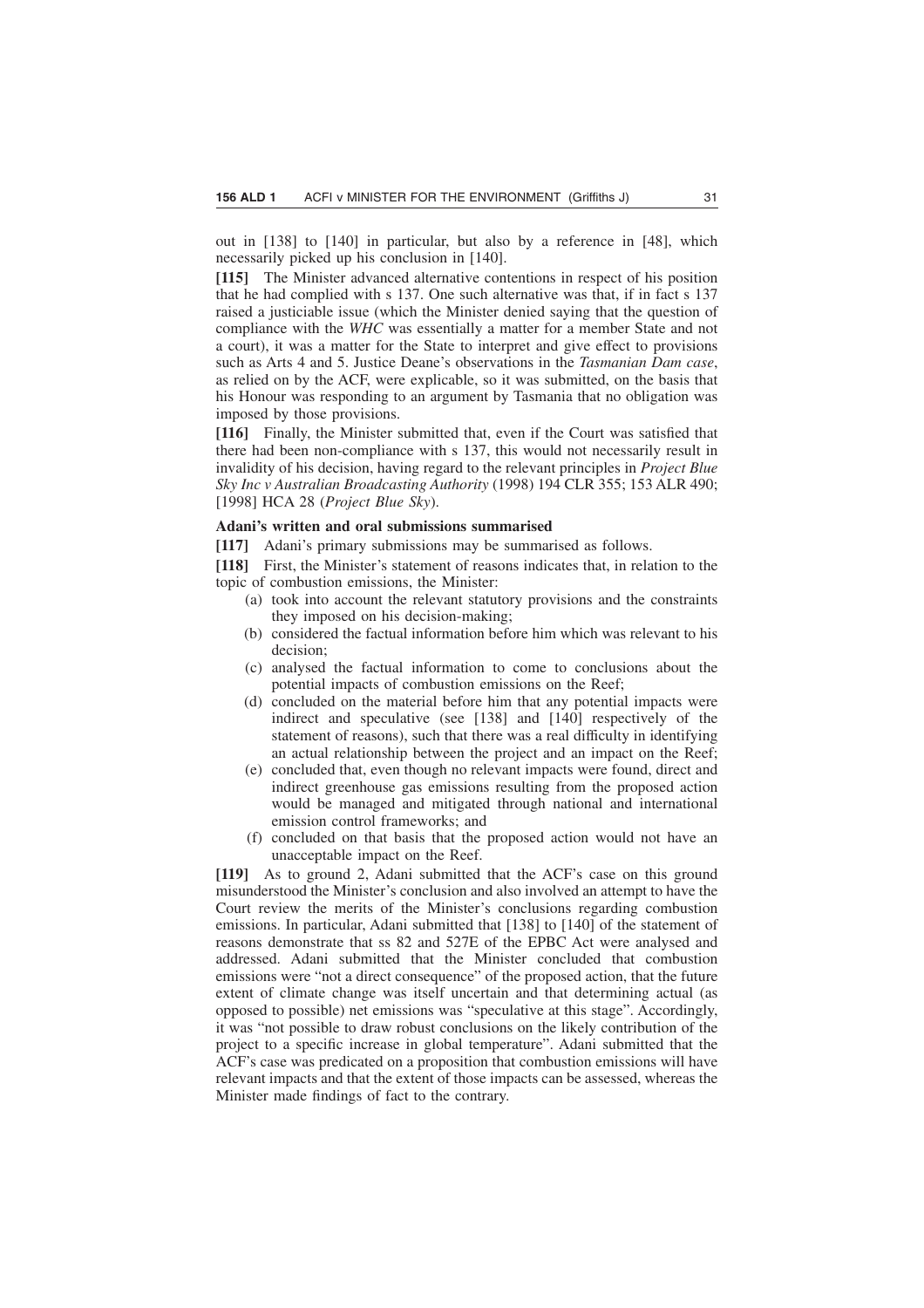**[120]** As to s 527E, Adani submitted that the Minister concluded that combustion emissions were not a direct consequence of the project and that the matter was to be analysed by reference to the contribution which combustion emissions might make to climate change and the impact of climate change on the Reef. This reasoning necessarily meant that any contribution combustion emissions might make to climate change and their impact on the Reef was not a direct consequence of the project — any potential impact would be indirect. This involved no misconstruction of s 527E and, indeed, is consistent with the distinction drawn therein, so Adani submitted.

**[121]** On the issue of s 82, Adani submitted that, on a proper reading of the statement of reasons, the Minister did not conclude that the project will have or is likely to have an indirect impact on the Reef because of the many variables and uncertainties inherent in any such conclusion but, rather, was based on the concepts contained in ss 82 and 527E. 10

**[122]** With specific reference to the ACF's submission that the Minister took into account a range of factors which he should have considered only after other information was taken into account, Adani submitted that: 15

- (a) the submission assumes that the Minister found or should have found that there will be or is likely to be an impact but no such finding was made and the merits of the Minister's conclusion are not judicially reviewable; 20
- (b) the EPBC Act does not require the Minister to adopt the sort of staged approach advanced by the ACF, involving the assessment of relevant impacts followed by a consideration of other relevant matters followed by a consideration of conditions; and
- (c) consistently with the precautionary principle, the Minister considered what response was appropriate in light of the uncertainties which he identified.

**[123]** Adani submitted that it was wrong of the ACF to contend that there was a failure on the Minister's part to treat the effect on the Reef as a "relevant impact". Rather, Adani submitted that the Minister concluded that no robust conclusion could be reached as to the likely existence or extent of impact on the Reef in consequence of the combustion emissions. The ACF's case was flawed as it assumed that there will be a "relevant impact", which is contrary to the Minister's finding, so Adani submitted. 30 35

**[124]** Adani submitted that it was necessary to read the Minister's statement of reasons as a whole, in which case the Minister's ultimate conclusions at [48], [53] and [56] are "plainly informed" by the discussion of combustion emissions at [131] to [141].

**[125]** In oral address Mr Damian Clothier QC (who appeared with Mr Stewart Webster for Adani) submitted that the ACF's case on ground 2 rested on two key propositions. The first was that the wrong test had been applied by failing to consider s 527E and the taking into account of the net emissions was an irrelevant consideration when in fact it was not. The second was the structure and terms of the Minister's statement of reason and the absence of any explicit reference to s 527E. 45

**[126]** Senior counsel emphasised the importance of the structure of the EPBC Act and the fact that s 133 was informed by s 136. He submitted that it was essentially a question of fact for the Minister to decide whether or not there was an impact and, only if there was, did he need to consider or assess that impact. 50

40

25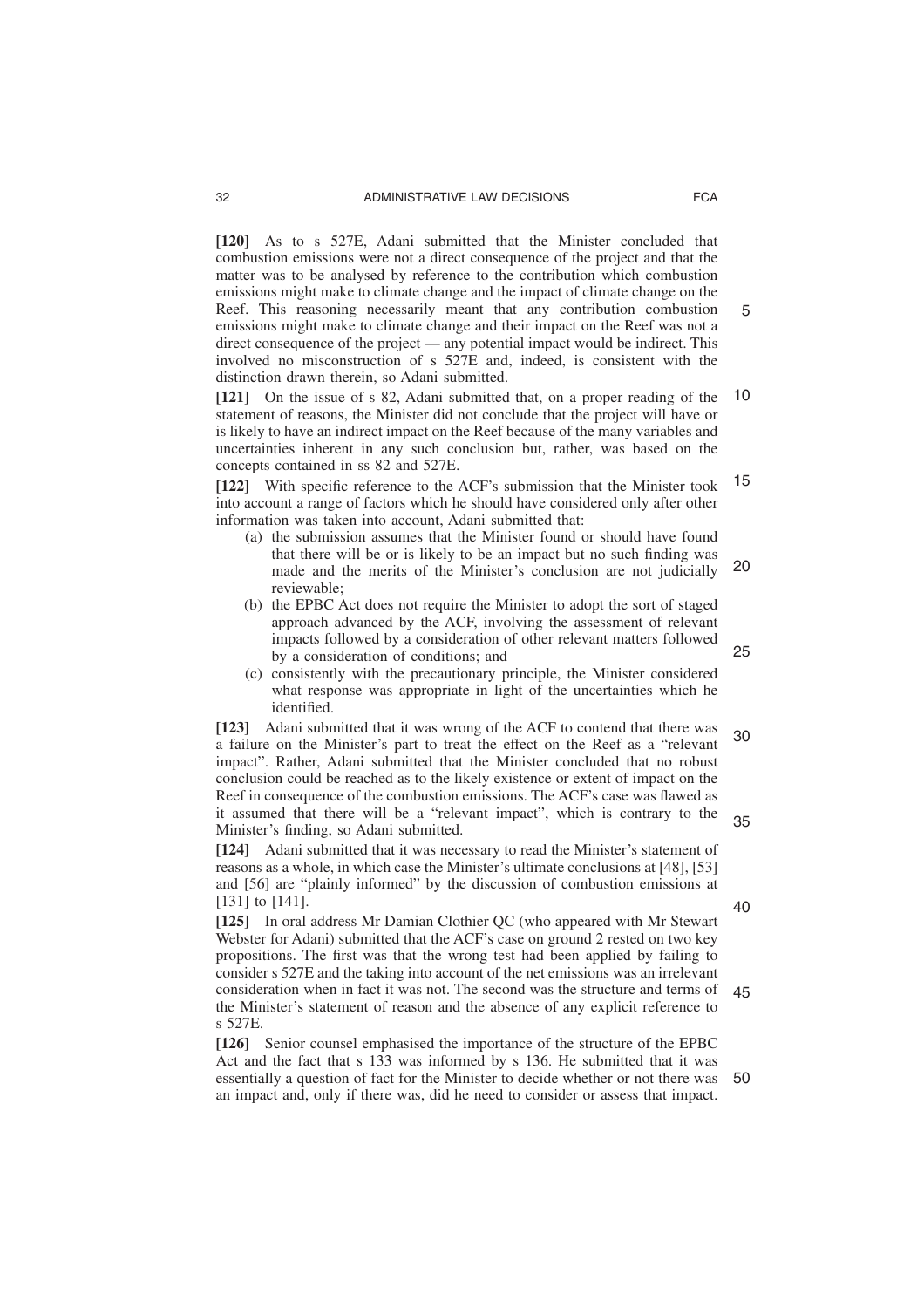**[127]** As to the absence of any express reference in the statement of reasons to s 527E, it was submitted that such a reference was not essential. Adani supported the Minister's submission that the ACF was unable to identify to what the Minister was referring in [138] to [140] if it was not a reference to the matters presented by the definition in s 527E.

**[128]** Adani emphasised the context in which the issue had arisen in the circumstances of this case, involving climate change which is a global phenomenon. Accordingly, it was not irrelevant for the Minister to take into account what other countries might do in mitigating the impact of greenhouse gas emissions.

**[129]** Adani placed reliance on other cases in which net emissions have been regarded as a relevant consideration, albeit in respect of provisions other than s 137, including *Wildlife Preservation Society of Queensland Proserpine/Whitsunday Branch Inc v Minister for the Environment and Heritage* (2006) 232 ALR 510; 93 ALD 84; [2006] FCA 736 (*Queensland Proserpine* case) at [55] per Dowsett J (where the issue was one of identifying whether something was a "controlled action"), and *Coast and Country Association of Queensland Inc v Smith* [2015] QSC 260 at [46] per Douglas J.

**[130]** With reference to the phrase "necessary relationship" in [140] and the difficulty of coming to any conclusion on that matter, Adani contended that the Minister's reasoning was that, because he could not reach a conclusion that the combustion emissions were a "substantial cause" within the meaning of s 527E, the matter could be taken no further. In other words, it was not a case of the Minister saying that they were not a substantial cause but rather him saying that, because of the variables, he could not be satisfied that it would be a substantial cause, with the consequence that s 527E was not satisfied.

**[131]** As to the omission of the terms of s 82 in Annexure A to the statement of reasons, Adani drew attention to the fact that the legislative extracts did include the definition of "relevant impacts" in s 528, which in turn, referred to s 82.

**[132]** As to ground 3, Adani emphasised that the Minister stated in [163] of the statement of reasons that he had considered the precautionary principle. Furthermore, contrary to the ACF's submission, Adani contended that [164] of the statement of reasons indicates that the Minister did not confine his consideration of the precautionary principle to the Coordinator-General's report alone. Adani also drew attention to [191] of the statement of reasons, where there is a further express reference to the precautionary principle having been applied by the Minister, which, it was contended, effectively shifts the onus to the ACF to demonstrate that this unequivocal statement was somehow ineffectual.

**[133]** As to ground 1, Adani made the following submissions in rejecting the ACF's claims that the Minister did not act in accordance with s 137:

- (a) contrary to the ACF's submission, the Minister's statement of reasons needs to be read as a whole and, when it is, the matters which are set out in [131] to [141] were not put to one side when the Minister reached his conclusion in [171]; and
- (b) the ACF's approach offends well established principles regarding the proper approach to the construction of such reasons.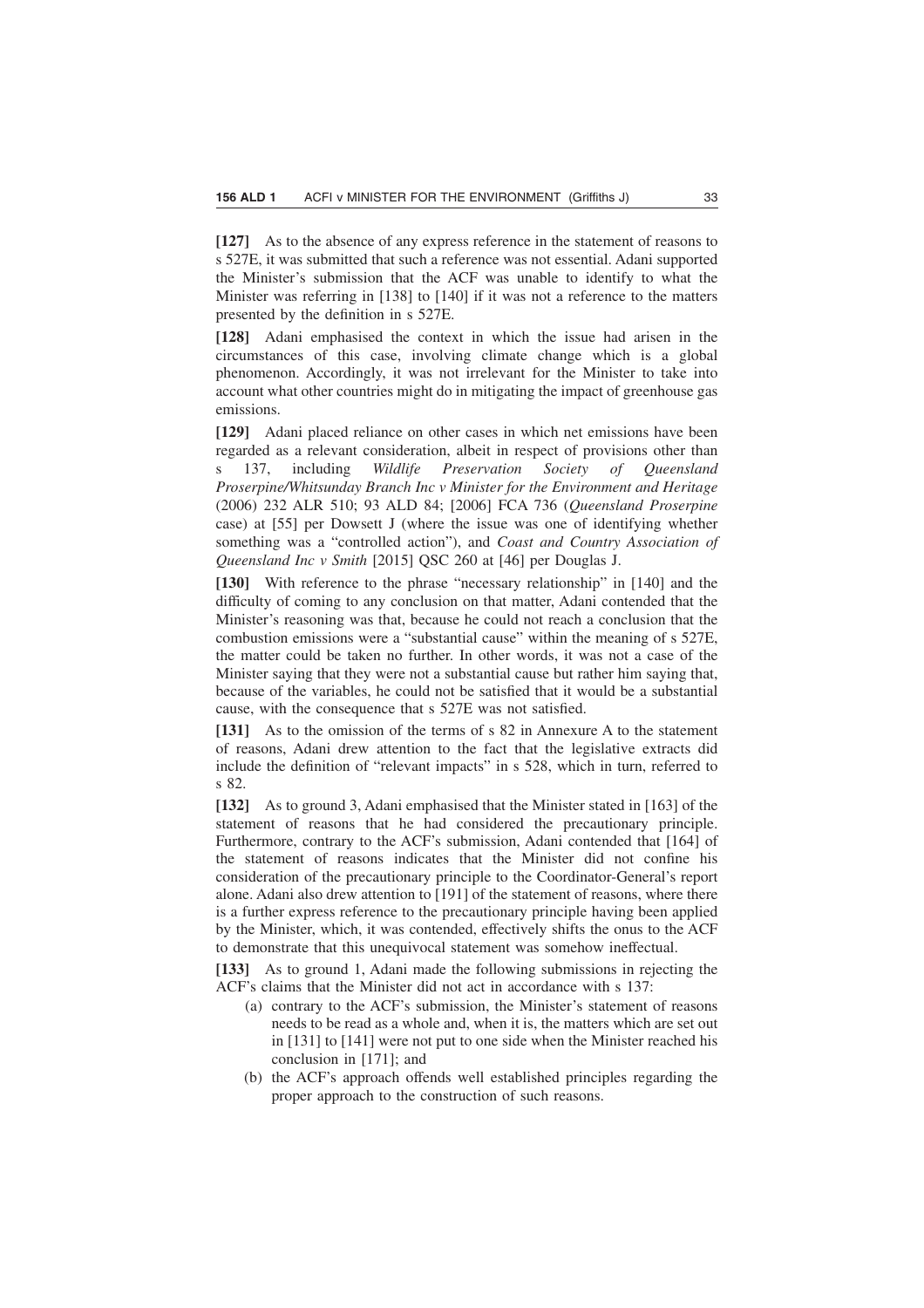#### **Summary of ACF's submissions in reply**

**[134]** The ACF's reply submissions may be summarised as follows. First, it was confirmed that the ACF's position is that the relevant "event or circumstance" is "damage by greenhouse gas emissions", which he confirmed was the same as saying an increase in sea temperature and ocean acidification caused by climate change and that, therefore, the ACF approached this issue no differently from the Minister.

**[135]** Secondly, senior counsel reiterated the ACF's earlier submissions relating to the meaning of "speculative" in [140] of the statement of reasons.

**[136]** Thirdly, it was clarified that the ACF's criticisms of the Minister's reference to net emissions was not that they were an irrelevant consideration, but rather that they did not form part of s 527E. In this context, the Court was urged to apply Jessup J's analysis in [39] of *Tarkine on appeal*.

**[137]** Fourthly, the ACF's case was not that s 527E had been applied 15 incorrectly, but rather that the Minister had misapplied s 136(2)(e).

**[138]** Finally, despite s 83, s 82 did apply and that it did so by reference to the dictionary in s 528 and the definition of "relevant impacts" being that in s 82.

**[139]** As to ground 1, the ACF contended that there were differences between the obligation of the Australian Broadcasting Authority in *Project Blue Sky* to act consistently with Australia's international obligations and the prohibition imposed by s 137 of the EPBC Act on the Minister acting inconsistently with Australia's obligations under the WHC. 20

# **Consideration**

**[140]** It is important at the outset to restate the well-established principles which guide the approach to be taken by the Court in exercising its judicial review function where there is available a statement of reasons which explains the basis upon which an impugned decision was made, as is the case here.

**[141]** The leading authority, of course, is that of the High Court in *Minister for Immigration and Ethnic Affairs v Wu Shan Liang* (1996) 185 CLR 259; 136 ALR 481; 41 ALD 1 (*Wu Shan Liang*). In that case, which involved judicial review of three decisions by ministerial delegates concerning the refugee status of three applicants, each of the delegates provided detailed written statements of reasons. Those statements explained why, although it was accepted that each applicant feared punishment for reasons of imputed political opinion if he were returned to China, those fears were not well-founded. Each delegate indicated that he/she considered that certain matters which were relied upon by the applicants were "speculative", including that if the applicants were returned to a particular part of China they would be subjected to excessively punitive fines which would amount to persecution. 30 35 40

**[142]** Below, the Full Court had set aside the decisions on the basis that the reference to "speculative" and "speculation" in the statements of reasons revealed that the delegates had not applied the "real chance" test in accordance with *Chan v Minister for Immigration and Ethnic Affairs* (1989) 169 CLR 379 at 413; 87 ALR 412 at 434 (*Chan*). This conclusion was reached notwithstanding that it acknowledged that the delegate had started and finished with a correct test, but the Full Court regarded the references to "speculative" and "speculation" as demonstrating that the delegate's assessment had shifted from one of an 50assessment of "real chance" to an assessment of "balance of probabilities". 45

25

5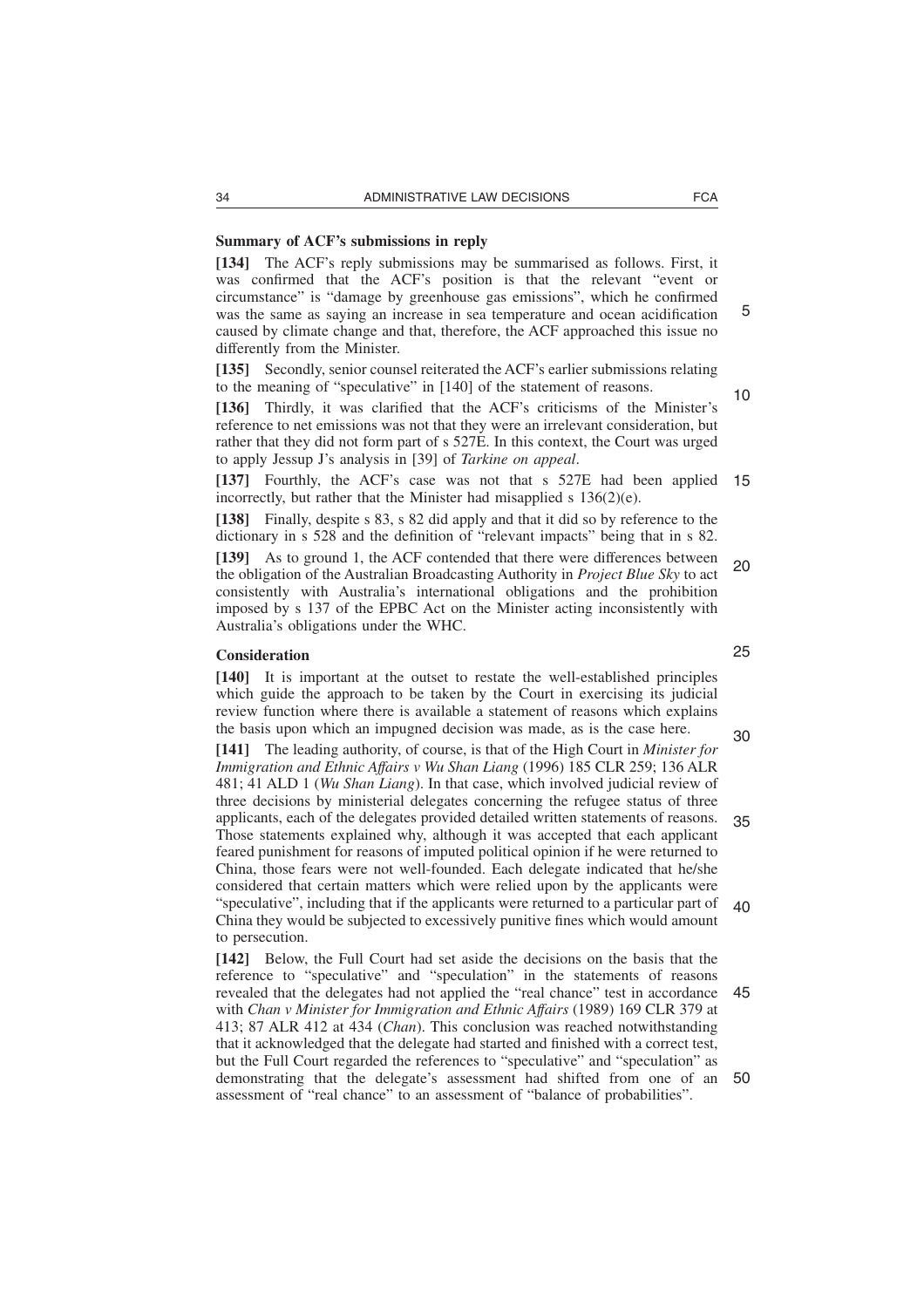**[143]** On appeal, the following propositions were described by the High Court at 272 as "well settled":

- (a) the Court should not be concerned with looseness in language nor with unhappy phrasing in the reasons of an administrative decision-maker (citing *Collector of Customs v Pozzolanic* (1993) 43 FCR 280 at 287; 115 ALR 1 at 9; and
- (b) the reasons for an administrative decision which is the subject of judicial review "are not to be construed minutely and finally with an eye keenly attuned to the perception of error".

**[144]** The High Court described (at CLR 272; ALR 491; ALD 9) these propositions as recognising:

… the reality that the reasons of an administrative decision-maker are meant to inform and not to be scrutinised upon over-zealous judicial review by seeking to discern whether some inadequacy may be gleaned from the way in which the reasons are expressed.

**[145]** The Court added that in subjecting a decision about refugee status to judicial review, the Court must "beware" of turning a review of the reasons of the decision-maker upon principles into a reconsideration of the merits of a decision.

**[146]** It was held that the Full Court had fallen into error because of the meaning and significance it attributed to the references in the delegates' statements of reasons of the word "speculative". Rather than suggesting that the delegates had misapplied the correct test in their assessment of the future chances of persecution, the High Court concluded (at [43]) that, in the particular context, it was equally the case that the word was used to refer to "the probative force of the material before the delegate". This meaning would not indicate that the delegates had departed from the *Chan* test. The Court proceeded on the basis that this construction of the delegates' reasons was one which was **equally available** to that found by the Full Court. Evidently, the Court considered it unnecessary to go further and determine whether the alternative meaning was the **only** meaning. This ambiguity in the proper meaning of "speculative" formed a central part of the Court's view that the reasons did not disclose reviewable error in the application of the *Chan* test. The plurality (Brennan CJ, Toohey, McHugh and Gummow JJ) observed at CLR 278; ALR 495; ALD 13:

There is certainly nothing which would suggest such a conclusion in sufficiently strong terms to overcome a properly "beneficial construction" of the delegates' reasons.

**[147]** It is important to note that the High Court justified the need for a restrained approach in construing an administrator's statements of reasons by reference to the limited nature of judicial review and the need to avoid a judicial review court straying into an impermissible review of the merits of an administrative decision. This approach to construing statements of reasons has been applied in many subsequent cases involving judicial review of administrative decisions, not confined to decisions relating to refugee status.

**[148]** Understandably, the ACF did not deny the force and relevance of these principles, however, it sought to dilute them to some extent in the particular circumstances of this case by reference to events leading up to the Minister making his fresh decision in October 2015. In particular, the ACF relied upon the fact that the Minister's earlier decision to approve the project was the subject of litigation which led to the matter having to be reconsidered. The ACF also contended that significance should attach to the fact that the Minister's decision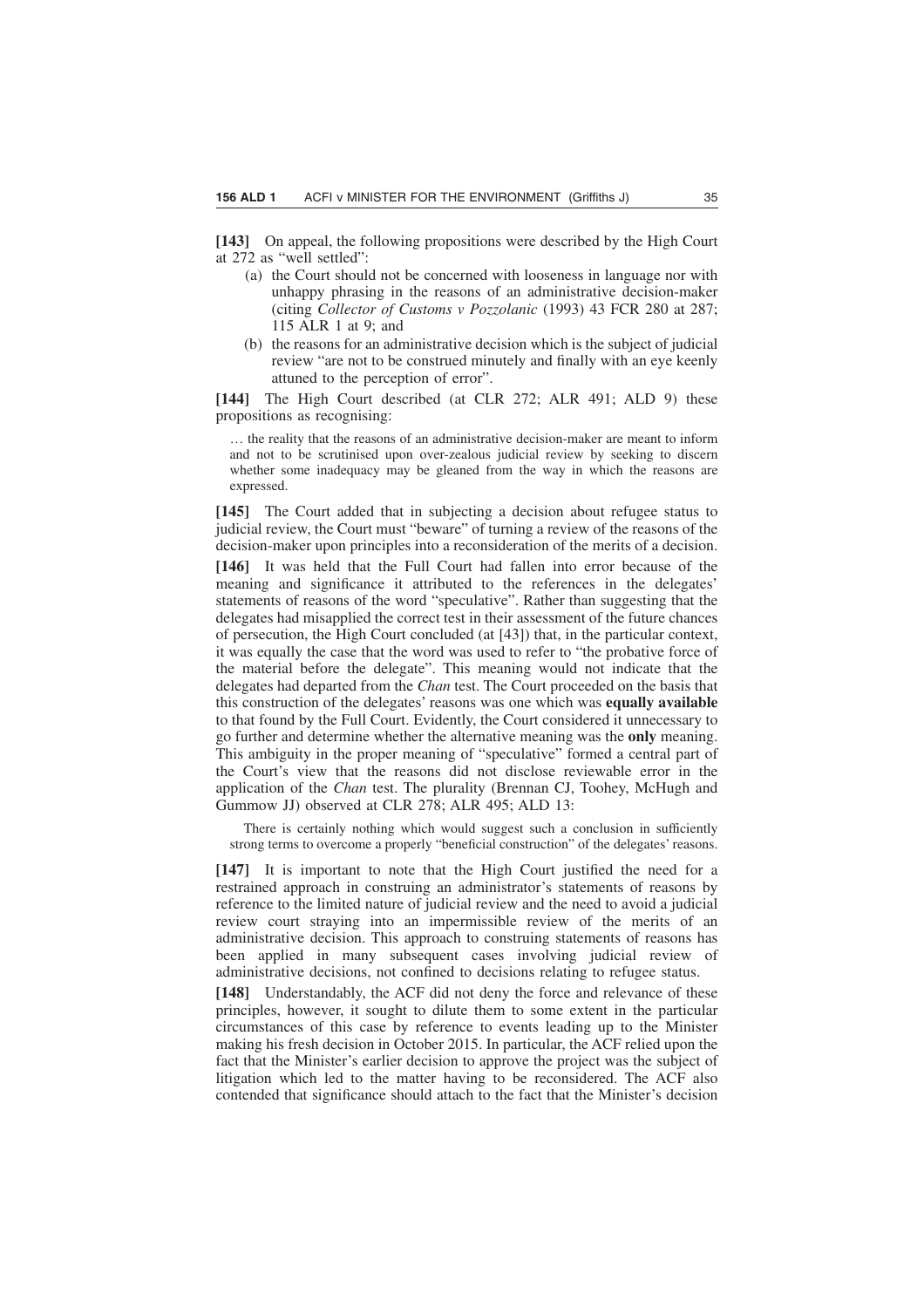and statement of reasons must have been the subject of close scrutiny by his lawyers and it was reasonable to assume that legal advice was provided in respect of how those reasons were expressed. The ACF submitted that the following observations of the Full Court in *Soliman* at [57] supported its position:

Just as reasons for an administrative decision should not be read with an eye keenly attuned to discerning error (*Minister for Immigration and Ethnic Affairs v Wu Shan Liang* (1996) 185 CLR 259 at 271–2; 136 ALR 481 at 490; 41 ALD 1 at 9 per Brennan CJ, Toohey, McHugh and Gummow JJ), eyes should not be so blinkered as to avoid discerning an absence of reasons or reasons devoid of any consideration of a submission central to a party's case. Two factors, in particular, dictate the conclusion that the reasons of the Vice President fail to give any real consideration to the submissions advanced on behalf of Dr Soliman as to mitigating circumstances, namely: 10

the fact that the findings and reasons provided were written by an experienced, senior member of Fair Work Australia with legal qualifications and a person who had the considerable benefit of written submissions filed by experienced legal practitioners: *Endeavour Coal Pty Limited v Association of Professional Engineers, Scientists and Managers, Australia* (2012) 206 FCR 576; 290 ALR 326; 128 ALD 571; [2012] FCA 764 at [36]; *Yum! Restaurants Australia Pty Ltd v Full Bench of Fair Work Australia* [2012] FCAFC 114 at [37] per Lander, Flick and Jagot JJ; 15

and, irrespective of any consideration being given to the qualifications and experience of the person who prepared those findings and reasons: 20

the fact that any reading of the findings and reasons of the Vice President disclose no real attempt to engage with the submissions being advanced on behalf of Dr Soliman.

The submissions advanced on behalf of Dr Soliman as to mitigating circumstances were not considered by the Vice President. The decision of the Full Bench gives no greater consideration to those submissions. Both the decision of the Vice President and the decision of the Full Bench, it is concluded, should be quashed. 25

**[149]** Those observations do not provide any material assistance to the ACF's position. In particular, the circumstances here are quite different from those in *Soliman* because: 30

(a) Here the Minister provided a statement of reasons in respect of an administrative decision made by him based upon information obtained by his Department not only from the proponent, but also from other government agencies and the public, including information supplied by the ACF. This decision-making process is far removed from that in an adversarial hearing before Fair Work Australia under the Workplace Relations Act 1996 (Cth), as in *Soliman*. The ACF provided the Minister and his Department with various information concerning the assessment and approval of the project. In particular, the ACF wrote to the Department on 27 August 2015 in response to an invitation to provide further material which outlined the ACF's concerns with the project. The ACF provided a summary of its key issues of concern, including on the topic of environmental impacts. It also provided new evidence in the form of some of the materials which had been adduced in the Land Court proceeding concerning the extent of greenhouse gas emissions caused by the project and likely impacts on the Reef. The ACF submitted that the impacts of climate change on the Reef were of such significance that the Minister should refuse to approve the project. Significantly, and in contrast with the position in *Soliman*, the ACF did not provide any specific submissions as to how this material should be 35 40 45 50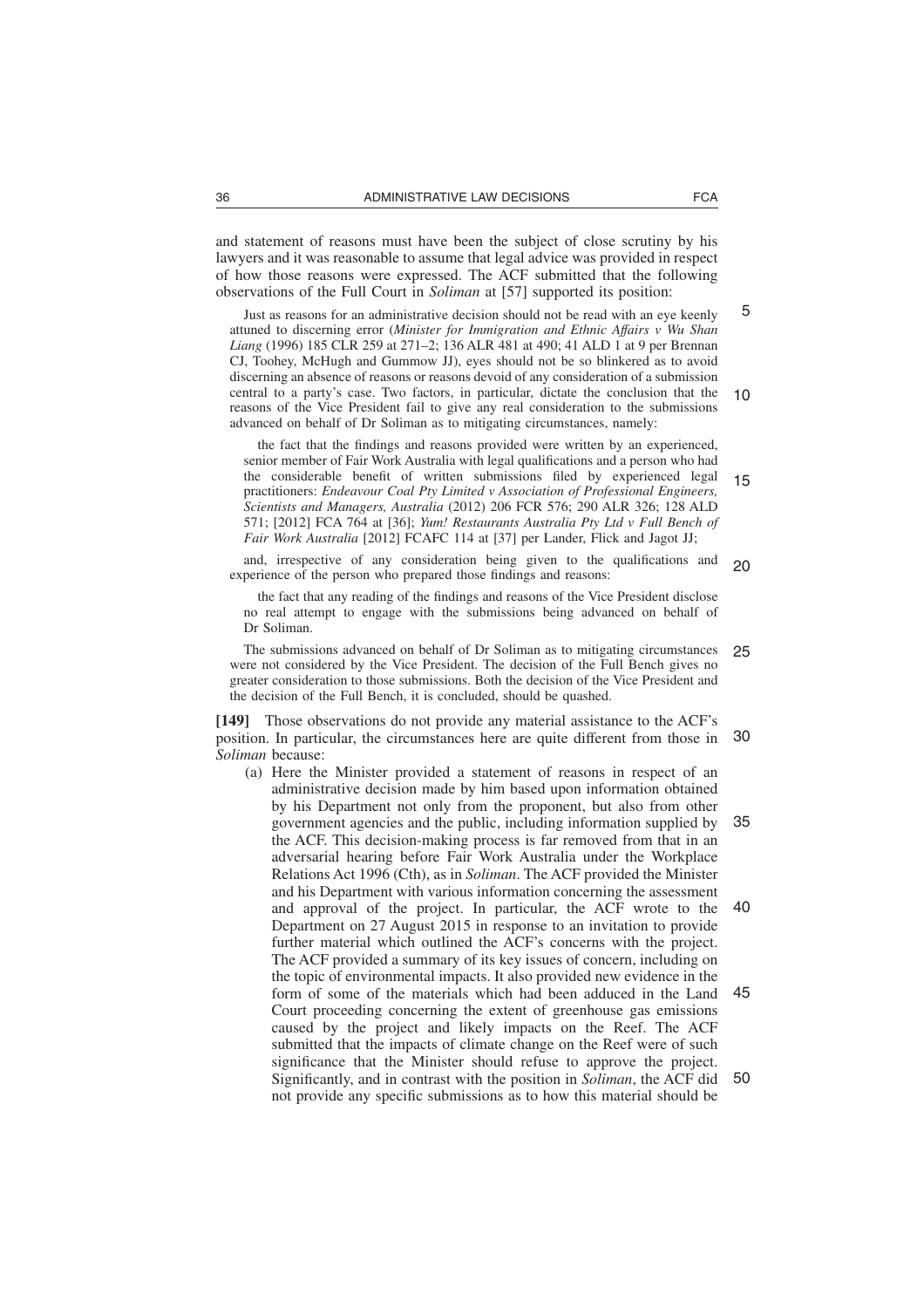assessed by the Minister within the particular legal framework of the EPBC Act, including in respect of the operation of specific provisions such as ss 82, 136(2)(e) and 527E which now form the subject of ground 2 of its judicial review application.

(b) In *Soliman*, one of the parties had provided detailed legal submissions on the topic of mitigating circumstances which was described by the Full Court as a submission which was "central to a party's case". In circumstances where the Vice President made no express reference to those submissions in his written statement of reasons, the Full Court inferred that the submission had not been addressed and this amounted to jurisdictional error.

**[150]** The other two authorities cited by the ACF with a view to diluting or modifying the *Wu Shan Liang* principles do not take the matter any further. In *Sadsad*, which involved judicial review of a medical assessor's assessment (and reasons) under the Motor Accidents Compensation Act 1999 (NSW), the critical issue was whether the medical assessor had properly applied a particular clause in permanent impairment guidelines which were binding on him. In concluding that the medical assessor's reasons did not disclose the pathway of reasoning by which the assessor applied the relevant clause, Hamill J made the following observations at [47]:

It is one thing to give a "beneficial construction" to the reasons of an administrative decision maker. It is another to fill in the gaps in the path of reasoning by reference to an assumption that the decision was made according to the relevant law (in this case cl 2.5). This accords with the approach taken by Stone J in *SZCBT v Minister for Immigration and Multicultural Affairs* [2007] FCA 9 at [26]:

The Minister urged a 'beneficial' construction of the Tribunal's reasons and referred to comments made in *Minister for Immigration and Ethnic Affairs v Wu Shan Liang*, in particular at CLR 271–72; ALR 490; ALD 9. The phrase 'beneficial construction', as used in Wu Shan Liang has a specific meaning, and was certainly not intended to mean that any ambiguity in the Tribunal's reasons be resolved in the Tribunal's favour. Rather, the construction of the Tribunal's reasons should be beneficial in the sense that the Tribunal's reasons would not be over-zealously scrutinised, with an eye attuned to error. In this sense a 'beneficial' approach to the Tribunal's reasons does not require this Court to assume that a vital issue was addressed when there is no evidence of this and, indeed, the general thrust of the Tribunal's comments suggest that the issue was overlooked.

**[151]** This limitation on the operation of what, for convenience, might be described as the "beneficial construction principle" should be accepted. But it has no application to the circumstances here because, unlike Sadsad and the judgment of Stone J referred to by Hamill J, the relevant paragraphs of the Minister's statement of reasons are not devoid of material which indicates the Minister's path of reasoning. For reasons which will be given shortly, this is the case even though there is no explicit reference in those paragraphs to specific provisions in the EPBC Act, such as s 527E.

**[152]** As noted above, the ACF also relied upon some observations of the Full Court in *Singh* and, in particular, the following observations at [45] and [47] by Allsop CJ, Robertson and Mortimer JJ:

45 In circumstances where no reasons for the exercise of power, or for a decision, are produced, all a supervising court can do is focus on the outcome of the exercise of power in the factual context presented, and assess, for itself,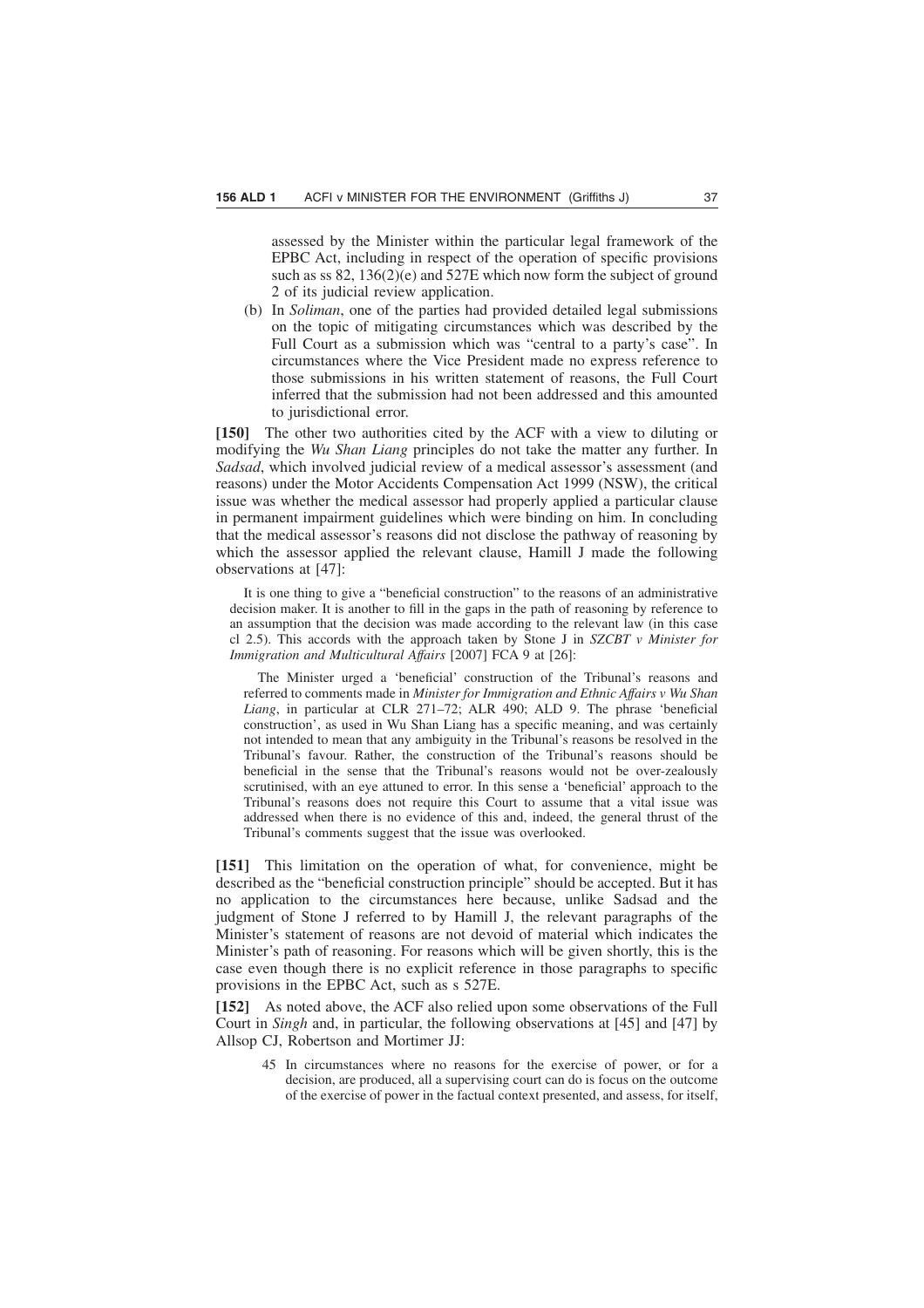its justification or intelligibility bearing in mind that it is for the repository of the power, and not for the court, to exercise the power but to do so according to law. This was the position in, for example, *Avon Downs Pty Ltd v Commissioner of Taxation* (1949) 78 CLR 353; [1949] ALR 792: see at CLR 359–60. Where there are reasons, and especially where a discretion is being reviewed, the court is able to follow the reasoning process of the decision-maker through and identify the divergence, or the factors, in the reasons said to make the decision legally unreasonable. …

47 This question highlights the distinctions made between reasonableness review which concentrates on the outcome of the exercise of power, and reasonableness review which concentrates on an examination of the reasoning process by which the decision-maker arrived at the exercise of power. Although it is not necessary for the purposes of this appeal to resolve the question whether those should be seen as two different kinds of review and what might flow from that, we are inclined to the opinion that, where there are reasons for the exercise of a power, it is those reasons to which a supervising court should look in order to understand why the power was exercised as it was. The "intelligible justification" must lie within the reasons the decision-maker gave for the exercise of the power — at least, when a discretionary power is involved. That is because it is the decision-maker in whom Parliament has reposed the choice, and it is the explanation given by the decision-maker for why the choice was made as it was which should inform review by a supervising court. It is not, as in *House v R* (1936) 55 CLR 499, on an appeal from an exercise of a judicial discretion, for the court to re-exercise the discretion. If a supervising court goes outside the reasons given by a decision-maker for another justification for the exercise of power, that court might then be seen to be placing itself in the position of the repository of the power and therefore acting impermissibly. Where there are reasons, either the reasons given by the decision-maker demonstrate a justification or they do not. It would, we think, be a rare case where the reasons demonstrate a justification but the ultimate exercise of the power would be seen to be legally unreasonable. 10 15 20 25 30

**[153]** These observations, which are uncontroversial, should be accepted but they do not advance the ACF's approach to the Minister's statement of reasons. The Full Court's observations were directed to a particular issue, namely the application of the judicial review ground of unreasonableness in a legal sense in cases where there either is or is not a statement of reasons for an impugned administrative decision. The ACF did not contend that the Minister's decision to approve the project was unreasonable in the legal sense as explained in decisions such as *Minister for Immigration and Citizenship v Li* (2013) 249 CLR 332; 297 ALR 225; 139 ALD 181; [2013] HCA 18. The Full Court's observations in Singh should be read in their particular context. 35  $40$ 

**[154]** It is convenient to now address the remaining three grounds of review in the same order as did the parties and in the light of the principles established in *Wu Shan Liang*.

#### *Ground 2 — Combustion emissions*

**[155]** Ground 2 is based in large part on what the ACF contends is the obscurity of [140] and [141] of the Minister's statement of reasons and his consideration of the impact or likely impact of combustion emissions on the Reef. In particular, as elaborated upon in the ACF's submissions, ground 2 focuses on the absence in those paragraphs of any direct or explicit reference to s 82 or s 527E. 50

5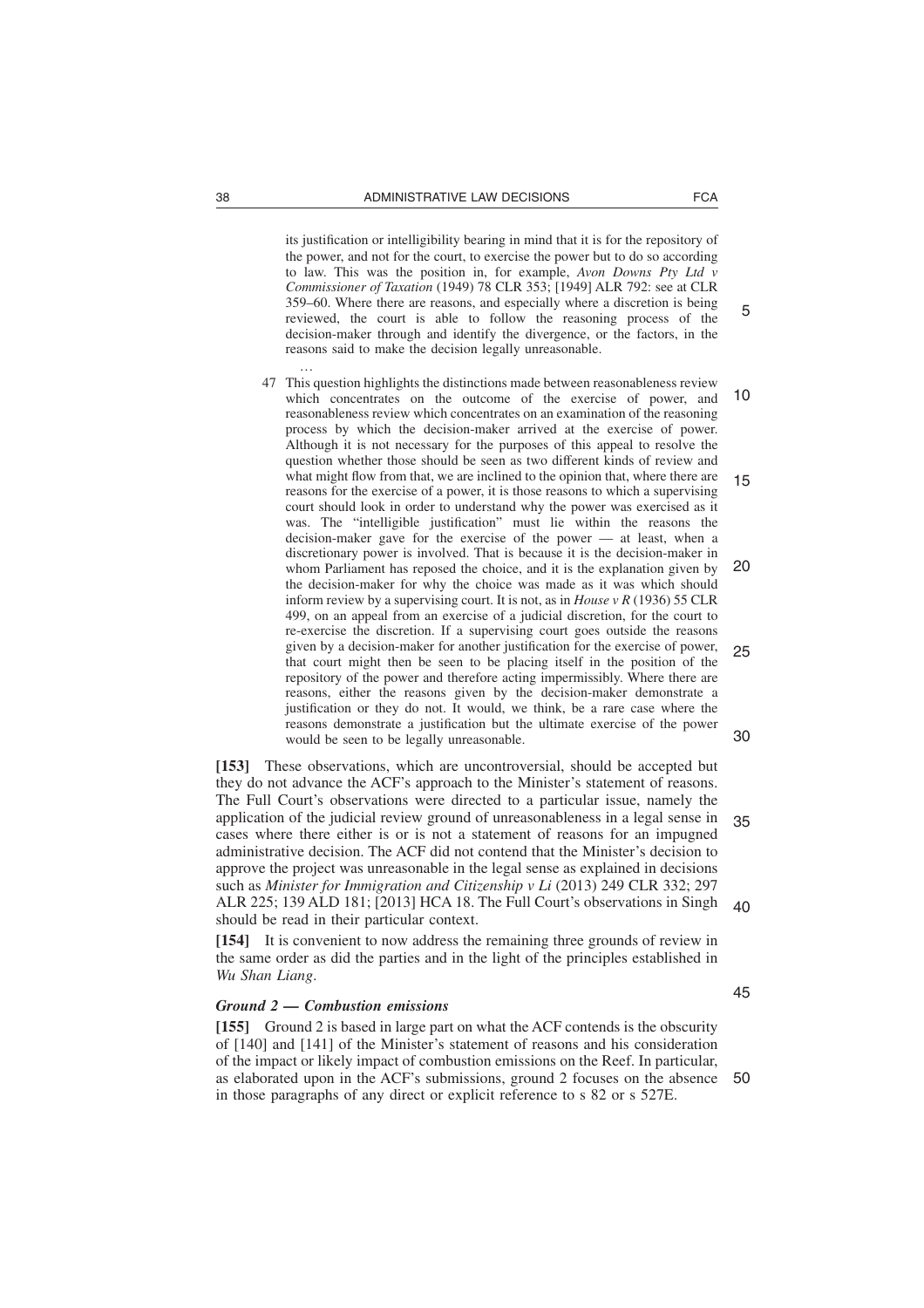**[156]** The definition of "impact" in s 528, which adopts the meaning given in s 527E, was inserted into the EPBC Act by the 2006 Amendment Act. These amendments were inserted after the Full Court delivered its decision in Nathan Dam on appeal. It is evident from [519] of the Explanatory Memorandum to the Bill that the purpose of the amendments was to clarify the extent to which impacts which are **indirect consequences** of actions must be considered in carrying out assessments:

This item inserts new section 527E into the Act. This section inserts a definition of "impact". The purpose of the amendment is to clarify the extent to which impacts which are indirect consequences of actions must be considered or dealt with under the Act. Section 527E applies to all direct and indirect consequences of the taking of an action by a person, which meet the criteria in the section. Subsection 527E(2) only applies in relation to impacts of actions by third parties which are an indirect consequence of the taking of an action by the first person.

**[157]** For an event or circumstance to be an indirect consequence of an action, it must be demonstrated that the action is a "substantial cause" of that event or circumstance (s 527E(1)(b)) **and** that the criteria prescribed by s 527E(2) are met. The full terms of s 527E are set out in [28] above. I accept the Minister's submission that this is the construction which Tracey J adopted of s 527E in *Tarkine at first instance* and that his Honour's approach was regarded as correct by the Full Court in *Tarkine on appeal*. At [39] in Jessup J's judgment (with whom Kenny and Middleton JJ agreed), the following pertinent observations were made concerning ss 82(1), 136(2)(e) and 527E (emphasis added):

On my reading of the relevant provisions of the EPBC Act, the heart of it is to be found in s  $136(2)(e)$ . **Reading ss 82(1) and 527E into s 136(2)(e)**, the Minister was required to take into account any other information that he had on the consequences that the proposal would have, or was likely to have, on the matter protected by each provision which was a controlling provision in relation to the proposal, being consequences that were either direct in relation to that matter or, if indirect, were substantially causative in relation thereto.

**[158]** It was common ground that the relevant events or circumstances here relating to combustion emissions were the physical effects associated with climate change, particularly increased ocean temperature and ocean acidification as well as more extreme weather events.

**[159]** These events and circumstances can only be an "impact" if Adani's action is a substantial cause of those events or circumstances.

**[160]** Applying the principles discussed above as to how the Minister's statement of reasons should be read, I consider that the Minister found that he could not determine that that action would be a substantial cause of the relevant events or circumstance for the reasons which he set out in [140] of his statement of reasons for decision.

**[161]** In my view, [138] of the statement of reasons indicates that the Minister proceeded on the basis that the combustion emissions could not be regarded as a direct consequence of the proposed action. It is evident that the Minister then proceeded to determine whether or not the relevant events or circumstances flowing from the combustion emissions were the "impact" of the action within the meaning of s 527E. The Minister explained in [140] that the quantity of overseas gas emissions was subject to a range of variables and that, although it was possible to determine a possible gross quantity of such emissions that may occur (as set out in [136] of the statement of reasons), the range of variables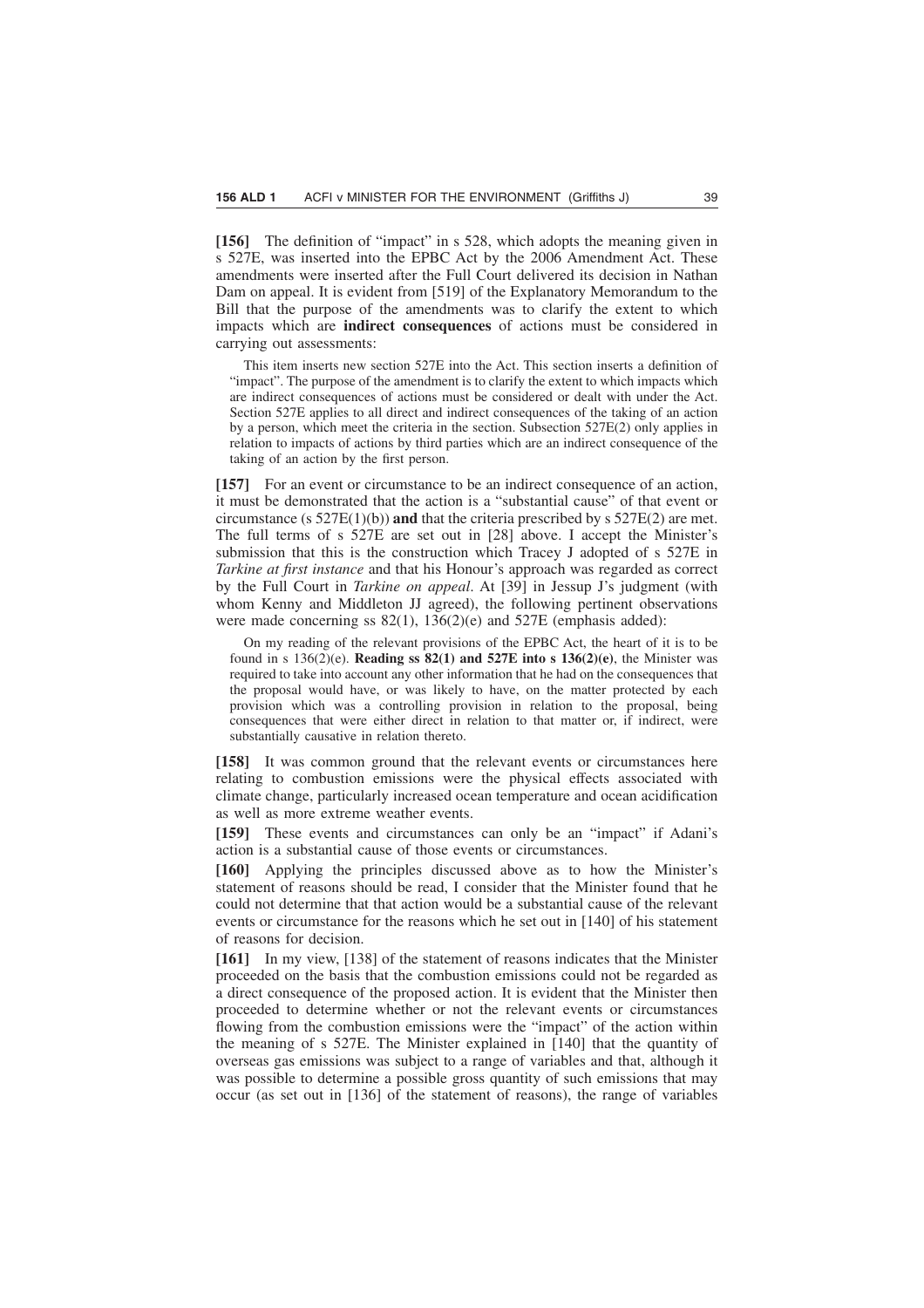relevant to such a determination meant that the quantity of actual net emissions was speculative at that time. Consequently, so the Minister found, it was not possible for him to draw firm conclusions as to the likely contribution of Adani's action to a specific increase in global temperature. This meant, in turn, that it was difficult to identify the necessary relationship between the taking of the action and any possible impacts on relevant environmental matters, including the Reef.

**[162]** Although no specific reference is made to s 527E in [140] of the statement of reasons, the reference in the final sentence of that paragraph to the difficulty of identifying "the necessary relationship between the taking of the action and any possible impacts …" is a sufficiently clear reference to the essential causal nexus which is reflected in the phrase "substantial cause of [the] event of circumstance" in that provision. There is force in the Minister's rhetorical question that if the reference to "necessary relationship" is not a reference to the causal requirement in  $s$  527E(1)(b), then what is it referring to? Moreover, the explicit references to "direct" and "consequential greenhouse gas emissions associated with the project" in [138] and [141] respectively strongly indicate that this part of the Minister's statement of reasons was addressing s 527E. I also accept the Minister's related contention that he was not obliged to make explicit reference in his statement of reasons to that or any other particular statutory provision. 10 15 20

**[163]** For the following reasons, I consider that the ACF's reliance on *Tillman's Butcheries* was misplaced. The ACF appeared to contend that the Minister erred because he took the view that for a cause to be a "substantial cause" it had to be weighty or big and not something which was merely not de minimis. The ACF cited *Tillmann's Butcheries* in support of that contention. The contention should not be accepted for the following reasons: 25

- (a) The Minister's statement of reasons does not disclose what specific meaning he gave to the phrase "substantial cause". As noted above, he did not use any of the particular language in s 527E and was content to refer to "the necessary relationship between the taking of the action and any possible impacts …". On a fair reading of [140] as a whole and in the broader context of this part of the statement of reasons, I consider that the Minister was saying that, because it was not possible to draw robust conclusions on the likely contribution of the action to a specific increase in global temperature, it was difficult to identify whether the taking of the action would be a substantial cause of the relevant events or circumstances produced by climate change. 30 35
- (b) In any event, I do not consider that Deane J's observations in *Tillmann's Butcheries* provide any assistance in defining "substantial cause" in s 527E(1)(b). In that case, the Full Court considered the meaning of the term "substantial" in the context of s 45D of the Trade Practices Act 1974 (Cth), which relevantly provided that, subject to the section, a person shall not, in concert with another person, engage in conduct that hinders or prevents the supply of goods or services by a third person to a corporation where the conduct is engaged in for the purposes, and would have or be likely to have the effect, **of causing substantial loss or damage to the business or corporation**. At ALR 382–3; FLR 348, Deane J made the following observations regarding the word "substantial" in that particular statutory context: 40 45 50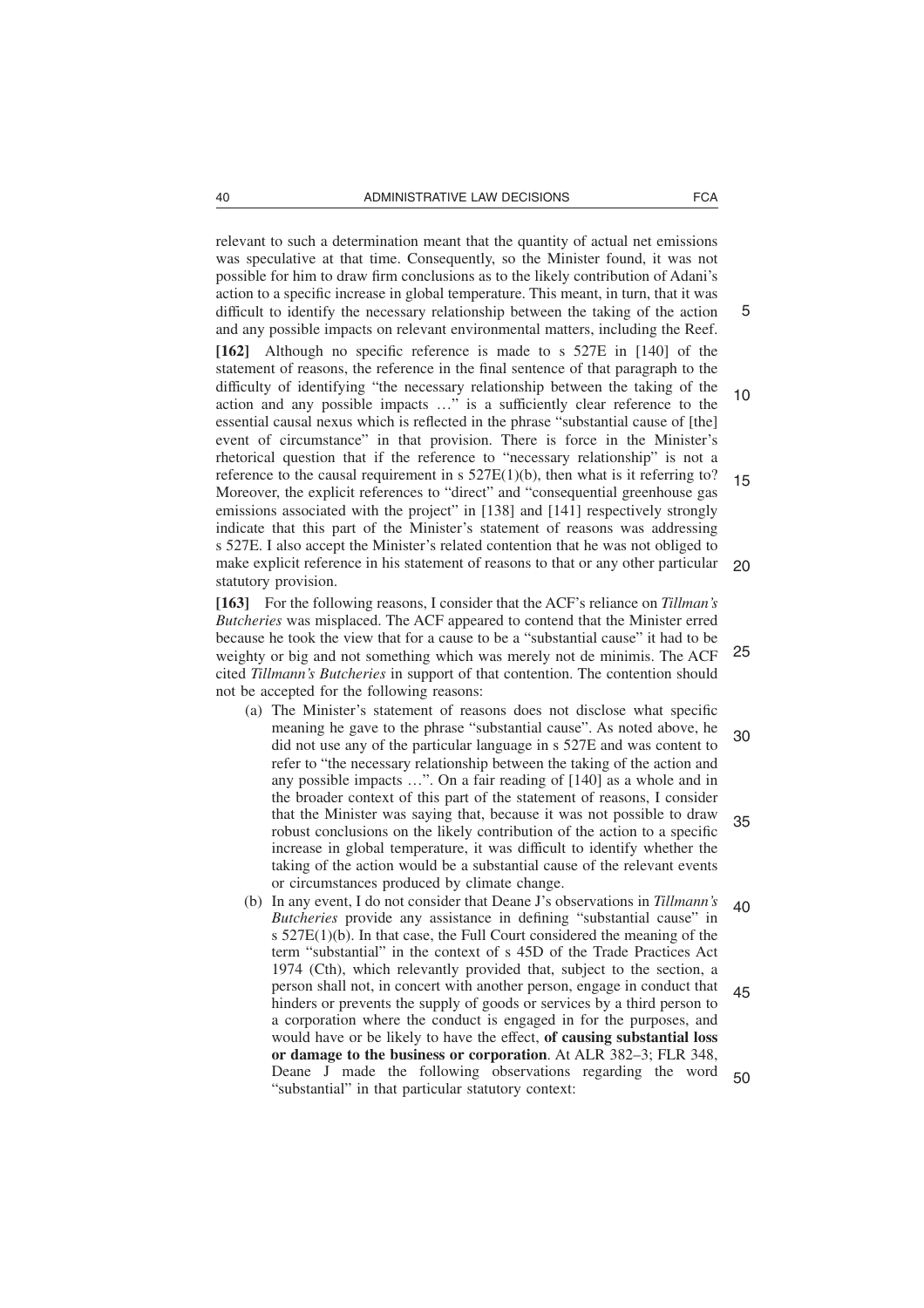In the context of s 45D (1) of the Act, the word "substantial" is used in a relative sense in that, regardless of whether it means large or weighty on the one hand or real or of substance as distinct from ephemeral or nominal on the other, it would be necessary to know something of the nature and scope of the relevant business before one could say that particular, actual or potential loss or damage was substantial. As at present advised, I incline to the view that the phrase, substantial loss or damage, in s 45D (1) includes loss or damage that is, in the circumstances, real or of substance and not insubstantial or nominal. It is, however, unnecessary that I form or express any concluded view in that regard since the ultimate conclusion which I have reached is the same regardless of which of the alternative meanings to which reference has been made is given to the word "substantial" in s 45D (1).

- (c) The ambiguity which is inherent in the word "substantial" may be accepted, but I have great difficulty in seeing how Deane J's observations regarding the meaning of that word in the context of s 45D has any relevance in the very different context of s 527E of the EPBC Act.
- (d) The Minister did not need to address any ambiguity in the phrase "substantial cause" for the simple reason that he found that, because of the identified variables, it was difficult to identify any causal relationship between the proposed action and any possible environmental impacts resulting from increased global temperatures.

**[164]** The Minister added in [141] of his statement of reasons that he found that both direct or consequential greenhouse gas emissions associated with Adani's project will be managed and mitigated through national and international emissions control frameworks both in Australia and in overseas countries to which Adani's coal would be exported.

**[165]** There is no reviewable error in the Minister taking into account the management and mitigation of direct and consequential greenhouse gas emissions through national and international emission control frameworks. I accept the Minister's submission that these matters reinforced his conclusion that the proposed action would have no relevant impact on the Reef. No reviewable error has been demonstrated in relation to the Minister's adverse findings and reasoning in respect of these matters.

**[166]** Nor do I accept the ACF's submission that the structure of the Minister's statement of reasons indicates a failure on his part to consider whether the consequences of the combustion emissions were "relevant impacts" of the proposed action on the Reef because that structure substantially reflected the structure of the Minister's statement of reasons for the first approval decision. As noted above, the first statement of reasons was admitted into evidence on a non-hearsay basis as being relevant to the case as put by the ACF. Contrary to the ACF's submission, the structure of the two statement of reasons is not relevantly similar. In particular, it is notable that the first statement of reasons did not contain a separate section which dealt with climate change and greenhouse gas emissions, in contrast to [131] to [141] in the second set of reasons.

**[167]** Although there is no explicit reference to s 82 of the EPBC Act in the ACF's formulation of ground 2 in its amended judicial review application (the alleged error is expressed there in terms of the Minister's failure to apply the test in s 527E), the ACF's case as presented claimed that the Minister also failed to ask whether the consequences for the Reef of the combustion emissions were "relevant impacts" within the meaning of s 82.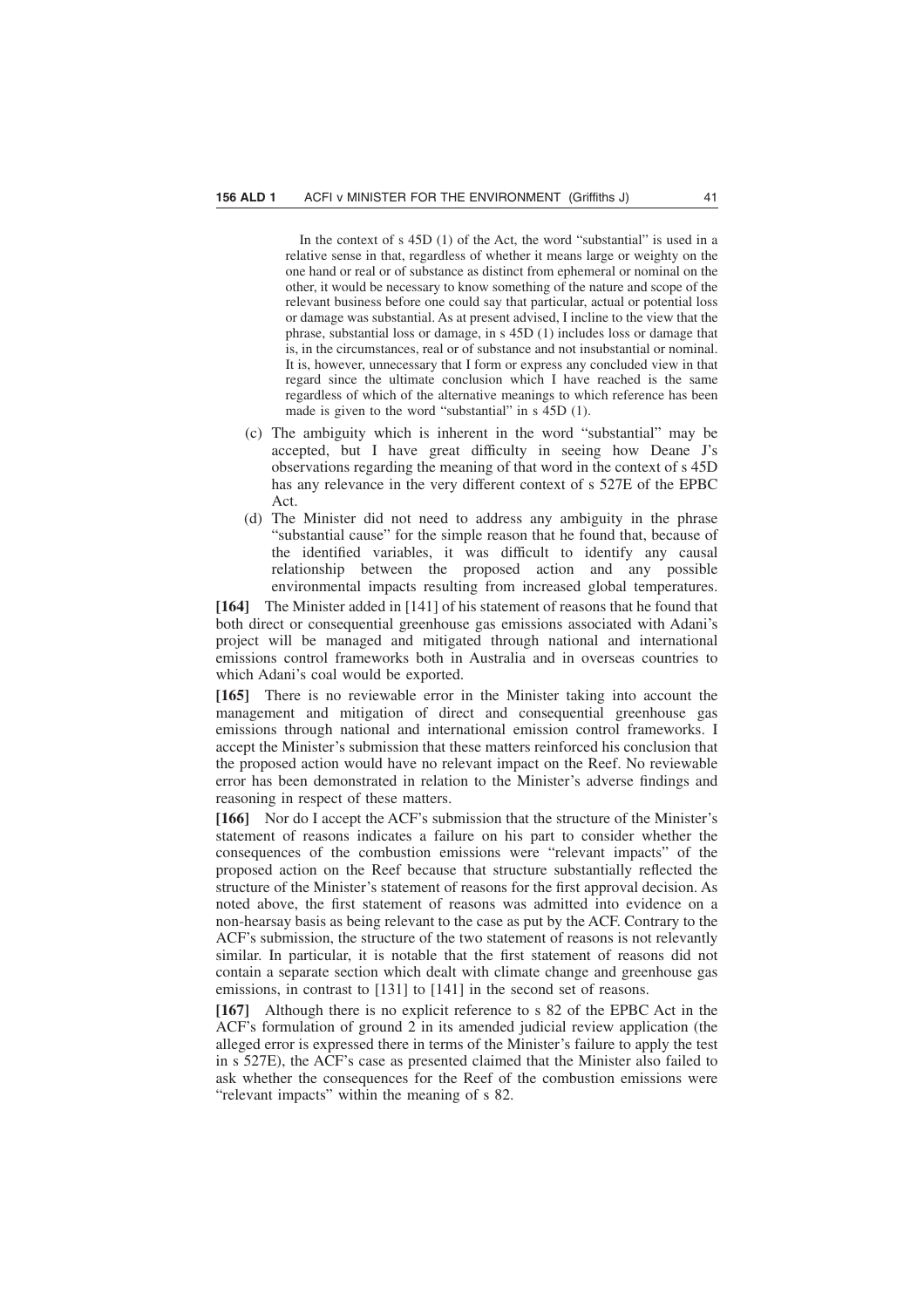**[168]** This raises two questions. Did s 82 apply at all in this matter and, if it did, did the Minister comply with its requirements?

**[169]** The answer to the first question is not entirely straightforward. At first glance, it might be thought that where a bilateral agreement exists the effect of s 83 is to displace all of Pt 8, including s 82. The drafting of s 81 (see [18] above) is somewhat obscure. In my view, however, the intention and effect is to preserve the operation of s 82 in the assessment of a controlled action notwithstanding that the balance of Pt 8 does not apply because of the operation of s 83.

**[170]** Section 81 describes the "application of Part 8". It does so by way of the following three steps: 10

- (a) the first is to provide that Pt 8 applies to the assessment of the relevant impacts of a controlled action;
- (b) the second provides that s 81 has effect subject (relevantly) to s 83; and
- (c) thirdly, and significantly, it also provides that s 81 itself does not limit s 82.

**[171]** In my opinion, this means that the definition of "relevant impacts" in s 82 applies in accordance with the relevant terms of that provision even where all the other provisions in Pt 8 are displaced by the operation of s 83. This view, which is inconsistent with the Minister's contentions, accords with the views of the Full Court in *Tarkine on appeal* at [39], noting that in that case there also existed a relevant bilateral agreement. The Full Court proceeded on the basis that ss 82(1) and 527E should both be read into s 136(2)(e). 20

**[172]** Applying that approach to the circumstances here, in considering whether or not to approve Adani's action, the Minister was obliged to give effect to the meaning given to "relevant impacts" in s 82 in discharging his obligation under s  $136(2)(e)$  to take into account any other information which he had on the "relevant impacts" of the action. He was also obliged to give effect to s 527E. 25

**[173]** That information included the new information provided to the Department by various environmental groups, including the ACF. No sufficient basis has been established for not accepting what is stated in [40], [47], [48] and [131] to [141] of the Minister's statement of reasons. Fairly read, these paragraphs reveal that the Minister did have regard to the new information. In [47] the Minister stated that, in making his decision, he considered inter alia "additional information provided by… other parties and the Department's briefing material" (which included at Tab M1 the material provided by the environmental groups). Moreover, [136] sets out various data relating to overseas emissions which are explicitly sourced to the joint report in the Land Court of Queensland. 30 35

**[174]** In substance, the ACF's complaint seems to be that the Minister erred in not accepting and acting upon the new information as establishing that the combustion emissions would, or were likely to, have an adverse impact on the Reef. I cannot accept this contention. The ACF did not submit that the determination whether or not the combustion emissions would or were likely to have such an impact within the meaning of ss 82 and/or 527E was a jurisdictional fact. It was a matter for the Minister to make relevant findings of fact, including whether or not to accept that the new material established that the combustion emissions would, or were likely to, have the adverse impact on the Reef claimed by the ACF. The Minister explained why he considered that he could not make that finding, with particular reference to the various identified variables and, implicitly, by applying both ss 82 and 527E. Having regard to the limited role of 40 45 50

15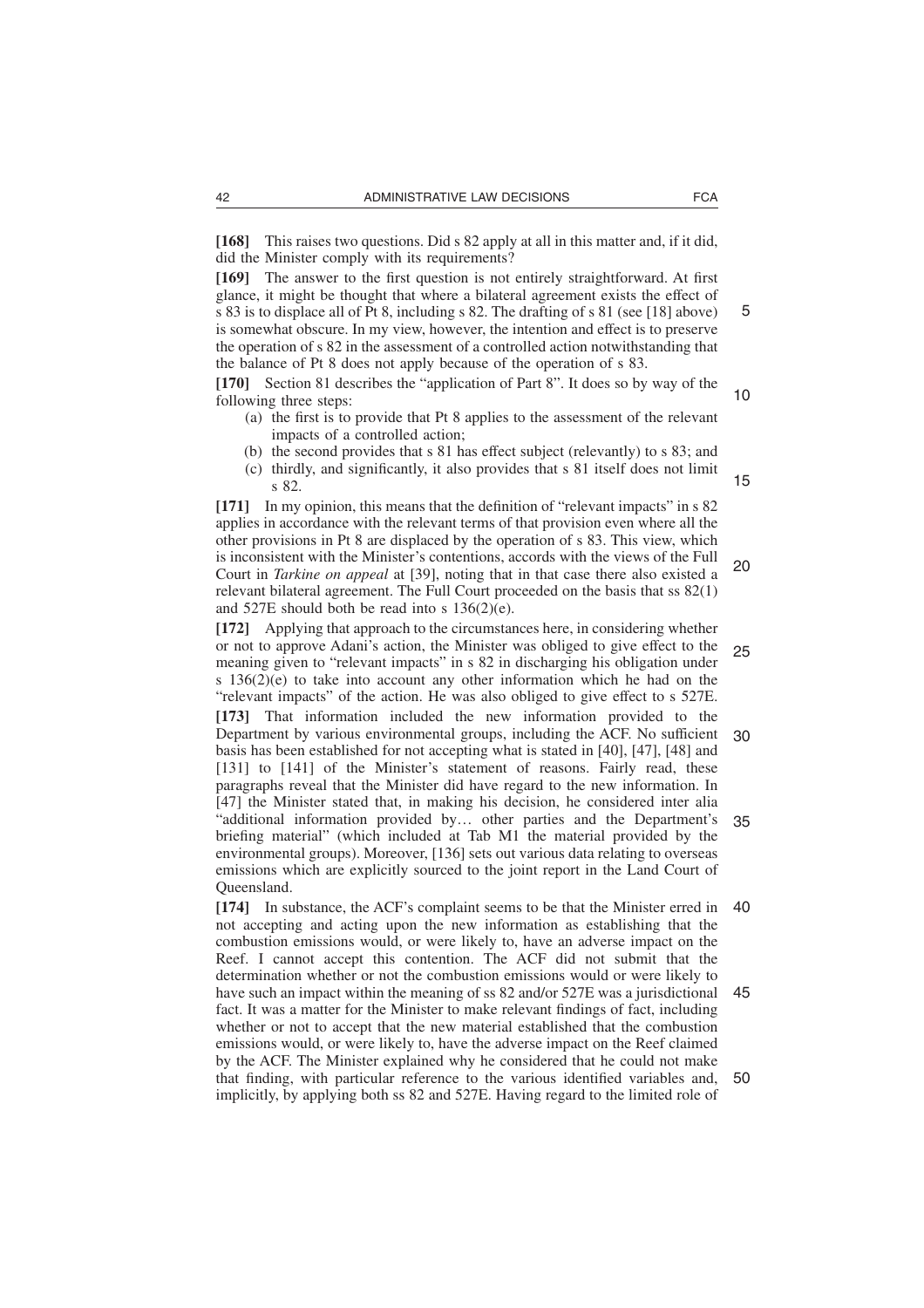the Court in reviewing findings of fact in a proceeding such as this I am not satisfied that the ACF has demonstrated any reviewable error concerning this aspect of the Minister's reasoning or his approval decision.

### *Ground 3 — Precautionary principle*

**[175]** As noted in [59] above there are several explicit references in the Minister's statement of reasons to him having taken into account the precautionary principle. I consider that the references to the precautionary principle in [163] to [165] of the statement of reasons should be read as references to the Minister's consideration of that principle in the context of his assessment of the direct impacts of the project and not to any indirect impacts such as greenhouse gas emissions. It is also to be noted that there is a broader reference in [191] of the statement of reasons to the precautionary principle (and the principles of ecologically sustainable development) having been taken into account in deciding whether or not to approve the taking of the proposed action. I consider that it is doubtful that the Minister was saying that he considered the precautionary principle with specific reference to the greenhouse gas effects caused by combustion emissions. There is no explicit reference to the precautionary principle in those parts of the statement of reasons which specifically address climate change and greenhouse gas emissions (particularly in [131] to [141]).

**[176]** For the following reasons, however, I accept the Minister's submission that the absence of any explicit reference in the statement of reasons to him having taken into account the precautionary principle in relation to combustion or greenhouse gas emissions does not mean that his approval decision is invalid.

**[177]** The precautionary principle was comprehensively analysed and explained by Preston CJ in Hornsby Shire Council in the context of the formulation of that principle in  $s$   $6(2)$  of the Protection of the Environment Administration Act 1991 (NSW), as adopted by the Environmental Planning and Assessment Act 1979 (NSW). That formulation is substantially similar to the definition of the precautionary principle in s 391(2) of the EPBC Act. Preston CJ's analysis and discussion of the principles of ecological sustainable development were referred to approvingly in Walker at [42] per Hodgson JA (with whom Campbell and Bell JJA agreed).

**[178]** In *Hornsby Shire Council* at [128], Preston CJ stated that the application of the precautionary principle and the concomitant need to take precautionary measures is triggered by the satisfaction of the following two "conditions precedent or thresholds":

- (a) a threat of serious or irreversible environmental damage; and
- (b) scientific uncertainty as to the environmental damage (the second threshold might more accurately be described in terms of not using the lack of full scientific certainty for postponing a measure to prevent environmental degradation).

**[179]** His Honour further emphasised at [149] that the following two points should be noted regarding the first condition precedent:

- (a) it is not necessary that serious or irreversible environmental damage has actually occurred and it is sufficient that there is a threat of such damage; and
- (b) the environmental damage threatened must attain the threshold of being serious or irreversible.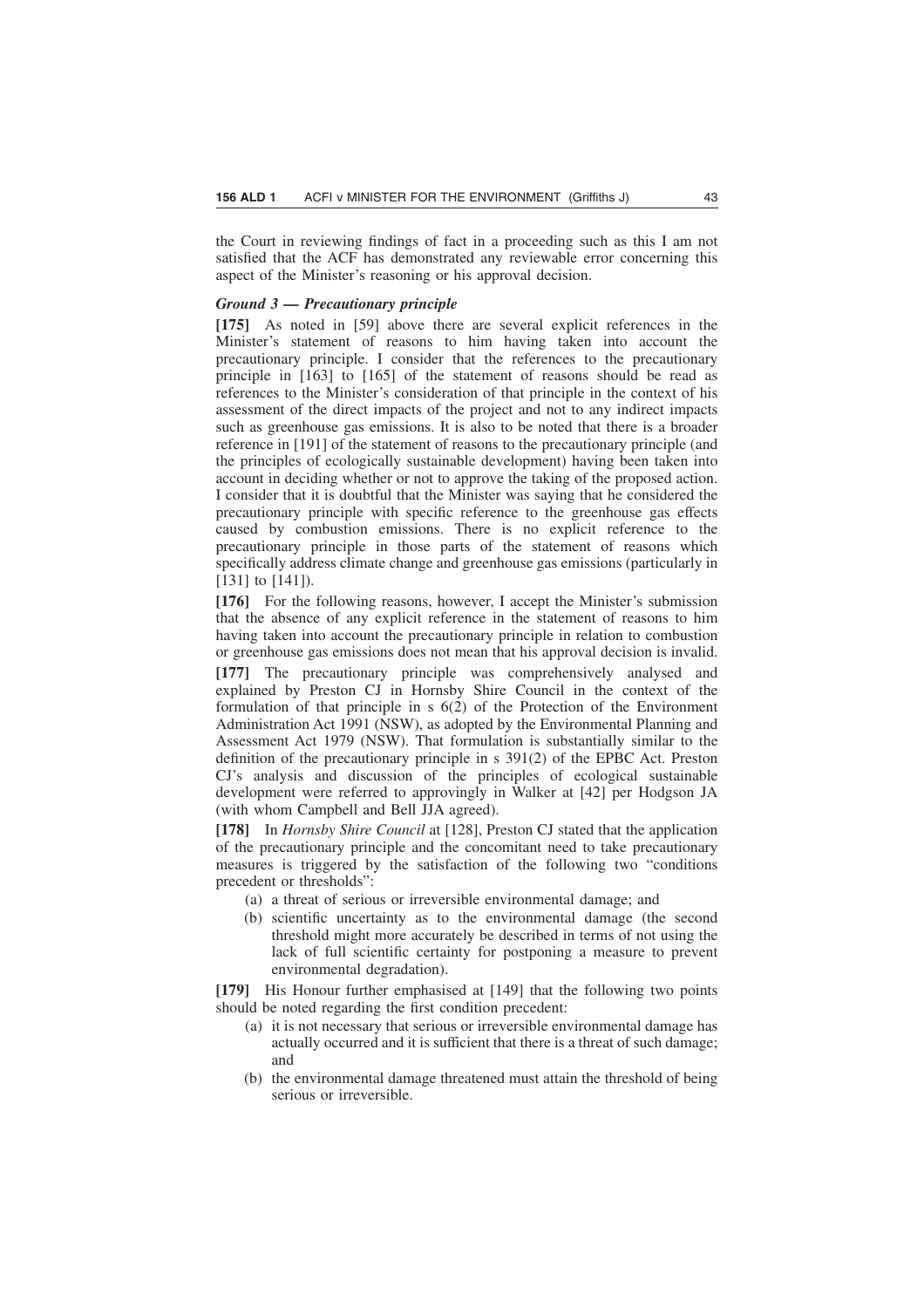**[180]** His Honour also described how the assessment of whether there is a threat which is serious or irreversible "involves ascertaining whether scientifically reasonable (that is, based on scientifically plausible reasoning) scenarios or models of possible harm that may result have been formulated" and that the threat of environmental damage "must be adequately sustained by scientific evidence" (at [133] and [134] respectively).

**[181]** Preston CJ referred to the US Supreme Court's decision in *Daubert v Merrill Dow Pharmaceuticals Inc* (1993) 509 US 579 at 589–90 for the proposition that, in a case involving scientific evidence, the evidence must pertain to scientific knowledge. Preston CJ (at [135]) made the following observations on the meaning of the word "scientific" in this context: 10

The adjective "scientific" implies a grounding in the methods and procedures of science and the word "knowledge" connotes more that (sic) subjective belief or unsupported speculation. The requirement that expert evidence pertain to scientific knowledge establishes a standard of evidentiary reliability.

**[182]** Significantly, at [137], Preston CJ emphasised the distinction between determining whether or not a threat of serious or irreversible environmental damage exists and an evaluation of the scientific uncertainty of the threat. The evaluation of the scientific uncertainty of the threat does not arise at the stage of assessing the first condition precedent; rather, it arises in the subsequent analysis. In other words, if there is no threat of serious or irreversible environmental damage, the precautionary principle is not triggered (see [137] and [138]). I respectfully agree with that analysis. 20

**[183]** As to the second condition precedent relating to scientific uncertainty, Preston CJ explained (at [140]) that the uncertainty relates to "the nature and scope of the threat of environmental damage". His Honour further explained that because "full" scientific certainty as to the threat of environmental damage is "an unattainable goal", the second threshold is "something less than full scientific certainty" and his Honour favoured a formulation expressed in terms of there being "considerable scientific uncertainty". His Honour made the following observations at [149] (omitting references): 25 30

If there is no, or not considerable, scientific uncertainty (the second condition precedent is not satisfied), but there is a threat of serious or irreversible environmental damage (the first condition precedent is satisfied), the precautionary principle will not apply. The threat of serious irreversible environmental damage can be classified as relatively certain because it is possible to establish a causal link between an action or event and environmental damage, to calculate the probability of their occurrence, and to insure against them. Measures will still need to be taken but these will be preventative measures to control or regulate the relatively certain threat of serious or irreversible environmental damage, rather than precautionary measures which are appropriate in relation to uncertain threats… 35  $40$ 

**[184]** This Court has held in several cases that, for the purposes of s 391 of the EPBC Act, the precautionary principle is only enlivened in circumstances where there are threats of serious or irreversible environment damage (see *Queensland Proserpine* case at [53]–[54]; *Lawyers for Forests Inc v Minister for the Environment, Heritage and the Arts* (2009) 165 LGERA 203; [2009] FCA 330 at [41] per Tracey J (whose decision was upheld on appeal: see *Lawyers for Forest Inc v Minister for the Environment, Heritage and the Arts* (2009) 178 FCR 385; [2009] FCAFC 114) and *Buzzacott* at [192]). The Minister made no finding that there was any threat of serious or irreversible damage to the Reef which would 45 50

15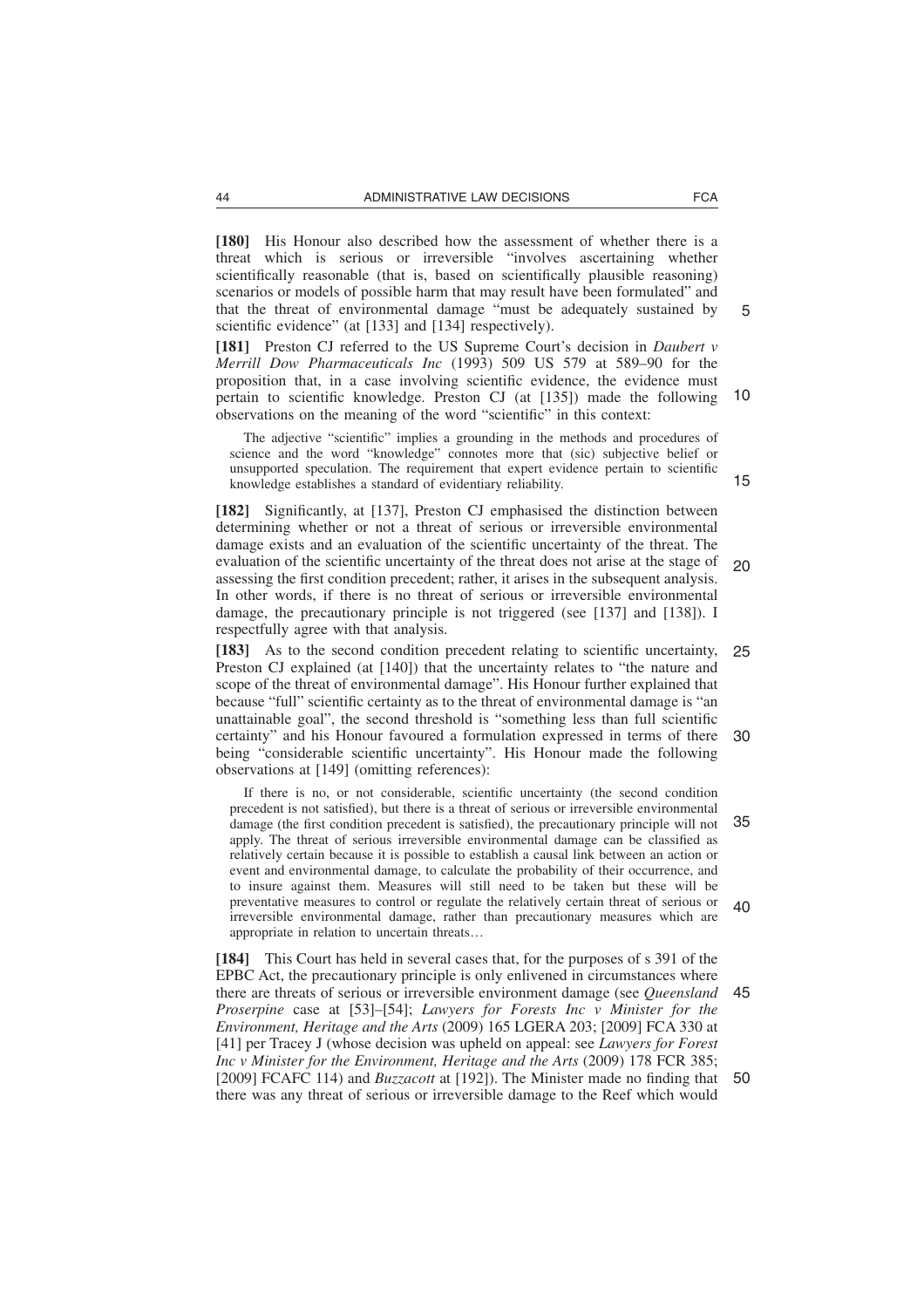be caused by the combustion emissions. This was because of the multiple variables described by the Minister in [138] to [141]. In other words, having regard to the absence of any such finding, a necessary precondition to the application of the precautionary principle did not exist in this case. Consequently, even if it were to be assumed that the Minister did not take account of that principle in approving the project (at least insofar as his consideration of combustion emissions is concerned), this would not vitiate his decision because an essential precondition to the engagement of the principle did not exist. The position is different with respect to the Minister's assessment of scope 1 and 2 emissions, in relation to which the Minister explicitly stated that he had considered the precautionary principle.

**[185]** It may well be that another way of reaching the same conclusion is by reference to the fact that, in its terms, s 391(1) only imposes an obligation on the Minister to take account of the precautionary principle in making the approval decision "to the extent [the Minister] can do so consistently with the other provisions of this Act". Those other provisions include s 527E and the fact that, in the circumstances here and for the reasons set out in [131] to [141] of his statement of reasons, the Minister made a determination that the combustion emissions were not an impact for the purposes of s 527E.

[186] For these reasons, I reject ground 3.

# *Ground 1 — Consistency with international treaty obligations and compliance with s 137 of the EPBC Act*

**[187]** For the following reasons ground 1 should be rejected.

**[188]** While it may be accepted (consistently with the *Tasmanian Dam case*) that the *WHC* imposes obligations on Australia, I consider that the ACF has overstated the nature of those obligations. Articles 4 and 5 of the *WHC* are set out in [37] above. The obligation of the Minister (s 137 under the EPBC Act) to act not inconsistently with the *WHC* is set out in [36] above.

**[189]** In *Project Blue Sky* at [96], McHugh, Gummow, Kirby and Hayne JJ made the following pertinent observations regarding the nature of obligations imposed by various international conventions or agreements (footnotes omitted):

Furthermore, while the obligations of Australia under some international conventions and agreements are relatively clear, many international conventions and agreements are expressed in indeterminate language as the result of compromises made between the contracting State parties. Often their provisions are more aptly described as goals to be achieved rather than rules to be obeyed. The problems that might arise if the performance of any function of the ABA carried out in breach of Australia's international obligations was invalid are compounded by Australia being a party to about 900 treaties.

**[190]** As the ACF pointed out, various Articles of the *WHC* were the subject of comment by various members of the High Court in the *Tasmanian Dam* case, including Arts 4 and 5 specifically. Several members of the Court commented on the non-absolute nature of the obligations imposed upon State Parties by those provisions. For example, Gibbs CJ commented at CLR 91; ALR 662 that Arts 4 and 5 left to a State Party itself the questions as to what a State Party can do, how far its resources extend, what is possible and what is appropriate in implementing the provisions. His Honour concluded at CLR 92; ALR 662–3 that, although *WHC* imposed certain obligations on State Parties, Arts 4 and 5 did not impose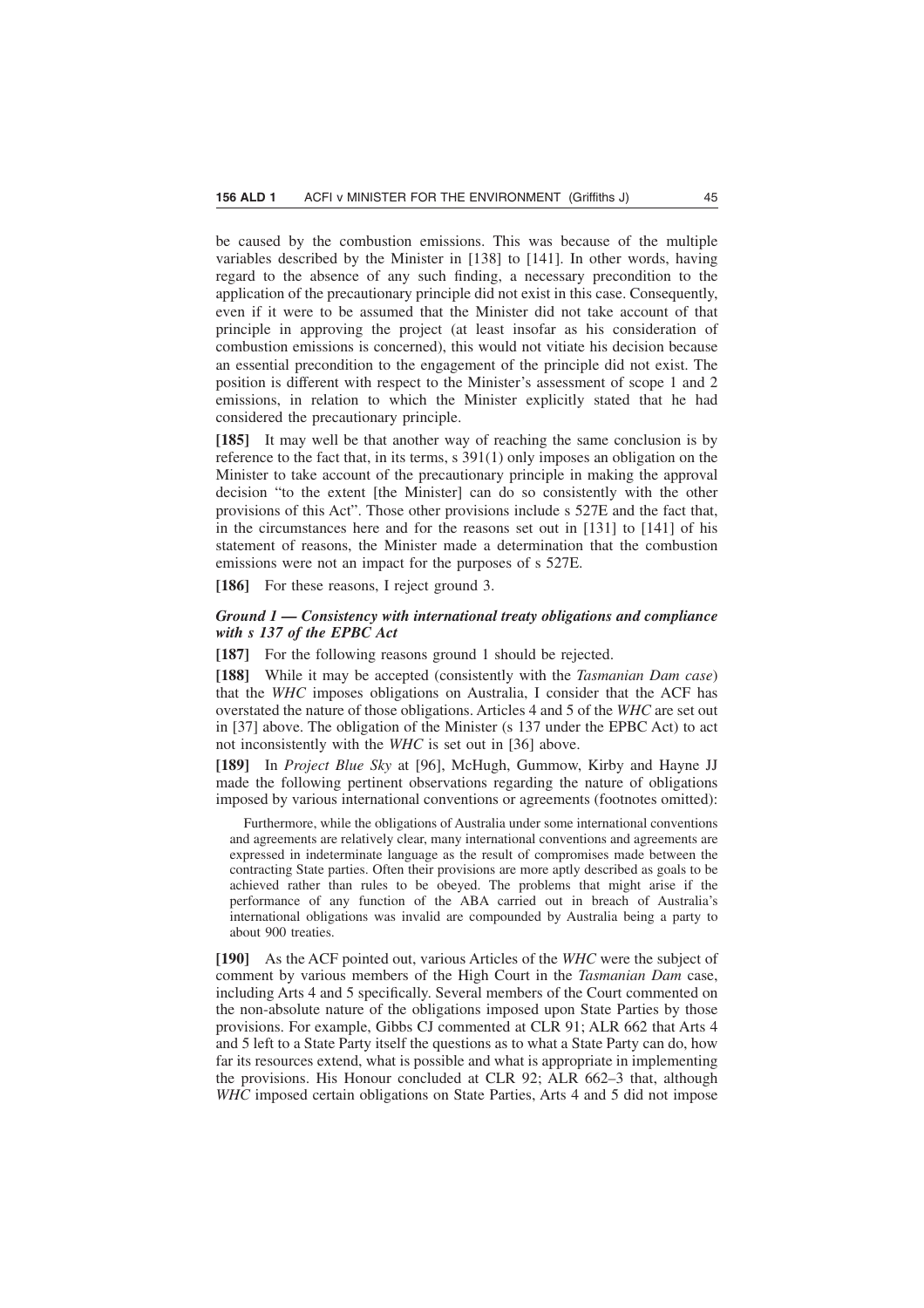on any State Party an obligation to take any specific action and it was left to each State Party to determine the extent of the obligations and the mode of their performance.

**[191]** Justice Wilson stated at CLR 190; ALR 746 that Art 4 was not expressed to impose a binding commitment on State Parties to discharge each of the responsibilities set out therein, rather, its purpose and function were to set "goals" in order to encourage and guide State Parties.

**[192]** After setting out the critical parts of Arts 4 and 5, Brennan J drew attention to the non-specific language of the provisions and the failure to spell out in either of them: (a) the specific steps which had to be taken for the protection, conservation and presentation of the cultural and natural heritage in a State Party's territory; or (b) the measure of the resources to be committed to that end. His Honour said at CLR 225; ALR 776 that: 10

The want of specificity in Arts. 4 and 5 and the discretion which those articles leaves to each State Party as to the specific steps which each will take for the protection, conservation and presentation of the cultural and natural heritage situated on its territory raise the question whether the Convention is, at least in its provisions relating to the National Protection of the Cultural and Natural Heritage, merely hortatory. 15

**[193]** Justice Brennan then concluded at CLR 225; ALR 776, that there was "a clear obligation upon Australia to act under Arts. 4 and 5, though the extent of that obligation may be affected by decisions taken by Australia in good faith". **[194]** The fact that international agreements are commonly not expressed with the precision of formal domestic documents as in English law was referred to by Deane J at CLR 261; ALR 807 in the *Tasmanian Dam* case. His Honour concluded that, by entering into the *WHC*, Australia assumed "real and substantive obligations", which included obligations imposed by Arts 4 and 5(d). **[195]** At CLR 310; ALR 848 of the *Tasmanian Dam* case Dawson J described the *WHC* as recognising that "…there can be no absolute imperatives and that difficult decisions must be made which involve the compromise of environmental, social and economic values". He added that these "decisions are left to the individual Parties to the Convention with the exhortation that they should endeavour, in so far as possible, and as appropriate for each country, to identify and conserve their heritage". 20 25 30

**[196]** A majority of the High Court held that the nature of the obligations created by the *WHC* was sufficient to attract the external affairs power in the Constitution for the purposes of determining whether Commonwealth legislation giving effect to the *WHC* was valid. 35

**[197]** The ACF's claim that the Minister breached s 137(1) of the EPBC Act turned on the asserted inconsistency between the Minister approving Adani's project and the obligations imposed upon Australia by Art 4 of the *WHC*. In substance, the ACF invited the Court to adopt a literal construction of the obligations set out in that provision. For the following reasons that invitation should not be accepted. 40

**[198]** The general rule of treaty interpretation is set out in Art 31 of the Vienna Convention on the Law of Treaties 1969. That requires a treaty to be interpreted in good faith and in accordance with the ordinary meaning of the words of the treaty in their context and in the light of the treaty's object and purpose. It is appropriate to have regard for the whole of the relevant text of a treaty in construing a particular provision, which is simply an aspect of construing a provision in its context. 45 50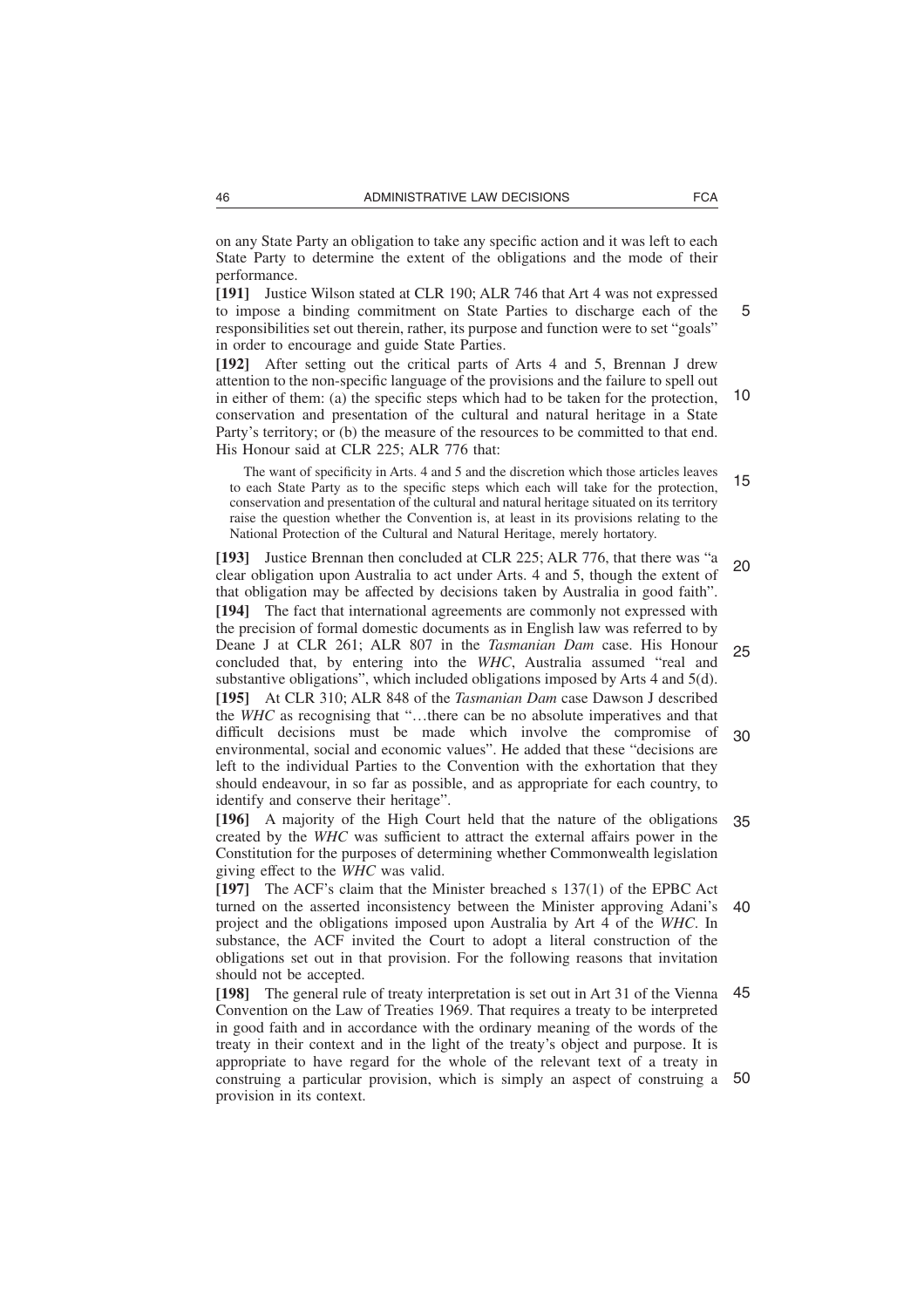**[199]** Adopting that approach, in construing Art 4 it is relevant to have regard to Art 5. The chapeau to Art 5 makes plain that the obligations of a State Party to take appropriate measures to protect its cultural and natural heritage is qualified by the following words: "… each State Party to this *Convention* **shall endeavour, in so far as possible, and as appropriate for each country**…" to do the matters specified. The non-absolute nature of the obligation is reinforced by the terms of Art 5(d) which refer to each State Party taking "appropriate" measures necessary for the protection of their natural heritage. I accept the Minister's submission that, properly construed, Arts 4 and 5 give considerable latitude to State Parties as to the precise actions they may take to implement their "obligations" under the relevant provisions of *WHC*.

**[200]** I also accept the Minister's submission concerning the proper construction of these provisions, which was in the following terms:

Unlike the applicant's apparently literal interpretation of Article 4, this interpretation allows Articles 4 and 5 to operate harmoniously. It means that State Parties have a duty not to act in a manner manifestly contrary to the Convention but they must endeavour, in so far as possible, and as appropriate, to take particular kinds of measures in relation to natural heritage located in their territory so as to advance that duty. The preamble and operative provisions of the Convention, including in particular Articles 5 and 6 show that State Parties did not envisage absolute protection, but rather a level of protection that took account of economic, scientific and technical limitations, and the integration of heritage protection into broader economic and social decision making.

**[201]** The ACF did not suggest that the prohibition imposed by s 137 had the effect of making inconsistency with Australia's obligations under the *WHC* a jurisdictional fact. It was a matter for the Minister to form a view, on proper legal grounds, whether or not giving approval to the taking of an action and any conditions which are attached would have the effect of creating an inconsistency with Australia's obligations under the *WHC*.

**[202]** The Minister was mindful of the prohibition imposed by s 137 when he made his decision. It is expressly referred to in [168] to [171] of his statement of reasons and is identified in Annexure A to that statement as one of the statutory provisions he took into account.

**[203]** The ACF contended that the Minister's consideration of s 137 was confined to the scope 1 and scope 2 emissions, as was said to be reflected by his references in [170] of his statement of reasons to Adani's EIS and the Queensland government's assessment of environmental impacts and proposed mitigation measures. It emphasised that these materials did not address the separate issue of combustion emissions.

**[204]** The omission of any reference to combustion emissions in [168] to [171] of the statement of reasons does not mean that the Minister did not turn his mind to combustion emissions in concluding that the approval would not be inconsistent with the *WHC*. That would involve reading the Minister's statement of reasons in a way that is inconsistent with the proper approach as described above. All the more so, in circumstances where it is plain that the Minister did give consideration to greenhouse gas emissions resulting from combustion emissions and made an express finding that the proposed action would not have an unacceptable impact on the world heritage values of the Reef (see [48] of his statement of reasons).